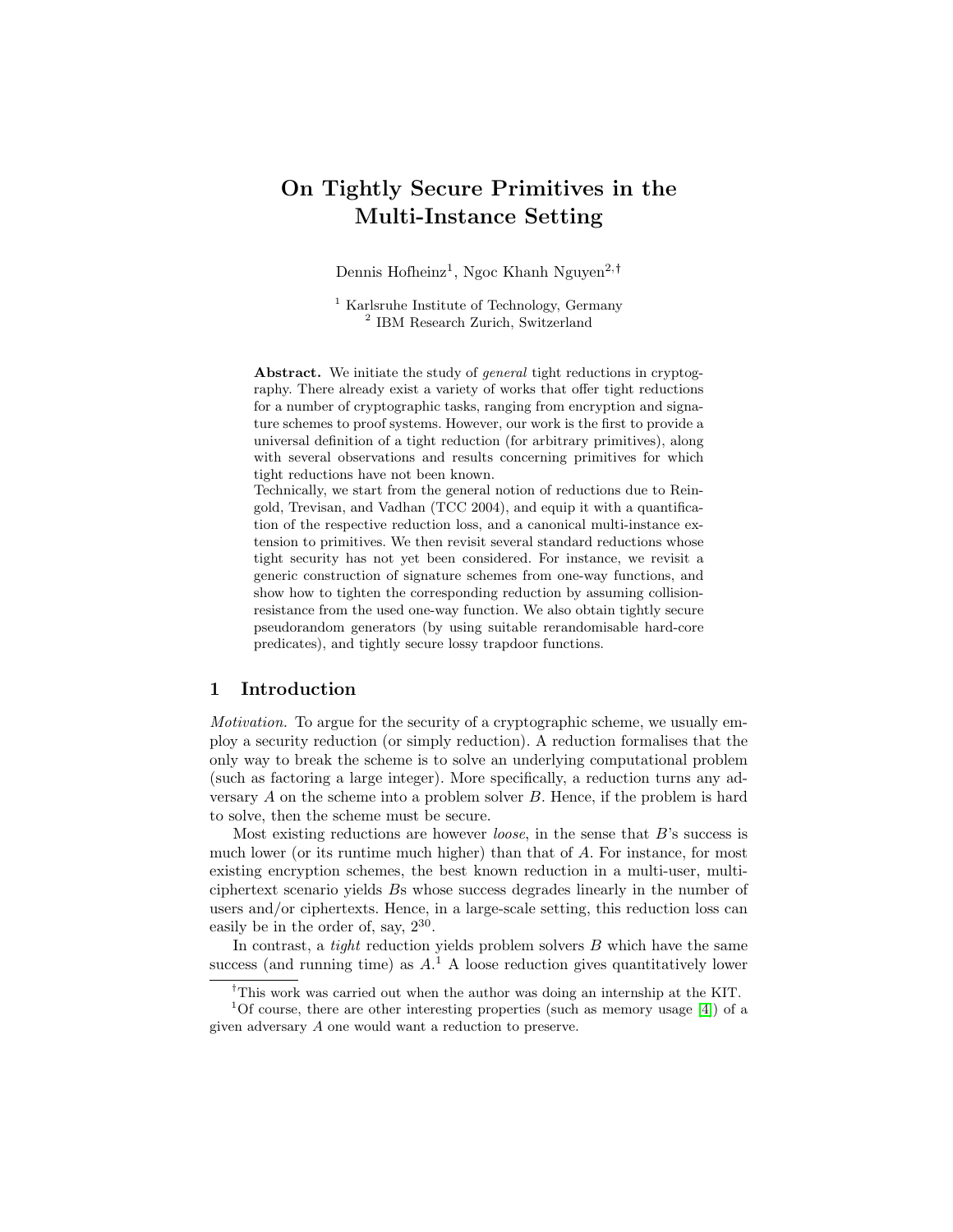guarantees than a tight one. For instance, suppose one would like to give a key length recommendation for a scheme based on the currently best attacks on the underlying computational problem. In this case, loose reductions lead to larger key length recommendations, and thus to a (perhaps substantially) less efficient scheme.

In this work, we are interested in tight reductions, in particular in a setting in which the scheme or primitive is used multiple times.

State of the art. The tightness of reductions (in particular for schemes in a multi-instance scenario) has first been considered by Bellare, Boldyreva, and Micali [\[6\]](#page-27-1). Since their work, a variety of tightly secure constructions for concrete cryptographic building blocks (such as encryption  $[27,1,34,35,17,26,18]$  $[27,1,34,35,17,26,18]$  $[27,1,34,35,17,26,18]$  $[27,1,34,35,17,26,18]$  $[27,1,34,35,17,26,18]$  $[27,1,34,35,17,26,18]$  $[27,1,34,35,17,26,18]$ , identitybased encryption [\[11](#page-27-3)[,7,](#page-27-4)[28,](#page-28-4)[3,](#page-27-5)[22\]](#page-28-5), digital signatures [\[34,](#page-29-0)[35,](#page-29-1)[25,](#page-28-6)[2\]](#page-27-6), or zero-knowledge proofs [\[27](#page-28-0)[,17\]](#page-28-1)) have been proposed.

On the other hand, the notion of a reduction has been formalised early on in cryptography (e.g., in the context of black-box separations such as  $[31,45,43]$  $[31,45,43]$  $[31,45,43]$ ).<sup>2</sup> We note that these works were mostly interested in the (non-)existence of reductions for certain types of schemes, and do not take into account reduction loss. Hence, currently there is no *general* (i.e., formal but primitive-independent) definition of a tight reduction.

Our contribution. We provide the first general definition of a tight reduction, and revisit several classical reductions (with an emphasis on their tightness). We obtain the following results:

- We obtain a new (and tighter) security reduction for the classical construction of signatures from one-way functions [\[44](#page-29-5)[,32,](#page-29-6)[23\]](#page-28-7).
- We also obtain tightly secure pseudorandom generators by instantiating the classical construction of Blum and Micali [\[8\]](#page-27-7) with a suitable (i.e., rerandomisable) hard-core predicate.
- Finally, we show that the DDH-based lossy trapdoor functions of Peikert and Waters [\[42\]](#page-29-7) are tightly secure in a multi-instance scenario.

In the following, we will outline our definition and results.

Our new definition. Our definition of tight security adapts the general definition of reductions due to Reingold, Trevisan, and Vadhan [\[43\]](#page-29-4). First, we will consider the tightness of a reduction as an additional property of that reduction. Additionally, we will formalise the "multi-instance version" of a given primitive (taking into account a suitably modified multi-instance security game and potential global parameters).

Perhaps most interestingly, this modification allows to define the notion of a "tightly extensible primitive". Intuitively, a primitive  $X$  is tightly extensible relative to another primitive Y if the multi-instance version of  $X$  can be tightly reduced to Y. For instance, it is easy to see that one-way functions are tightly

<sup>&</sup>lt;sup>2</sup>We also remark that other formalisations of cryptographic *assumptions* exist, e.g., [\[38,](#page-29-8)[14\]](#page-27-8).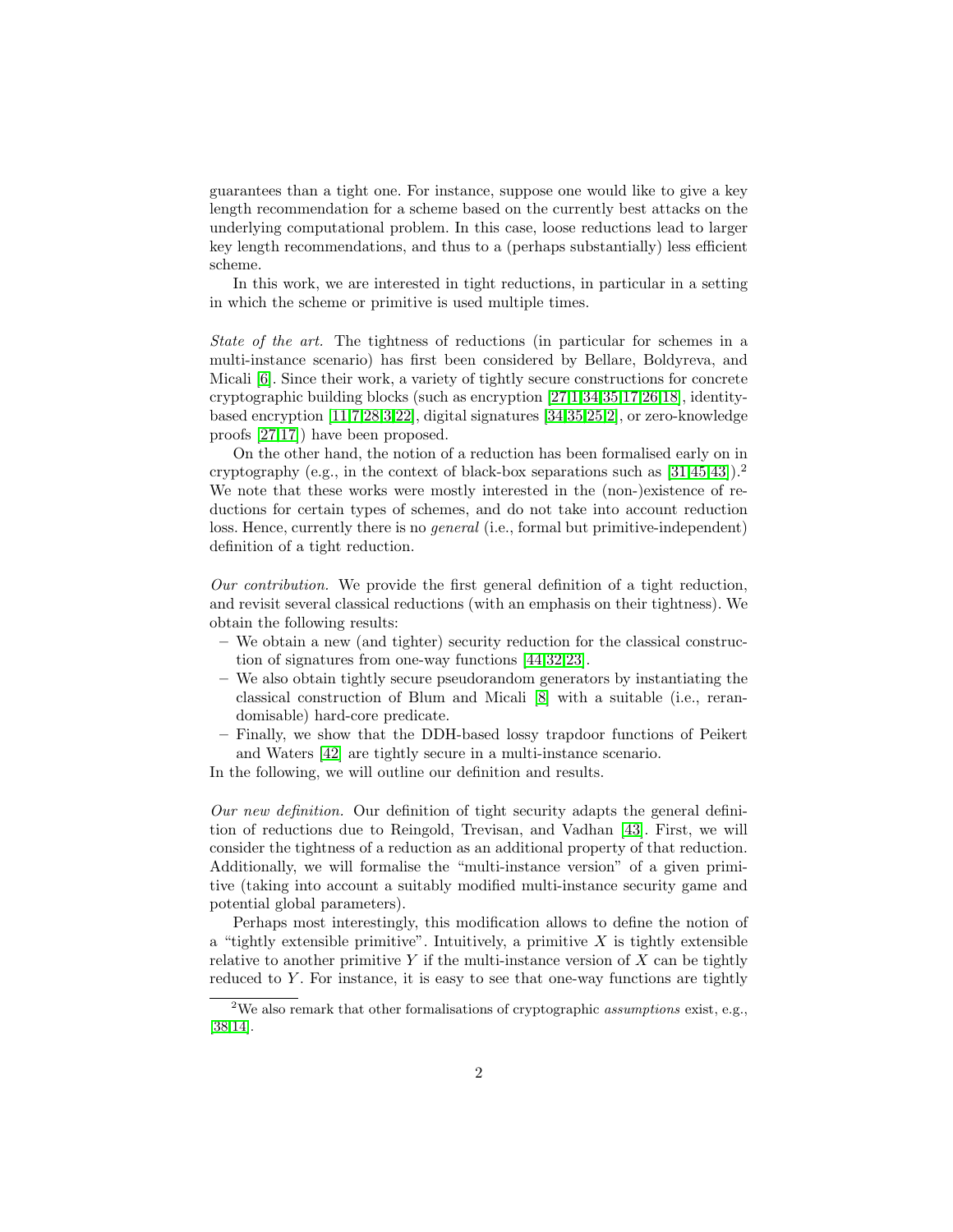extensible relative to collision-resistant hash functions (CRHFs). In fact, a simple extension of an argument of Damgård  $[12]$  shows that any compressing CRHF h already is a one-way function in the multi-instance setting: suppose an algorithm A successfully finds a preimage  $x_i'$  for one of potentially many given images  $h(x_i)$ . Since h is compressing, we have  $x'_i \neq x_i$  with probability at least 1/2, so that  $(x_i, x'_i)$  forms a collision. This holds even if we require "adaptive" one-wayness<sup>3</sup>, in the sense that A may get selected preimages  $x_i$  upon request (and then loses the inversion game in those instances of course).

Our results. We now outline the results mentioned above.

First, we revisit the classical construction of signatures from one-way functions from [\[44](#page-29-5)[,32](#page-29-6)[,23\]](#page-28-7). This construction uses the one-time signature scheme of Lamport [\[33\]](#page-29-9), which in turn uses many (i.e.,  $L = O(\lambda)$ , where  $\lambda$  is the security parameter) instances of a given one-way function  $f$ . Each forged (one-time) signature implies an inversion of one instance of  $f$ . The problem here is that it is not clear a priori *which* instance is inverted. Hence, the corresponding security reduction for the one-time signature scheme (as formalized, e.g., in [\[20\]](#page-28-8)) loses a factor of L, which of course is inherited by the security reduction of the overall signature scheme.

This loss of  $L$  can essentially be avoided if we assume that  $f$  is collisionresistant. Concretely, recall our observation above that f (when viewed as an adaptive one-way function) is tightly extensible relative to itself (when viewed as a CRHF). In particular, an adversary that inverts one out of many f-instances can be turned into a collision finder for  $f$  with a reduction loss of only 2. Hence, any forged one-time signature can be converted into an  $f$ -collision with probability of at least  $1/2$ , and we can save a factor of  $L/2$  in the overall reduction.

Next, we consider pseudorandom generators (PRGs)  $G$  that are tightly extensible (relative to themselves). In other words, we are looking for a G such that the pseudorandomness of many  $G(x_i)$  instances (for independently chosen seeds  $x_i$ ) can be tightly reduced to the pseudorandomness of a single  $G(x)$ . This property leads to tighter reductions whenever  $G$  is used multiple times (e.g., in one or many instances of a larger scheme).

Note that an almost trivial solution to this problem can be found under the DDH assumption (assuming groups with dense representations, such that random group elements are random bitstrings). Namely, recall that the DDH assumption states that for a generator  $g$  and random exponents  $a, b, c$ , the tuple  $(g^a, g^b, g^{ab})$  is computationally indistinguishable from  $(g^a, g^b, g^c)$ . Now the DDH assumption is known to be rerandomisable (e.g., [\[6,](#page-27-1) Lemma 1]), in the sense a distinguisher between many  $(g^{a_i}, g^{b_i}, g^{a_i b_i})$  and many  $(g^{a_i}, g^{b_i}, g^{c_i})$  can be converted into a DDH distinguisher, with (almost) no reduction loss. Hence, defining  $G(a, b) = g^a ||g^b|| g^{ab}$  yields a tightly extensible PRG.

Here, however, we are interested in constructions from (potentially) weaker assumptions. To this end, we revisit the PRG of Blum and Micali [\[8\]](#page-27-7). This PRG

<sup>&</sup>lt;sup>3</sup>This notion is not related to the notion of adaptive one-way functions from [\[40\]](#page-29-10) in which an adversary gets access to a full inversion oracle for the function.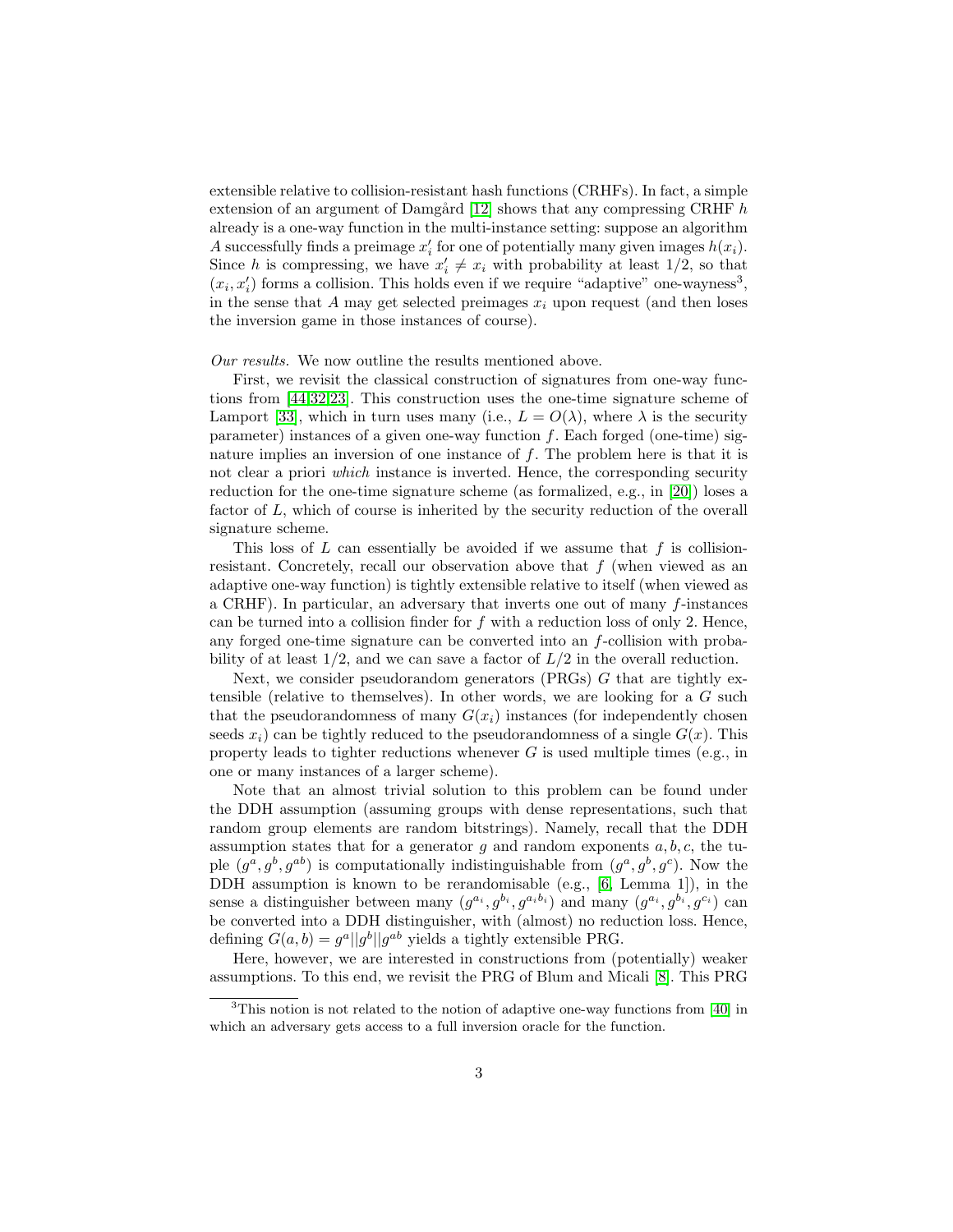assumes a one-way permutation  $f$  with a hard-core predicate  $b$ , and defines  $G(x) = f(x)||b(x)$ .<sup>4</sup> We set  $f(x) = g^x$  (which also means we require a group with dense representations), and  $b(x)$  to be the Legendre symbol  $(\frac{x}{p})$  of x modulo the group order p. <sup>5</sup> Under a suitable computational assumption (that appears to lie in between the CDH and DDH assumptions),  $b$  is indeed a hard-core predicate of f. Most importantly, and unlike with other hard-core predicates, f and b are rerandomisable: given  $f(x)$  and  $b(x)$ , it is easy to compute  $f(ax)$  and  $b(ax)$  (for a known random a). Hence, by rerandomising PRG images, we can show the tight extensibility of this  $G<sup>6</sup>$ 

Finally, we consider the tight extensibility of lossy trapdoor functions (LTDFs) relative to themselves. Our motivation to consider LTDFs is that they form an abstract tool which is already known to imply tightly (IND-CPA-)secure encryption in the single-user (but multi-ciphertext) setting [\[42\]](#page-29-7). A tightly extensible LTDF can be additionally useful in settings with many instances (e.g., users). Here, our main result is that the DDH-based LTDF construction of Peikert and Waters [\[42\]](#page-29-7) is already tightly extensible. The corresponding argument is somewhat technical, but relies on the rerandomisability of the DDH assumption (as outlined already above).

We note that this last result does not yield interesting new tightly secure encryption schemes. In fact, already the ElGamal scheme is tightly IND-CPAsecure under the DDH assumption [\[6\]](#page-27-1). Rather, we view our last result as conceptual: it shows that an abstract building block (that was already known to enable "partially tight" reductions) is tightly secure even in a multi-instance setting.

There are areas of cryptography where we have not looked at applying tight extensibility. For example, a natural question would be if we can build tightly extensible symmetric encryption schemes or even more complicated protocols (e.g. zero-knowledge). More importantly, it is an open question whether this notion can be used in constructing more efficient and more secure primitives which could not be shown using current state-of-the-art methods.

# 2 Preliminaries

In this section we review standard notation and cryptographic definitions we use in later sections. We also provide relevant background related to formal notion of black-box reductions.

## 2.1 Notation

Let N be the set of natural numbers and  $\mathbb{Z}_n$  be the set of integers modulo n. We denote the security parameter by  $\lambda \in \mathbb{N}$  and assume that it is implicitly given to

<sup>&</sup>lt;sup>4</sup>For simplicity, we only consider a PRG that stretches its seed  $x$  by one bit.

<sup>&</sup>lt;sup>5</sup>Slightly simplifying, we ignore the unlikely case  $x = 0$  and treat  $(\frac{x}{p})$  as a bit.

<sup>&</sup>lt;sup>6</sup>We note that the Legendre symbol has already been considered as a hard-core predicate by Damgård [\[13\]](#page-27-10), although, to the best of our knowledge, its rerandomisability has not been investigated before.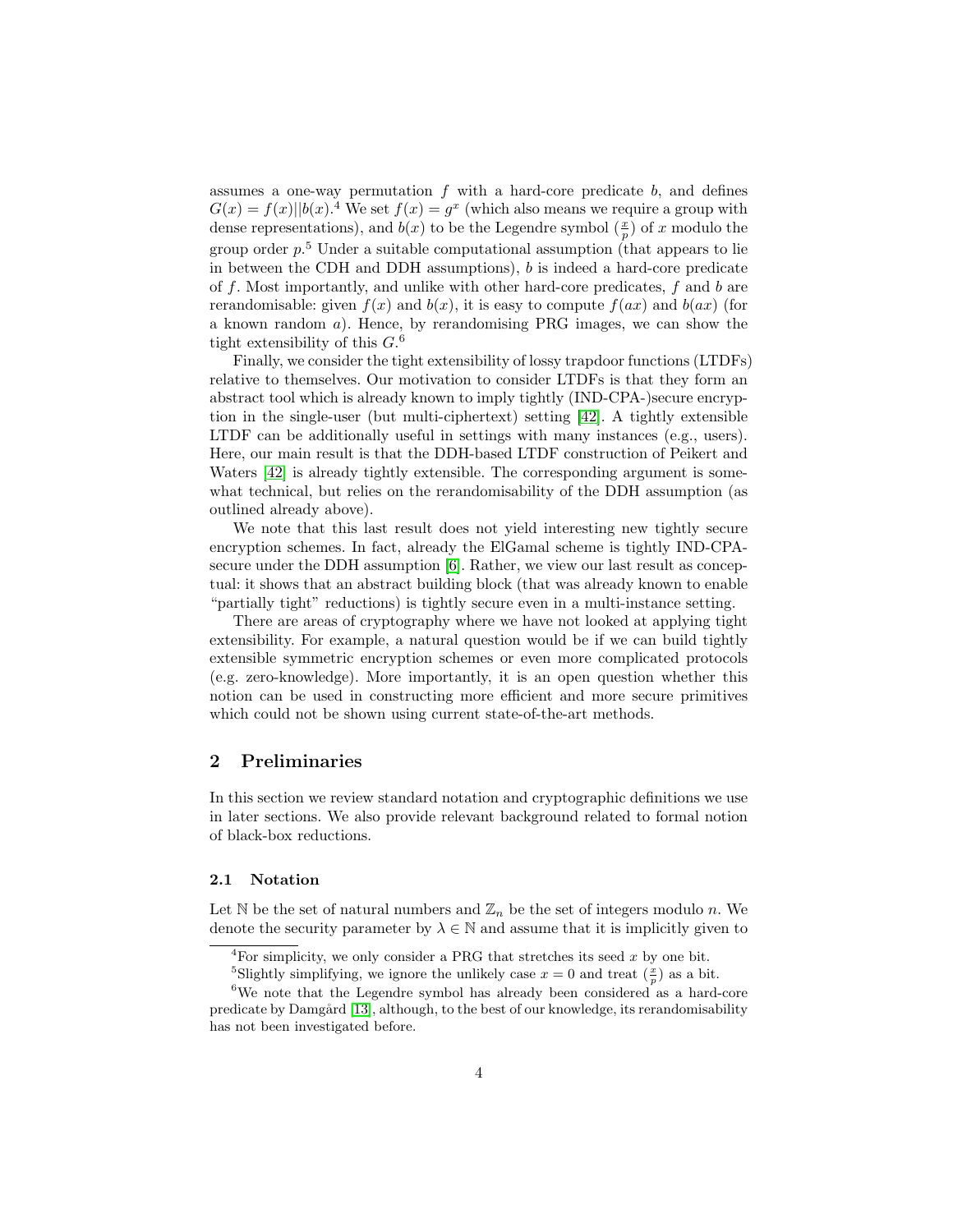all algorithms in the unary representation  $1^{\lambda}$ , unless stated otherwise. An algorithm here is defined as a stateless Turing machine. Algorithms are randomised and PPT means "probabilistic polynomial time" in the (unary) security parameter  $\lambda$ . For a randomised algorithm  $\mathcal{A}$ , we denote  $\mathbf{T}(\mathcal{A})$  for the worst-case runtime of A, parametrized over  $\lambda$ . Also, we describe  $(y_1, \dots) \leftarrow \mathcal{A}(1^{\lambda}, x_1, \dots; r)$  as an event when A gets  $(1^{\lambda}, x_1, \dots)$  as input, uses fresh random coins r and outputs  $(y_1, \ldots)$ . If A is determininatic then we simply write  $(y_1, \ldots) \leftarrow \mathcal{A}(1^{\lambda}, x_1, \ldots)$ . Let us write  $A^B$  to denote that A has black-box access to algorithm B, meaning it sees only its input-output behaviour. We define queries  $(A^B, B)$  to be the worst-case number of messages/queries sent by B to A (parametrized by  $\lambda$ ). On the other hand,  $\mathcal{A}^{(\cdot)}$  means that  $\mathcal A$  expects a black-box access to some other algorithm.

For a finite set S, we denote its cardinality by  $|S|$  and write  $s \leftarrow s S$  meaning that we choose an element s from  $S$  uniformly at random. For a function  $f$ :  $A \to B$  and  $C \subset A$ , we define  $f|_C : C \to B$  as  $f|_C(x) = f(x)$ . We write  $\text{poly}(\lambda)$ to denote the set of polynomials in  $\lambda$ . A function  $v : \mathbb{N} \to \mathbb{R}^{\geq 0}$  is negligible if for any  $c \in \mathbb{N}$ ,  $\lim_{\lambda \to \infty} v(\lambda) \lambda^c = 0$ . We let negl $(\lambda)$  denote an unspecified negligible function in  $\lambda$ . Throughout the paper,  $\bot$  denotes an error symbol.

Denote  $\mathcal{X} = \{X_{\lambda}\}_{\lambda \in \mathbb{N}}, \mathcal{Y} = \{Y_{\lambda}\}_{\lambda \in \mathbb{N}}$  as ensembles of random variables over some countable set S indexed by  $\lambda$ . Then,  $\mathcal X$  and  $\mathcal Y$  are statistically indistinguishable  $(\mathcal{X} \stackrel{s}{\approx} \mathcal{Y})$  if  $\Delta(X_{\lambda}, Y_{\lambda}) = \frac{1}{2} \sum_{s \in S} |\Pr[X = s] - \Pr[Y = s]| = {\sf negl}(\lambda)$ . Moreover,  $\mathcal X$  and  $\mathcal Y$  are computationally indistinguishable  $(\mathcal X \stackrel{c}{\approx} \mathcal Y)$  if for every PPT algorithm A:

$$
|\Pr[1 \leftarrow \mathcal{A}(1^{\lambda}, X_{\lambda})] - \Pr[1 \leftarrow \mathcal{A}(1^{\lambda}, Y_{\lambda})]| = \mathsf{negl}(\lambda).
$$

## 2.2 Cryptographic Primitives

One-Way Functions. Intuitively, we say that a function is one-way (OWF) if it is easy to compute but hard to invert. Using our notation, we formalise it as follows:

**Definition 1.** A function  $f: \{0,1\}^* \to \{0,1\}^*$  is one-way if:

There exists a deterministic polynomial-time algorithm f so that

$$
\forall \lambda \in \mathbb{N}, \Pr[f(x) \leftarrow f(1^{\lambda}, x) : x \leftarrow \{0, 1\}^{\lambda}] = 1.
$$

• For every  $PPT$  algorithm  $A$ ,

$$
\Pr[f(y) = f(x) : x \leftarrow \{0, 1\}^{\lambda}, y \leftarrow \{0, 1\}^{\lambda}, f(x)) = \text{negl}(\lambda).
$$

Most of the time, we do not deal with a single one-way function but rather with a collection of one-way functions. That is, we consider a set  $\mathcal{F} = \{f\}$  of functions f that each have a finite domain, but may be parameterized over the security parameter (and other public parameters such as a fixed group). In that case, we choose  $f$  at random for the currently given security parameter (and potentially other parameters), and sample  $x$  uniformly at random from  $f$ 's domain.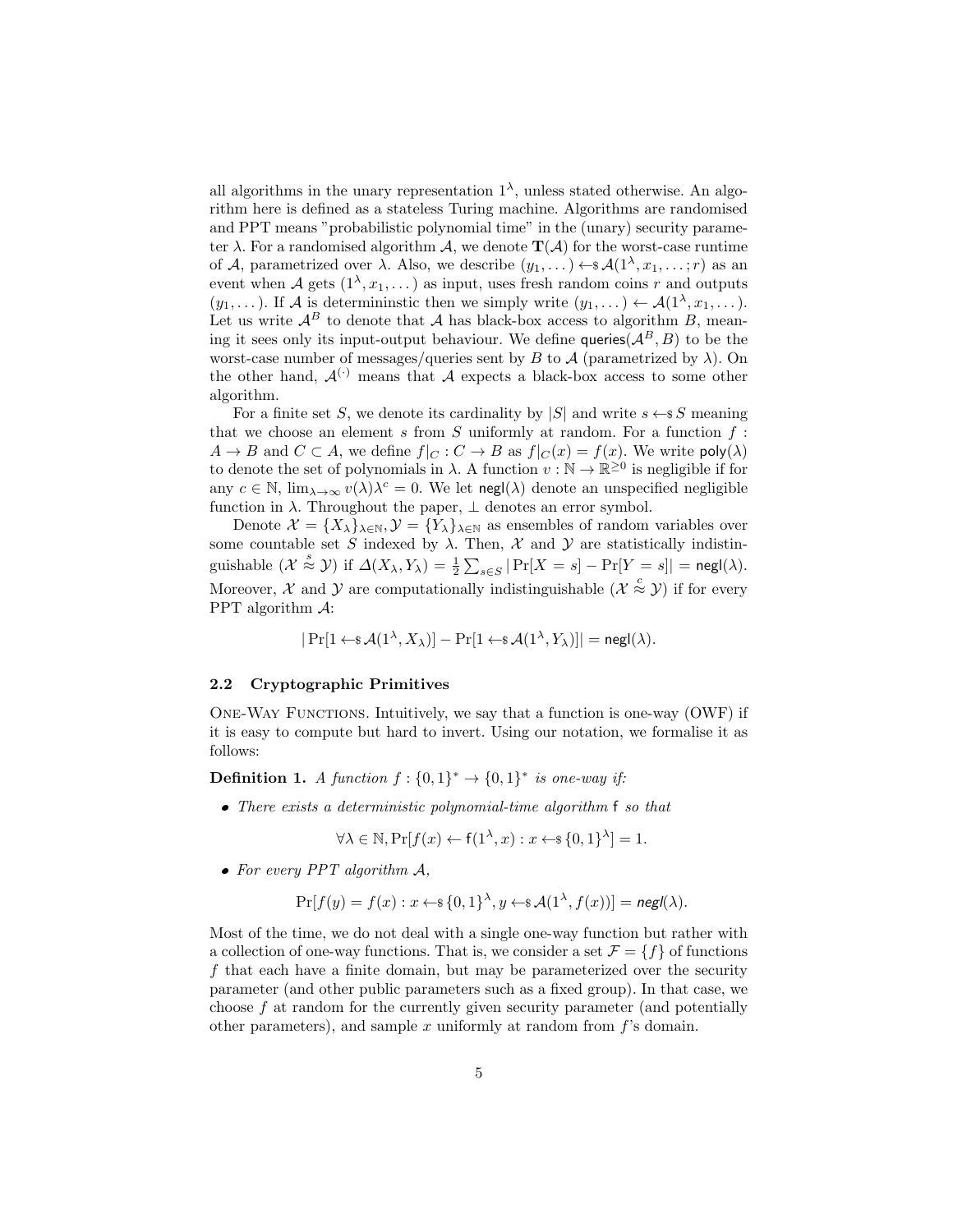In the case of a family  $\mathcal F$  of parameterized one-way functions  $f$  (with finite domain  $\mathcal{D}_f$ , we say that F is a family of one-way permutations if f is bijective and  $f(\mathcal{D}_f) = \mathcal{D}_f$ .

We also recall the notion of a hard-core predicate introduced by Goldreich et al. [\[21\]](#page-28-9).

**Definition 2.** Let  $b: \{0,1\}^* \to \{0,1\}$  be a function and  $u \leftarrow \{0,1\}$ . Then, b is a hardcore-bit predicate for function  $f: \{0,1\}^* \to \{0,1\}^*$  if

$$
(f(x), b(x)) \stackrel{c}{\approx} (f(x), u)
$$

Goldreich et al. provide in [\[21\]](#page-28-9) a construction of a one-way function with hardcore predicate from any given one-way function.

LOSSY TRAPDOOR FUNCTIONS. We say that a function  $f$  is a trapdoor function if it is easy to compute  $f(x)$  and also easy to invert if we know some "special" information" (called trapdoor) but hard to invert without trapdoor. The notion of a lossy trapdoor function was introduced by Peikert et al. [\[41\]](#page-29-11). A tuple of PPT algorithms  $(S_{inj}, S_{loss}, F, F^{-1})$  is called a collection of  $(n, k)$ -lossy trapdoor functions (LTDF) if:

- $S_{inj}$  outputs  $(s, t)$  where s is a function index and t its trapdoor,  $F(s, \cdot)$ computes a deterministic injective function f over the domain  $\{0,1\}^n$ , and  $F^{-1}(t, \cdot)$  computes  $f^{-1}$ ,
- $\bullet$   $S_{loss}$  outputs  $(s, \perp)$  and  $F(s, \cdot)$  computes a deterministic function f over the domain  $\{0,1\}^n$  whose image has size at most  $2^{n-k}$ ,
- For  $(s_1, t_1) \leftarrow s S_{inj}$  and  $(s_2, \perp) \leftarrow s S_{loss}$ ,

 $s_1 \stackrel{c}{\approx} s_2.$ 

Peikert et al. also define all-but-one trapdoor functions in order to construct an IND-CCA encryption scheme. In this paper we concentrate more on LTDFs but our results can be easily generalised to the second notion.

PSEUDORANDOM GENERATORS. A function  $G: \{0,1\}^k \to \{0,1\}^l$ , where  $k < l$ , is a pseudorandom generator (PRG) if given random x from  $\{0,1\}^k$ , no PPT adversary can distinguish  $G(x)$  and a random element from  $\{0,1\}^l$ .

**Definition 3.** Let  $G: \{0,1\}^k \rightarrow \{0,1\}^l$  be a function where  $k < l$ , and let  $x \leftarrow \{0,1\}^k$  and  $u \leftarrow \{0,1\}^l$  be uniformly chosen. Then, G is a pseudorandom generator if

$$
G(x) \stackrel{c}{\approx} u.
$$

Håstad et al.<sup>[\[24\]](#page-28-10)</sup> show that one can construct a pseudorandom generator from any one-way function. Unfortunately, their security reduction has a large loss, i.e., is far from tight. Since then, more efficient constructions of PRGs from OWFs with much tighter reductions have been discovered [\[29\]](#page-28-11) but they still suffer from a large reduction loss. On the other hand, Blum and Micali [\[8\]](#page-27-7) provide a construction of a PRG from a one-way permutation which loses a factor of l.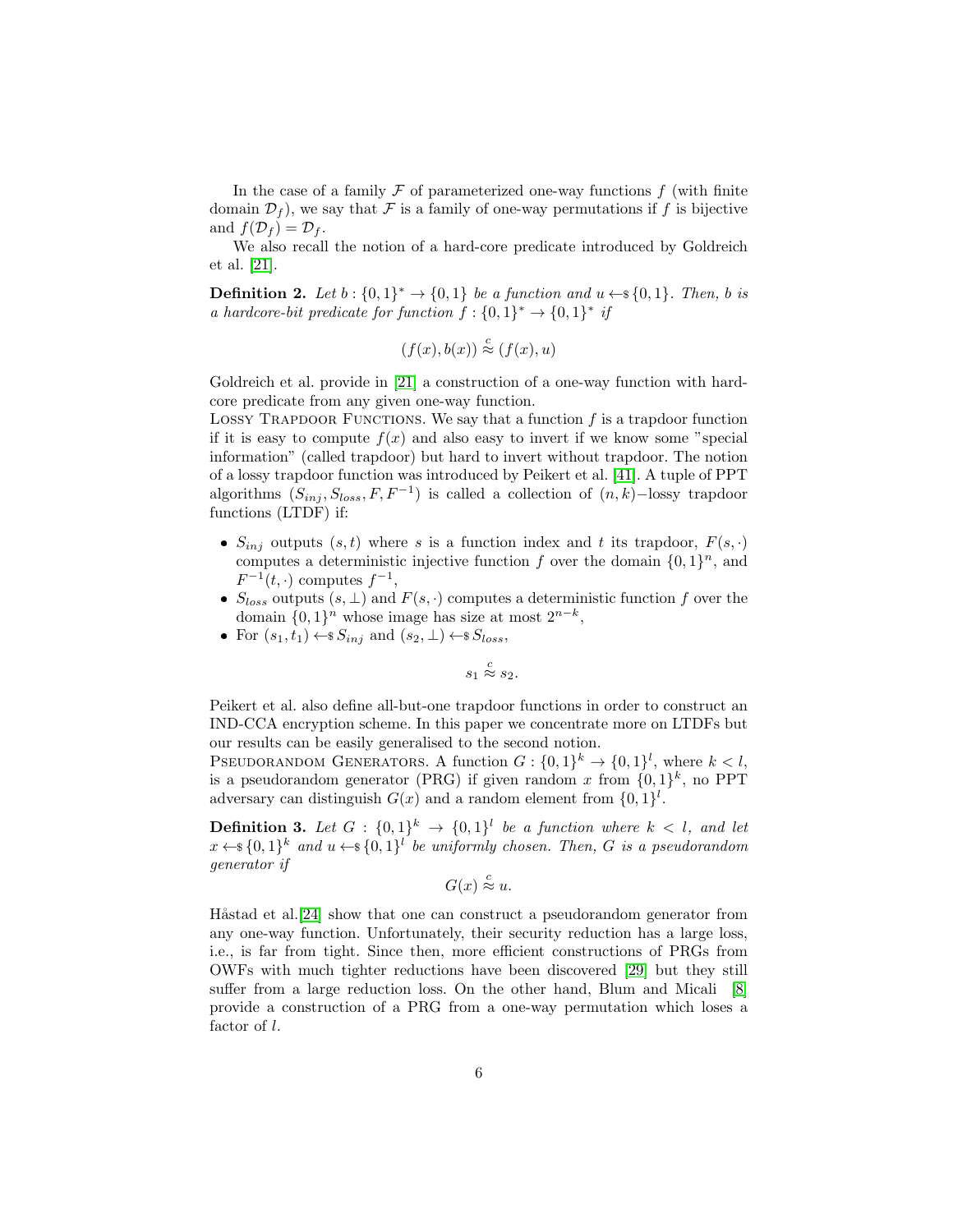HASHING. A family of functions  $\mathcal{H} = \{h_i : A \to B\}$  is universal if for every distinct  $x, x' \in A$ ,  $Pr_{h \to \mathcal{H}}[h(x) = h(x')] = 1/|B|$ . Moreover, we say that  $\mathcal{H}$ is pairwise independent if, for every distinct  $x, x' \in A$  and every  $y, y' \in B$ ,  $\Pr_{h \to \mathcal{H}}[h(x) = y \wedge h(x') = y'] = 1/|B|^2.$ 

A hash function  $H: \{0,1\}^k \to \{0,1\}^l$ , where  $k > l$ , is collision resistant if for any PPT adversary  $\mathcal{A}$ ,  $Pr[(x, y) \leftarrow \mathcal{A}(1^{\lambda}, h) : h(x) = h(y)] = \text{negl}(\lambda)$ . Similarly we can define a collection of collision-resistant hash functions.

# 2.3 Cryptographic Assumptions

We briefly state the most common computational and decisional problems in public-key cryptography. Let G be a cyclic group (that may depend on the security parameter  $\lambda$ ) of order p where p is a  $\lambda$ -bit prime. Also, let  $g \in G$  be a generator of G. We denote  $\langle G \rangle$  to be the description of G.

 Discrete Logarithm Problem (DLOG) - we say that the discrete logarithm problem is hard in  $G$  if for every PPT algorithm  $\mathcal{A}$ :

$$
\Pr[x \leftarrow^{\mathsf{s}} \mathcal{A}(\langle G \rangle, p, g, g^x) : x \leftarrow^{\mathsf{s}} \mathbb{Z}_p] = \mathsf{negl}(\lambda).
$$

 Computational Diffie-Hellman Problem (CDH) - we say that the computational Diffie-Hellman problem is hard in  $G$  if for every PPT algorithm  $\mathcal{A}$ :

$$
\Pr[g^{xy} \leftarrow \mathcal{A}(\langle G \rangle, p, g, g^x, g^y) : x, y \leftarrow \mathcal{Z}_p] = \mathsf{negl}(\lambda).
$$

 Decisional Diffie-Hellman Problem (DDH) - we say that the decisional Diffie-Hellman problem is hard in G if for  $z \leftarrow \mathscr{Z}_p$ :

$$
(\langle G \rangle, p, g, g^x, g^y, g^{xy}) \stackrel{c}{\approx} (\langle G \rangle, p, g, g^x, g^y, g^z).
$$

## 2.4 Public Key Schemes

PUBLIC-KEY ENCRYPTION. A public-key encryption scheme for a given security parameter  $\lambda$  is a triple of PPT algorithms (Gen; Enc; Dec) such that:

- $(pk, sk) \leftarrow s$  Gen(1<sup> $\lambda$ </sup>) is the key generation algorithm which takes a security parameter  $\lambda$  and outputs a pair  $(pk, sk)$  where pk and sk are called public and secret keys respectively,
- $c \leftarrow$ \$ Enc(pk, m) is the encryption algorithm which takes a public key pk, a message  $m$  and returns a ciphertext  $c$ ,
- $m \leftarrow \text{Dec}(sk, c)$  is the decryption algorithm which takes a secret key sk, ciphertext c and returns a message m or  $\perp$  if given ciphertext is invalid.

A public-key encryption must satisfy the correctness condition, meaning that for every message m and every security parameter  $\lambda$ , if  $(pk, sk) \leftarrow s$  Gen $(1^{\lambda})$  then  $Dec(sk, Enc(pk, m)) = m.$ 

We recall basic notions of security for public-key encryption schemes. We say that an encryption scheme  $\mathcal{E} = (\mathsf{Gen}; \mathsf{Enc}; \mathsf{Dec})$  is IND-CPA secure (has indistinguishable ciphertexts under chosen plaintext attack) if there exists no PPT adversary A which wins the following game with non-negligible probability: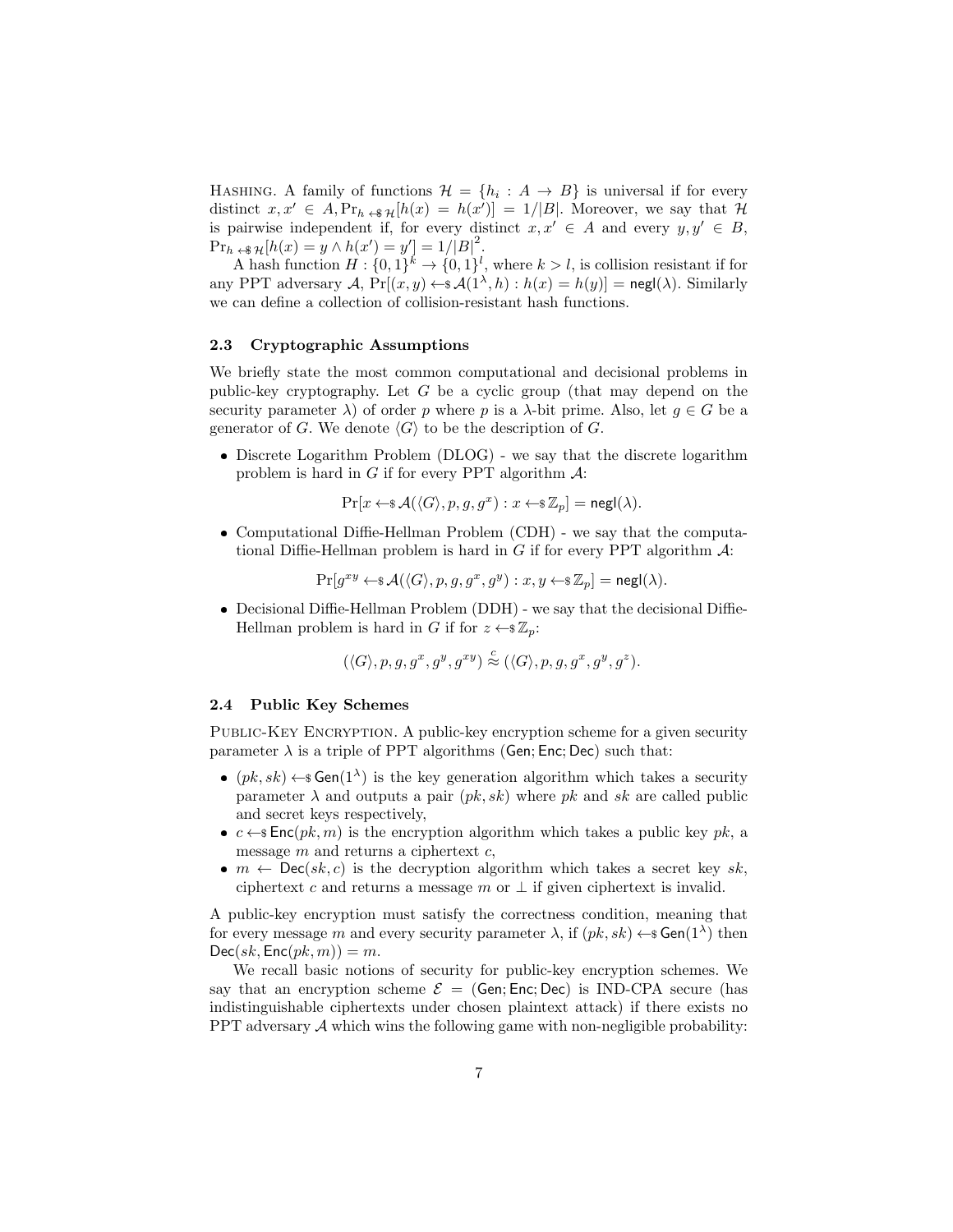- 1. Challenger C generates  $(pk, sk) \leftarrow s$  Gen $(1^{\lambda})$  and sends pk to A.
- 2. Adversary A sends messages  $(m_0, m_1)$  to C. Challenger then selects a bit b uniformly at random and returns  $c \leftarrow s \mathsf{Enc}(pk, m_b)$ .
- 3. At the end, A sends a bit b' to the challenger. Then, A wins if  $b = b'$  and loses otherwise.

Similarly, we define IND-CCA security (indistinguishability under chosen ciphertext attack). We say that  $\mathcal E$  is IND-CCA secure if there exists no PPT adversary A which wins a similar game to the one described above (with non-negligible probability), but this time  $A$  also has access to decryption oracle  $\mathcal{O}_{\text{Dec}}$  which on input c' returns  $\perp$  if  $c = c'$  and  $\text{Dec}(sk, c')$  otherwise.

One-Time Signatures. A signature scheme consists of a tuple of PPT algorithms (Gen; Sign; Ver) satisfying the following conditions:

- $(vk, sk) \leftarrow$  Sen $(1^{\lambda})$  is the key generation algorithm, which takes a security parameter  $\lambda$  and outputs a pair  $(vk, sk)$  where vk and sk are called verification and signing keys respectively,
- $c \leftarrow s$  Sign(sk, m) is the signing algorithm which takes the signing key sk, a message m and returns a signature  $\sigma$ ,
- $b \leftarrow \text{Ver}(vk, m, \sigma)$  is the verification algorithm which takes the verification key vk, message m and signature  $\sigma$  and returns a bit b.

Any signature scheme must satisfy the correctness condition meaning that for every message m and every security parameter  $\lambda$ , if  $(vk, sk) \leftarrow s$  Gen $(1^{\lambda})$  then  $\text{Ver}(vk, m, \text{Sign}(sk, m)) = 1.$ 

We now define a security notion for signature schemes called existential unforgeability under a one-time chosen message attack (EUF-OTCMA). We say that the signature scheme  $\mathcal{E} = (\mathsf{Gen}; \mathsf{Sign}; \mathsf{Ver})$  is EUF-OTCMA secure if there is no PPT adversary  $\mathcal A$  which wins the following game with non-negligible probability:

- 1. Challenger C generates  $(vk, sk) \leftarrow$  Gen $(1^{\lambda})$  and sends vk to A.
- 2. Adversary A sends message a m to C. Challenger then returns  $\sigma = \text{Sign}(sk, m)$ .
- 3. Finally, A outputs a pair  $(m', \sigma')$  b'. Then, A wins if  $\text{Ver}(vk, m', \sigma') = 1$  and  $m' \neq m$  and loses otherwise.

Strong unforgeable one-time signatures can be constructed from a one-way function as well as collision-resistant hash functions.

#### 2.5 Fully Black-Box Reductions

We review the framework of Reingold et al. [\[43\]](#page-29-4) on security reductions. For simplicity, we only consider fully black-box reductions against uniform adversaries. There are many formal definitions of reductions (such as [\[5,](#page-27-11)[16,](#page-28-12)[30](#page-28-13)[,43\]](#page-29-4)) but in this paper we focus on work by Reingold et al. [\[43\]](#page-29-4), mainly due to its simplicity and the ease to modify their framework to suit our needs. Using their notation, primitive P is a pair  $\langle F_P, R_P \rangle$  where  $F_P$  is a set of functions  $f: \{0,1\}^* \to \{0,1\}^*$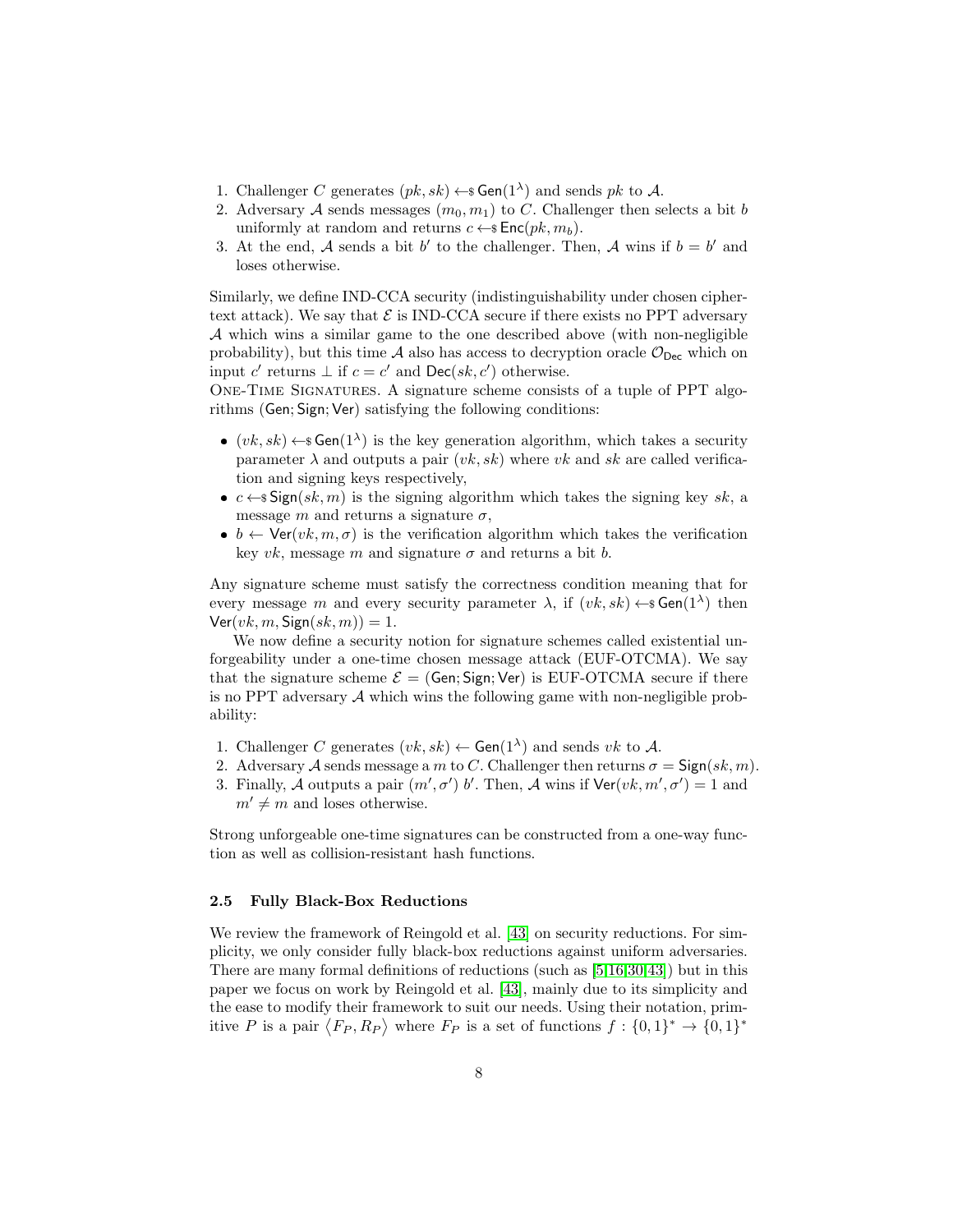and  $R_P$  is a relation over pairs  $(f, M)$  for  $f \in F_P$  and machine M. One can think of  $F_P$  as implementations of primitive  $P$  and  $R_P$  as security conditions on  $F_P$ . For example, if we think of P as a one-way function, the set of implementations could be a set of one-way functions. On the other hand,  $R_P$  would be the standard one-wayness game. Depending on the application, it might be useful to define  $F_P$  such that it only corresponds to *efficient* (e.g., realizable through PPT machines) implementations.

There is a fully-BB reduction from a primitive  $P = \langle F_P, R_P \rangle$  to  $Q =$  $\langle F_Q, R_Q \rangle$  if there exist PPT machines  $G, S$  such that:

- for every function  $f \in F_Q$ ,  $G^f \in F_P$ ,
- for every function  $f \in F_Q$  and every adversary  $A, (G^f, A) \in R_P \implies$  $(f, S^{\mathcal{A}}) \in R_Q$ .

As mentioned in [\[43\]](#page-29-4), this definition of reduction does not apply to non-uniform or information-theoretic notions of security. They also define different types of reductions such as semi-black-box or relativizing reductions.

# 3 Notion of Tight Reduction

In this section we formalise the notion of tight reduction by adapting the framework of Reingold et al. (RTV) [\[43\]](#page-29-4). Roughly speaking, we represent security conditions as a security game instead of a set of relations. Thus, we could formally define what we mean by "breaking one primitive with about the same success as the other primitive" in terms of probabilities. Then, we define what a multi-instance version of a primitive is. At the end, we give a few examples of cryptographic primitives which satisfy our framework.

#### 3.1 Primitives and Reductions

We start by stating what a primitive is and what it means for it to be secure.

**Definition 4.** A primitive P is a tuple  $\langle \mathbb{P}, S_P, F_P, R_P, \sigma \rangle$  where:

- $\mathbb P$  is a triple of sets  $(A, B, C)$  where  $C \subset A$ ,
- $F_P$  is a subset of  $\{f : A \rightarrow B\}$ ,
- $\bullet$  S<sub>P</sub> is a PPT setup algorithm which sends parameters  $(r_1, \ldots)$  to R<sub>P</sub>,
- $R_P^{(\cdot,\cdot)}$  $P_P^{(\cdot,\cdot)}$  is a PPT security algorithm which gets parameters  $(r_1, \ldots)$  from  $S_P$ .
- $\bullet \ \sigma : \mathbb{N} \to [0,1]$  is a security threshold.

We say that f is an implementation of P if  $f \in F_P$ .

There are three main differences between this definition and the one proposed by Reingold et al. Firstly,  $\mathbb{P} = (A, B, C)$  is a triple of sets which describe the domain, co-domain and the challenge space respectively. Indeed, an implementation f is a function from A to B and the security game  $R_P$  can call f only on inputs in C (e.g.  $A = \{0,1\}^*$  and  $C = \{0,1\}^{\lambda}$ ). This modification enables us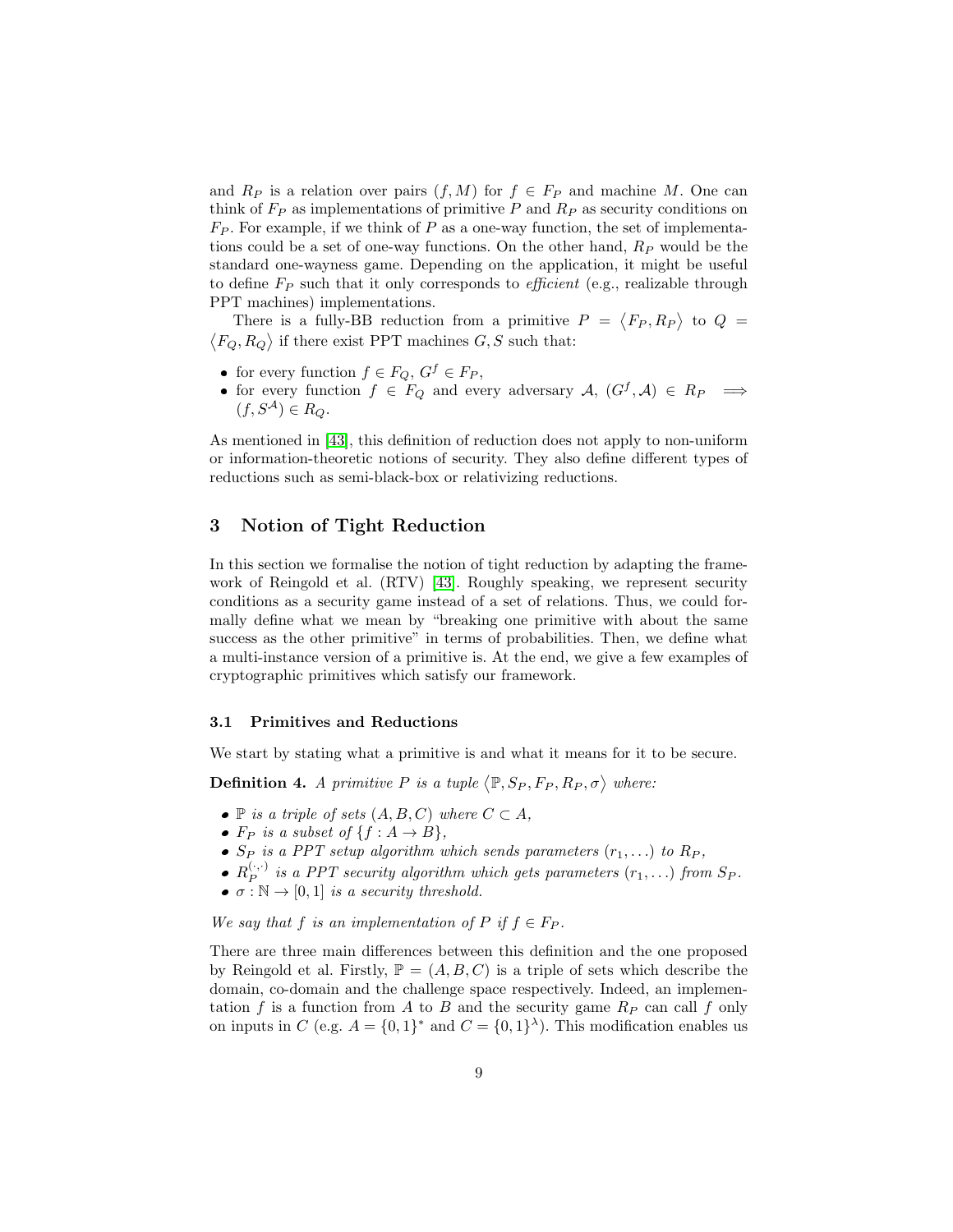to characterize implementations which are defined on more abstract mathematical models (e.g. groups, rings) rather than on  $\{0,1\}^*$ . Secondly,  $R_P$  is now an algorithm which expects black-box access to both an implementation  $f$  and an adversary A. One can think of  $R_P$  as a security game, e.g. one-wayness game or IND-CCA game. Here, we want to associate for each pair  $(f, A)$  a value in  $[0, 1]$  which corresponds to the probability of A winning the  $R_P$  game against f (see Definition [5\)](#page-9-0). This adjustment helps us introduce the notion of a security loss. Eventually, we introduce a setup algorithm  $S_P$  which sends some values to  $R_P$ . This machine could as well send nothing or just provide fresh random coins which  $R_P$  would use in its game. However, this addition will be very useful in defining the multi-instance setting of a primitive. Informally, we can define a new security game  $R'$  which represents the security of P in the multi-user setting as follows: given parameters  $(r_1, \ldots)$  from  $S_P$ , run n independent copies of  $R_P$ and send  $(r_1, \ldots)$  as setup parameters to each of them. Then, R' returns a bit depending on what the  $n$  copies returned earlier. This idea is formally defined in Subsection 3.2.

**Definition 5.** Let  $P = \langle \mathbb{P}, S_P, F_P, R_P, \sigma \rangle$  be a primitive and  $\mathbb{P} = (A, B, C)$ . Take  $f \in F_P$  and any algorithm A. We define the advantage of A in breaking f as

<span id="page-9-0"></span>
$$
\mathsf{Adv}_{f,\mathcal{A}}^{\mathsf{p}}(\lambda) \coloneqq \Pr[R_P^{f|_{C},\mathcal{A}}=1] - \sigma(\lambda)
$$

where the probability is defined over random coins in the system. We say that A P-breaks f if there is no negligible function  $\text{negl}(\lambda)$  such that  $\text{Adv}_{f,\mathcal{A}}^{\text{p}}(\lambda) \leq$ negl( $\lambda$ ) for all  $\lambda \in \mathbb{N}$ . Primitive P is called secure if there exists an implementation f of P such that there are no PPT algorithms A that  $P$ -break f.

From the definition above one observes that we do not assign each pair  $(f, \mathcal{A})$  a binary value (that would indicate, e.g., whether it satisfies a relation or not), but a probability. Therefore, the notion of a primitive from [\[43\]](#page-29-4) is a generalisation of our definition. Indeed, any primitive in our sense can be easily transformed into a primitive from RTV definition: let  $P = \langle \mathbb{P}, S_P, F_P, R_P, \sigma \rangle$  be a primitive in our sense and define a primitive  $P' = \langle F'_P, R'_P \rangle$  such that  $F'_P = F_P$  and  $R'_P = \{(f, A) | A \text{ } P\text{-breaks } f\}.$  Then, primitives P and P' are equivalent. On the other hand, it is not clear if implication in the opposite direction holds. It is unknown if given relation set  $\mathcal R$  we can construct a PPT algorithm  $R$  which could be equivalent to R, meaning that  $(f, A) \in \mathcal{R} \iff |Pr[R^{f,A} = 1] - \sigma(\lambda)|$ is not negligible. An obvious brute force solution would be to check all elements of  $R$  but this could take exponential time. Despite the fact that our definition of a primitive is less general, it allows us to spot relations between two distinct advantages and consequently, to formally define a security loss.

Using our previous definitions we formalise the notion of a (tight) fully blackbox reduction.

**Definition 6** (*C*-tightness). Let  $P = \langle \mathbb{P}_1, S_P, F_P, R_P, \sigma \rangle$  and  $Q = \langle \mathbb{P}_2, S_Q, F_Q, \sigma \rangle$  $R_Q, \tau \rangle$  be primitives. Then, there is a fully black-box reduction from P to Q if there exist algorithms  $G^{(\cdot)}, S^{(\cdot)}$  such that: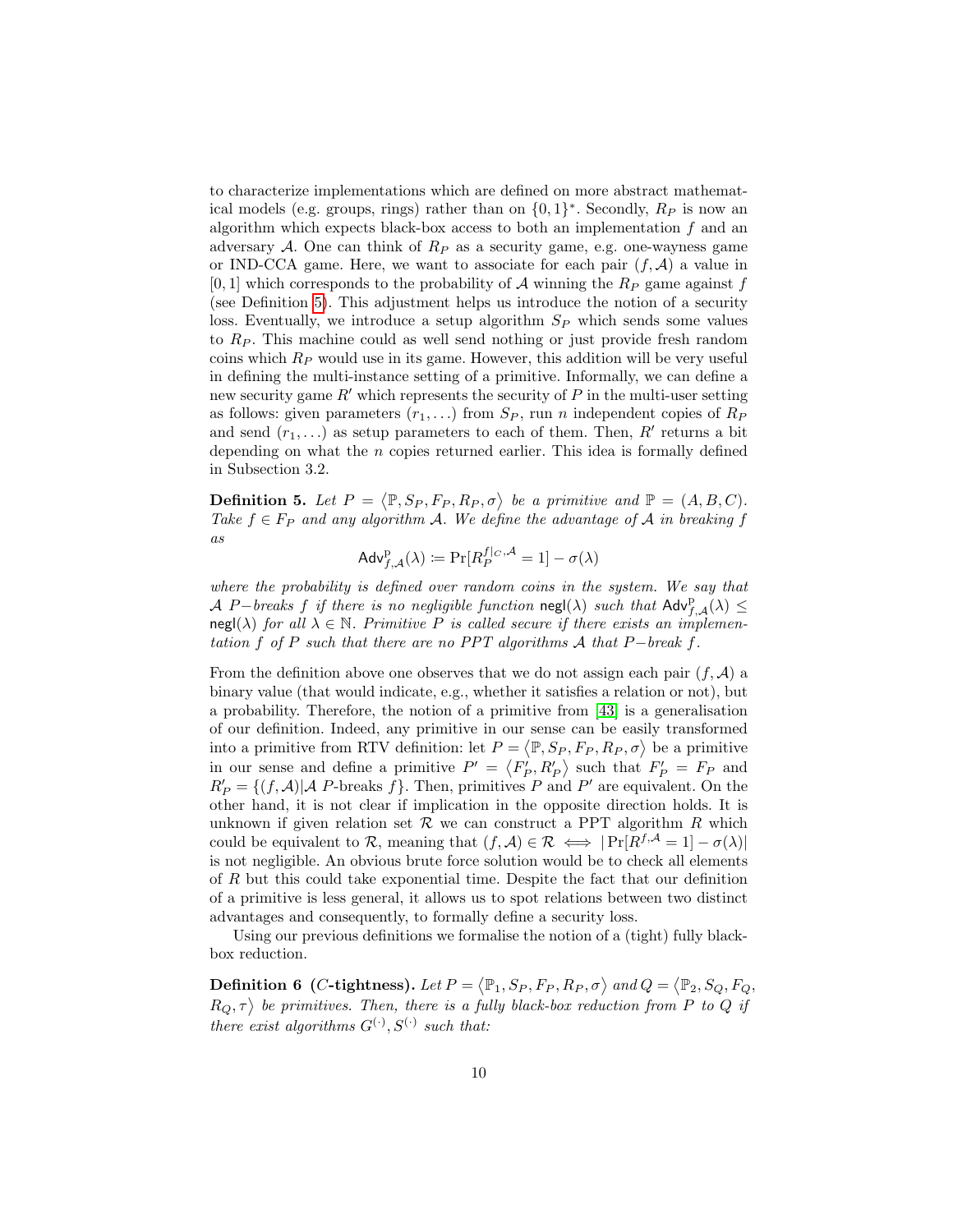- for every implementation  $f$  of  $Q$ ,  $G^f$  is an implementation of  $P$ ,
- $\bullet$  for every implementation f of Q and every (unbounded) algorithm A, if A  $P\text{-}breaks\ G^f\ then\ S^{\mathcal{A}}\ Q\text{-}breaks\ f.$

We require that  $G^f$  is PPT for every  $f \in F_Q$ , and that  $S^{\mathcal{A}}$  is PPT for every PPT A. Let  $C: \mathbb{N} \to \mathbb{R}$  be a function. We say that the reduction is C-tight (and write  $P \stackrel{C}{\hookrightarrow} Q$ ) if:

- for every algorithm A,  $T(S^{\mathcal{A}}) = T(\mathcal{A}) +$  queries $(S^{\mathcal{A}}, \mathcal{A}) \cdot n_1(\lambda) + n_2(\lambda)$  for some  $n_1, n_2 \in \text{poly}(\lambda)$  that do not depend on  $\mathcal{A}^{7,8}$ ,
- for every implementation  $f$  of  $Q$  and every algorithm  $A$ :

$$
\mathsf{Adv}^{\mathsf{p}}_{G^f, \mathcal{A}}(\lambda) \le C(\lambda) \cdot \mathsf{Adv}^{\mathsf{q}}_{f, S^{\mathcal{A}}}(\lambda) + \mathsf{negl}(\lambda). \tag{1}
$$

In particular, we say that the reduction is **fully-tight** if  $C = 1$ , **tight** if  $C = a$ for  $a \in \mathbb{N}$  and **almost-tight** if  $C \in \text{poly}(\lambda)$ .

We say that G is a generic construction of P from Q and S is an actual reduction. The first condition for a tight reduction states that the runtime of  $S^{\mathcal{A}}$  should be about the same as the runtime of the adversary  $A$ . This prevents the reduction S from running many copies of  $A$ . An alternative way to formalise this condition would be to use the definition of a time-success ratio from [\[24\]](#page-28-10) and combine it with the security loss C. However, in this paper we do not calculate exactly the runtime of  $S^{\mathcal{A}^9}$  and thus, we omit such formalities. Note that we allow a tight reduction to do some small enough amount of work proportional to the number of queries it gets from A. Hence, some reductions, which are commonly considered as tight (e.g. ElGamal encryption scheme to DDH), would be also classified as tight by our definition. Further, the second condition from the definition of tight reduction assures that the success of an adversary A breaking the primitive is always about as large as the success of the reduction  $S^{\mathcal{A}}$  breaking the other one.

We note that reductions with security loss  $L$ , which depends on the number of queries made by A, are still almost-tight as long as  $L = \text{poly}(\lambda)$ . This observation includes recent identity-based encryption (IBE) schemes [\[10,](#page-27-12)[19\]](#page-28-14) with security loss  $O(\log Q)$ , where Q is the number of IBE secret key queries. In these reductions, we have that  $Q \leq 2^{\lambda}$  and consequently, they are still almost-tight in our definition.

We can get some simple but useful properties of tight reductions from the definition above. For example, they satisfy the transitivity property.

**Lemma 1.** Let P, Q, R be primitives such that  $P \stackrel{C}{\hookrightarrow} Q$  and  $Q \stackrel{D}{\hookrightarrow} R$ , where  $C, D \in \text{poly}(\lambda)$ . Then,  $P \stackrel{E}{\hookrightarrow} R$ , where  $E(\lambda) = C(\lambda) \cdot D(\lambda)$ .

<sup>&</sup>lt;sup>7</sup>Recall that queries( $S^{\mathcal{A}}, \mathcal{A}$ ) denotes the worst-case number of queries/messages from  $A$  to  $S$ .

<span id="page-10-0"></span><sup>&</sup>lt;sup>8</sup>Runtime of A is included in  $\mathbf{T}(S^{\mathcal{A}})$ .

<sup>&</sup>lt;sup>9</sup>As long as it is similar to the runtime of  $A$ .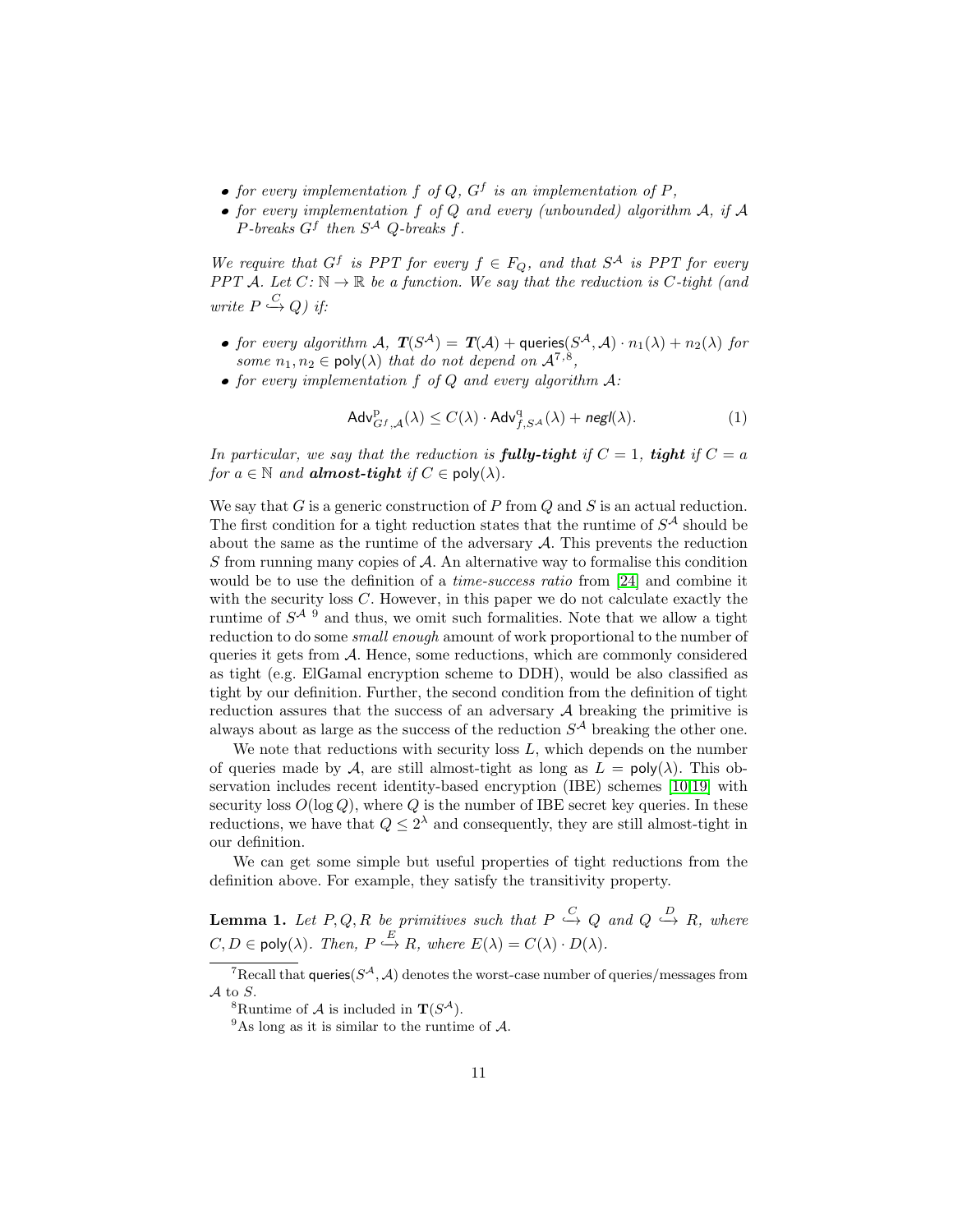*Proof.* Let  $(G, S)$  be a tight reduction from P to Q and  $(G', S')$  be a tight reduction from  $Q$  to  $R$ . Define:

$$
\bar{G}^{(\cdot)} = G^{G'^{(\cdot)}}, \bar{S}^{(\cdot)} = S'^{S^{(\cdot)}}.
$$

We claim that  $(\bar{G}, \bar{S})$  gives a reduction from P to R.

Take  $f \in F_R$ . Then,  $G^{ff}$  is an implementation of Q. Therefore,  $\bar{G}^f = G^{G^{ff}}$ is an implementation of P. Now, take any  $f \in F_R$  and algorithm A. Note that there are some negligible functions  $\mathsf{negl}_1(\lambda)$ ,  $\mathsf{negl}_2(\lambda)$  and  $\mathsf{negl}(\lambda)$  such that:

$$
\begin{aligned}\n\mathsf{Adv}_{\bar{G}^{f}, \mathcal{A}}^{p}(\lambda) &\leq C(\lambda) \cdot \mathsf{Adv}_{G'^{f}, S^{\mathcal{A}}}^{q}(\lambda) + \mathsf{negl}_{1}(\lambda) \\
&\leq C(\lambda) \cdot (D(\lambda) \cdot \mathsf{Adv}_{f, \bar{S}^{\mathcal{A}}}^{r}(\lambda) + \mathsf{negl}_{1}(\lambda)) + \mathsf{negl}_{2}(\lambda) \\
&= C(\lambda)D(\lambda) \cdot \mathsf{Adv}_{f, \bar{S}^{\mathcal{A}}}^{r}(\lambda) + \mathsf{negl}(\lambda) \\
&= E(\lambda) \cdot \mathsf{Adv}_{f, \bar{S}^{\mathcal{A}}}^{r}(\lambda) + \mathsf{negl}(\lambda)\n\end{aligned} \tag{2}
$$

by the definition of the almost-tight reduction. Therefore, we have shown that  $(\bar{G}, \bar{S})$  is a E-tight reduction from P to R.

The notion of computational indistinguishability ( $\approx$ , see Section 2) can also be recast in our definitional framework. Let  $\Omega_1, \Omega_2, S$  be finite sets and  $X_\lambda$ :  $\Omega_1 \to S, Y_\lambda : \Omega_2 \to S$  be random variables (parametrized over  $\lambda$ ). We define  $f_{X,Y}$ :  $\Omega_1 \times \Omega_2 \to S \times S$  as  $f_{X,Y}(u) = (X_\lambda(u), Y_\lambda(u))$ . Then, the  $[X_\lambda; Y_\lambda]$ primitive is a tuple  $\left\langle \mathbb{P}, S_{X,Y}, F_{X,Y}, R_{X,Y}, \frac{1}{2} \right\rangle$ , where  $\mathbb{P} = (\Omega_1 \times \Omega_2, S \times S, \Omega_1 \times \Omega_2),$  $F_{X,Y} = \{f_{X,Y}\}\, S_{X,Y}$  sends  $b \leftarrow \{0,1\}$  to  $R_{X,Y}$ , and  $R_{X,Y}$  is the following game: generate  $(u_0, u_1) \leftarrow \Omega_1 \times \Omega_2$  and send  $(u_0, u_1)$  to an implementation  $f \in F_{X,Y}$ . Then, get back  $(v_1, v_2)$  from f and take b from  $S_{X,Y}$ . Output  $v_b$  to an adversary A and eventually get back b' from A. Then, the adversary A wins if  $b = b'$ .

# 3.2 Multi-instance Setting



<span id="page-11-0"></span>Fig. 1. New security game for the three-instance version of primitive  $P =$  $\langle \mathbb{P}, S_P, F_P, R_P, \sigma \rangle$  is described as the green dashed box.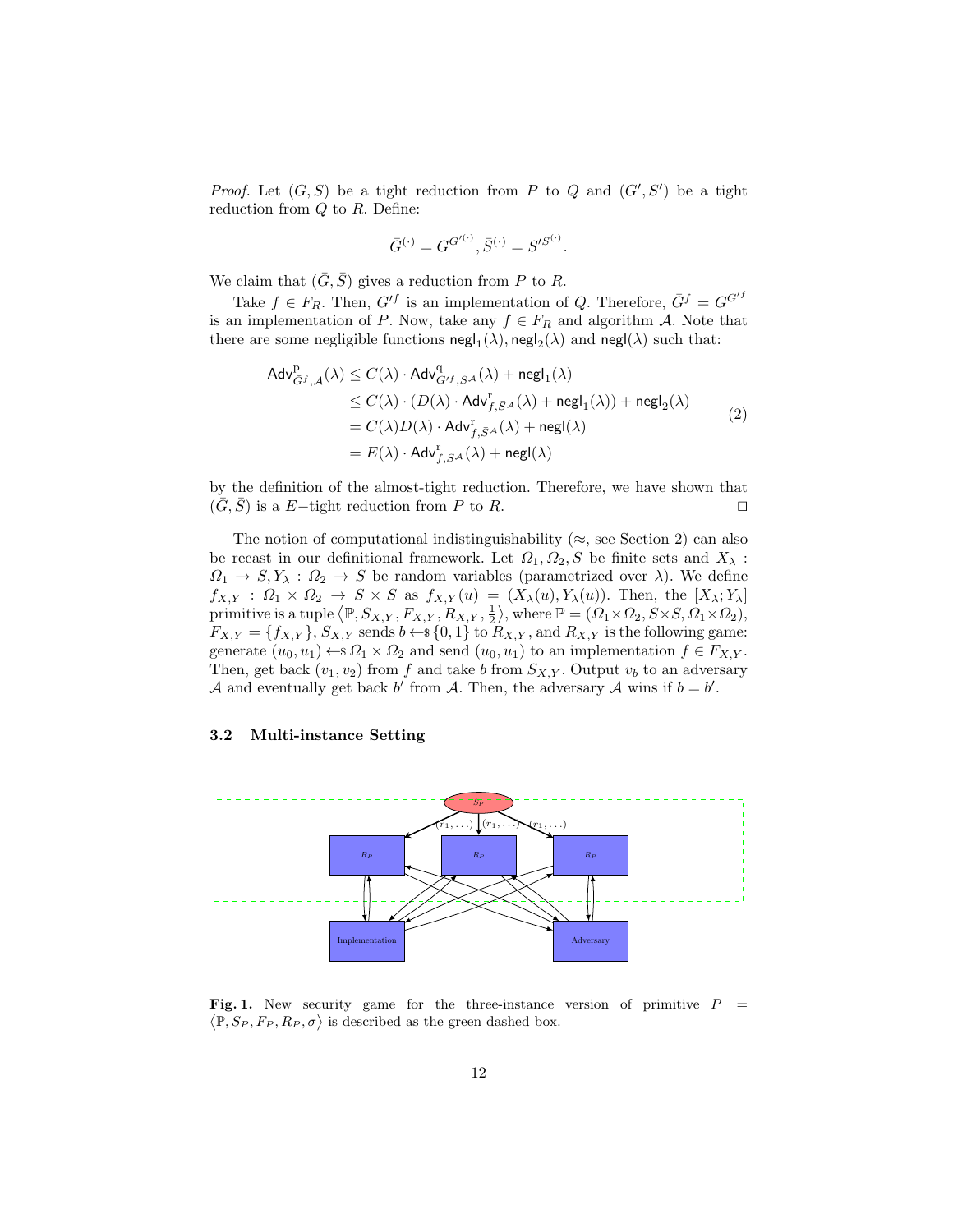Using notions from Subsection 3.1 we define the multi-instance setting of a primitive. Informally, this means that an adversary now interacts with (polynomially) many independent copies of the security game, so it gets more information. However, the winning condition would be almost the same as in the single-instance case, e.g. returning a preimage or guessing a bit (see Fig. [1\)](#page-11-0). We define it formally for a primitive  $P = \langle \mathbb{P}, S_P, F_P, R_P, \sigma \rangle$  in terms of the security algorithm  $R_P$ . We, however, provide two definitions of the multi-instance setting due to the differences between computational and decisional problems.

| $\mathcal{R}_{\exists}^{f C,\mathcal{A}}(1^{\lambda},r_1,\ldots)$  | $\mathcal{R}_{\forall}^{f C,\mathcal{A}}(1^{\lambda},r_1,\ldots)$    |
|--------------------------------------------------------------------|----------------------------------------------------------------------|
| 1: Initialise $n(\lambda)$ ind. copies of $R_P^{f _C,\mathcal{A}}$ | 1 : Initialise $n(\lambda)$ ind. copies of $R_P^{f _C, \mathcal{A}}$ |
| 2: send $(r_1,)$ to each of them                                   | 2: send $(r_1,)$ to each of them                                     |
| 3: as the setup parameters                                         | $\parallel$ 3: as the setup parameters                               |
| 4: if one of the copies returns 1                                  | $4:$ <b>if</b> all of the copies return 1                            |
| return 1<br>5:                                                     | $5:$ return 1                                                        |
| $6:$ else return $0$                                               | $6:$ else return $0$                                                 |

<span id="page-12-0"></span>Fig. 2. Security algorithms for  $\exists M I_n(P)$  (on the left) and  $\forall M I_n(P)$  (on the right). They get as input the security parameter  $\lambda$  (in unary) and parameters  $(r_1, \ldots)$  from the setup algorithm  $S_Q$ . Here, we assume that  $R$  has black-box access to implementation f (restricted to the domain C, where  $\mathbb{P} = (A, B, C)$ ) and adversary A.

Definition 7 ( $\exists/\forall$ -Multi-instance Setting). Let  $n(\lambda)$  be a polynomial in  $\lambda$ and  $P = \langle \mathbb{P}, S_P, F_P, R_P, \sigma \rangle$  be a primitive. Then, the  $\exists \mathsf{Ml}_n(P)$  primitive (resp.  $\forall \mathsf{ML}_n(P)$  is a primitive  $\langle \mathbb{P}, \mathcal{S}, \mathcal{F}, \mathcal{R}_{\exists}, \sigma \rangle$  (resp.  $\langle \mathbb{P}, \mathcal{S}, \mathcal{F}, \mathcal{R}_{\forall}, \sigma \rangle$ ) such that  $\mathcal{F} =$  $F_P$ ,  $S = S_P$  and  $\mathcal{R}_{\exists}$  (resp.  $\mathcal{R}_{\forall}$ ) is defined in Fig. [2](#page-12-0) (left) (resp. right).

Now we provide examples of cryptographic primitives in the multi-instance setting using definitions above.

<span id="page-12-1"></span>*Example 1.* Let  $OWF = \langle \mathbb{P}_{OWF}, S_{OWF}, F_{OWF}, R_{OWF}, 0 \rangle$  be the primitive of a oneway function. That is,  $\mathbb{P}_{\text{OWF}} = (A, B, C), F_{\text{OWF}}$  is a collection of functions  $f : A \rightarrow B$ , and  $R_{\text{OWF}}$  is a standard one-wayness game (i.e.  $R_{\text{OWF}}$  generates x uniformly at random from C, gets  $f(x)$  by calling an implementation f and returns 1 only if adversary can guess the preimage of  $f(x)$ ). For simplicity, when we write  $\overline{OWF}_{p(\lambda)}$ , where  $p = \text{poly}(\lambda)$ , we mean  $\overline{OWF}$  with  $\mathbb{P}_{\text{OWF}} =$  $({0,1}^*,{0,1}^*,{0,1}^{p(\lambda)})$  which is closer to the standard definition of a oneway function. The security game for  $\exists M I_n(OWF)$  would be as follows: it generates  $x_1, \ldots, x_n$  independently and uniformly at random from C, then it gets  $f(x_1), \ldots, f(x_n)$  by calling f and sends to adversary. The winning condition is that adversary returns a preimage of one of the values it was given i.e.  $x$ satisfying  $f(x) = f(x_i)$  for some i. On the other hand, in  $\forall M I_n(\text{OWF}_{n(\lambda)})$ , the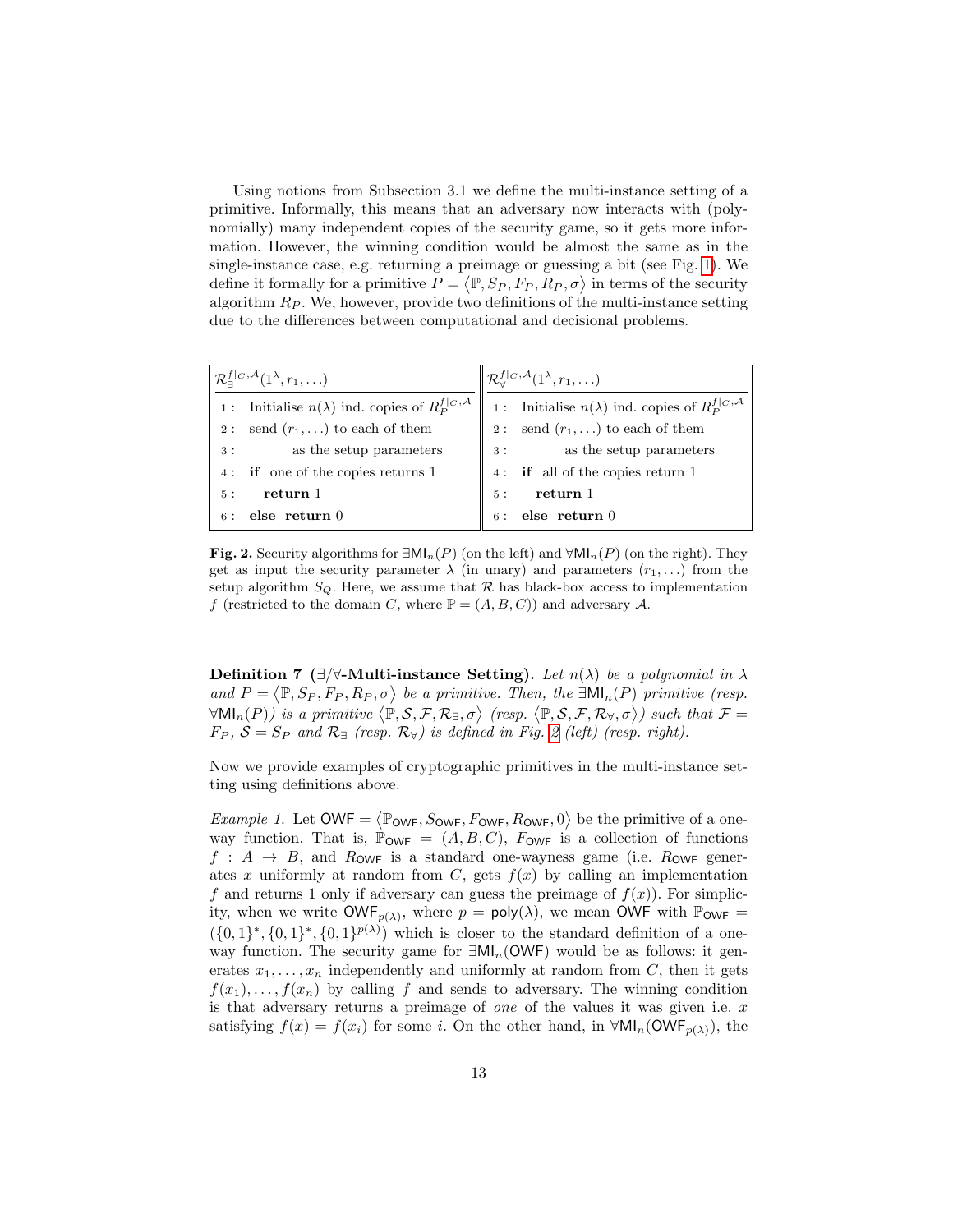adversary wins if it returns preimages for all values  $f(x_1), \ldots, f(x_n)$ . In practice, the  $\exists M I_n(\text{OWF}_{p(\lambda)})$  setting is more common and therefore we focus on the former case.

<span id="page-13-0"></span>*Example 2.* Let us define a primitive PRG =  $\langle \mathbb{P}_{PRG}, S_{PRG}, F_{PRG}, R_{PRG}, \frac{1}{2} \rangle$  of a pseudorandom generator where  $\mathbb{P}_{\textsf{PRG}} = (A, B, C)$  such that  $C = A$  and  $|B| >$ |A|. Let  $F_{\text{PRG}}$  be a collection of functions  $G: A \rightarrow B$  and let  $S_{\text{PRG}}$  generate a bit  $b \leftarrow s \{0, 1\}$ . We also define  $R_{PRG}$ , given bit b, to generate random  $x \in C$  and output the image  $G(x)$  of an implementation G if  $b = 0$  and uniformly random value from  $B$  otherwise. The adversary wins if it can guess the bit  $b$ . Then, the security game for  $\forall M I_n(PRG)$  would be as follows: given bit b from the setup algorithm, generate and send  $G(x_1), \ldots, G(x_n)$  for some  $x_1, \ldots, x_n \in A$  if  $b = 0$ or *n* uniformly random elements from *B* if  $b = 1$ . The winning condition here is that adversary guesses the bits for  $all$  of the  $n$  subgames which is equivalent to guessing the bit b.

Now, consider  $\exists M I_n(PRG)$ . We claim that it is not secure. Note that in this case adversary wins if it guesses the bit b for one of the n subgames. In other words, it has  $n$  chances to guess  $b$ . Thus, an adversary which just sends 1 to a random subgame and 0 to another one will always win one of these two games (because  $b \in \{0,1\}$ ) and consequently, break  $\exists M I_n(PRG)$ . Therefore, we only analyse the security of  $\forall M I_n(PRG)$ .

Example 3. We define a primitive corresponding to an IND-CPA secure publickey encryption scheme as  $\mathsf{PKE} = \langle \mathbb{P}_{\mathsf{PKE}}, S_{\mathsf{PKE}}, F_{\mathsf{PKE}}, R_{\mathsf{PKE}}, \frac{1}{2} \rangle$  where, as before,  $S_{\text{PKE}}$  does the sampling  $b \leftarrow \{0, 1\}$ ,  $R_{\text{PKE}}$  is the IND-CPA game and  $F_{\text{PKE}}$  contains encryption schemes. Note that  $\exists M I_n(PKE)$  is not secure due to the same reasons as the ∃-multi instance pseudorandom generator. On the other hand,  $\forall \text{MI}_n(\text{PKE})$  yields the definition of an encryption scheme in the multi-user setting by Bellare et al. [\[6\]](#page-27-1). In a similar fashion we can define IND-CCA secure PKE schemes.

One observes that one can slightly change the definition of a primitive in order to get a definition of "multi-ciphertext setting". If we give  $S_{PKE}$  black-box access to an implementation and let it also generate keys  $(pk, sk)$  instead of  $R_{PKF}$ then the security game for  $\forall M I_n(PKE)$  is indeed an IND-CPA game with many ciphertexts. However, we do not consider the multi-ciphertext security in this paper so we omit defining it formally here.

We also introduce the notion of a primitive being *tightly extensible*, meaning that a reduction from its multi-instance setting admits the same security loss as in the single-instance case.

**Definition 8.** Let P be a primitive and  $C : \mathbb{N} \to \mathbb{R}$  be a function. Then, P is  $(C, \forall)$ -tightly extensible (resp.  $(C, \exists)$ -tightly extensible) with respect to primitive Q if:

- $\bullet$   $P \stackrel{C}{\hookrightarrow} Q$ ,
- $\forall n \in \text{poly}(\lambda), \ \forall M l_n(P) \stackrel{C}{\hookrightarrow} Q$  (resp.  $\exists M l_n(P) \stackrel{C}{\hookrightarrow} Q$ ).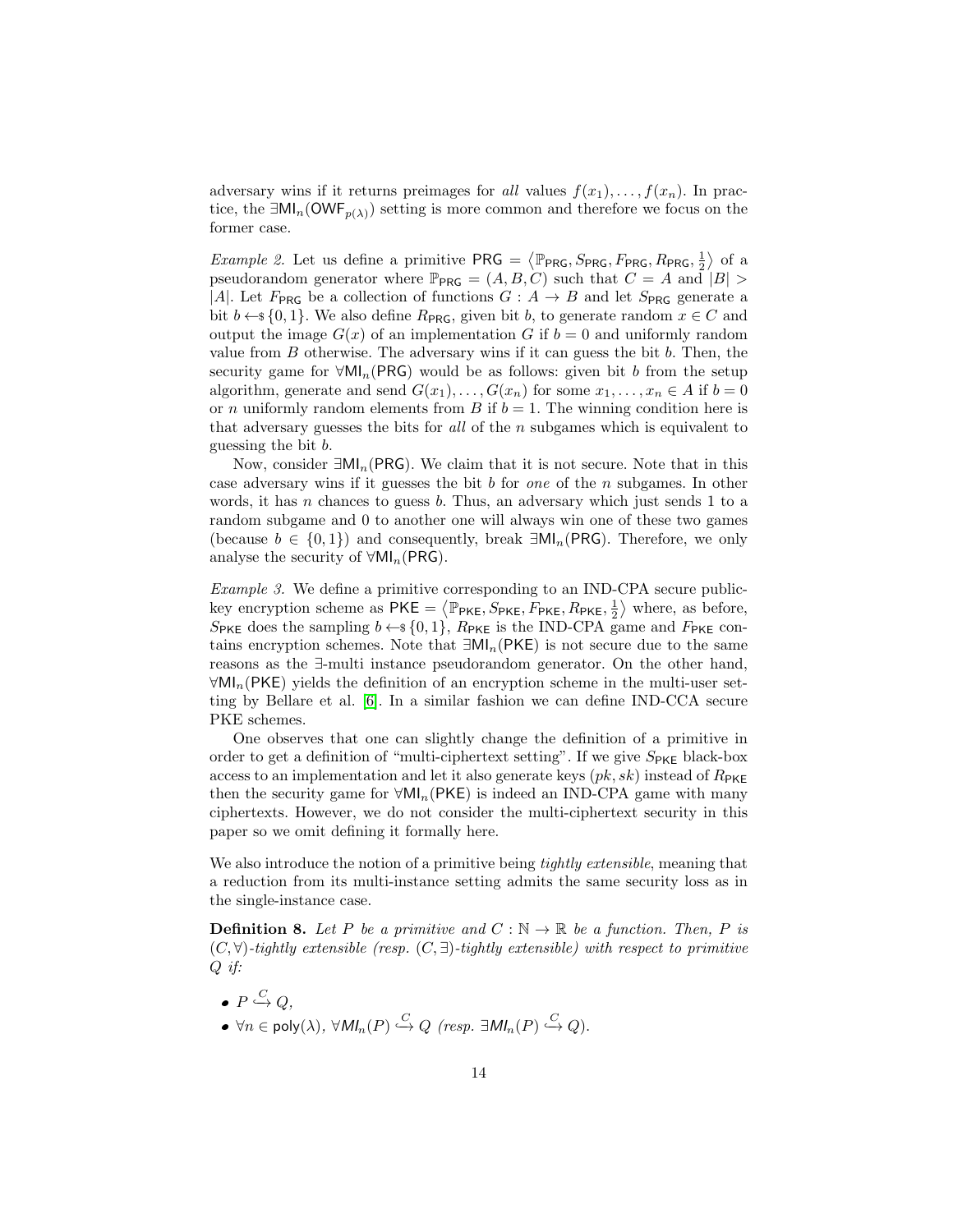Based on what we have already defined, we can formally state the main problem of this paper:

**Problem.** Suppose that  $P \stackrel{C}{\hookrightarrow} Q$ . Show that P is  $(C, \exists (\text{ or } \forall))$ -tightly extensible w.r.t. Q.

There are two standard approaches to show that  $P$  is tightly extensible w.r.t. Q. Namely, (i) somehow tightly reduce the multi-instance primitive to the single case, (ii) modify the former reduction and apply re-randomisation/selfreducibility techniques to eventually obtain the same security loss, or (iii) hide the factor of  $n$  in the statistical difference. In Section 4 we discuss these methods used in practical examples. When we apply (i), we use the following simple lemma.

<span id="page-14-0"></span>**Lemma 2.** Let n be a polynomial in  $\lambda$  and let P and Q be primitives such that  $P = \langle \mathbb{P}_1, S_P, F_P, R_P, \sigma \rangle \stackrel{C}{\hookrightarrow} Q = \langle \mathbb{P}_2, S_Q, F_Q, R_Q, \tau \rangle$  and let  $(G, S)$  be such a reduction. Define  $P/Q$  to be the primitive  $\langle \mathbb{P}_1, S_P, \mathcal{F}, R_P, \sigma \rangle$  such that  $\mathcal{F} = \{G^f : f \in F_Q\}$ . Then, if  $\exists M l_n(P) \stackrel{D}{\hookrightarrow} P/Q$  (resp.  $\forall M l_n(P) \stackrel{D}{\hookrightarrow} P/Q$ ) then  $\exists M l_n(P) \stackrel{C \cdot D}{\longrightarrow} Q$  (resp.  $\forall M l_n(P) \stackrel{C \cdot D}{\longrightarrow} Q$ ). In particular, if  $D = 1$  then P is  $(C, \exists)$  (resp.  $(C, \forall)$ )-tightly extensible w.r.t.  $Q$ .

*Proof.* Using the notation above, it is easy to see that  $P \stackrel{C}{\hookrightarrow} Q$  implies  $P/Q \stackrel{C}{\hookrightarrow} Q$ . The result holds by this simple observation and by Lemma [1.](#page-10-0)

# 4 Tightly Extensible Primitives

We provide a few constructions of tightly extensible primitives from more general primitives. In principle, we first take a tight reduction from the single-instance primitive and see if we can extend it (in a tight way) to the multi-instance setting or otherwise, use the Lemma [2.](#page-14-0) In the first subsection, we demonstrate the use of definitions from Section 3, and derive formal proofs. In the later subsections, however, we focus more on showing novel techniques to extend reductions to the multi-instance setting.

# 4.1 One-wayness of Collision-Resistant Hash Functions

It is well-known that signatures schemes can be constructed from one-way functions [\[44,](#page-29-5)[32,](#page-29-6)[23\]](#page-28-7). Concretely, we can use the Lamport construction [\[33\]](#page-29-9) of a onetime signature scheme from one-way functions, and then extend these one-time signatures to full signatures using Merkle trees [\[37\]](#page-29-12). The corresponding reduction is far from tight, and not known to scale well to the multi-user setting. Here, we consider the same construction under a slightly stronger assumption (namely, collision-resistance) of the used one-way function. We will show that this stronger assumption enables a much tighter security reduction.

We start by defining collision-resistant hash functions w.r.t. the definition of a primitive from Section 3. Define CRHF =  $\langle \mathbb{P}_{CRHF}, S_{CRHF}, F_{CRHF}, R_{CRHF}, 0 \rangle$  as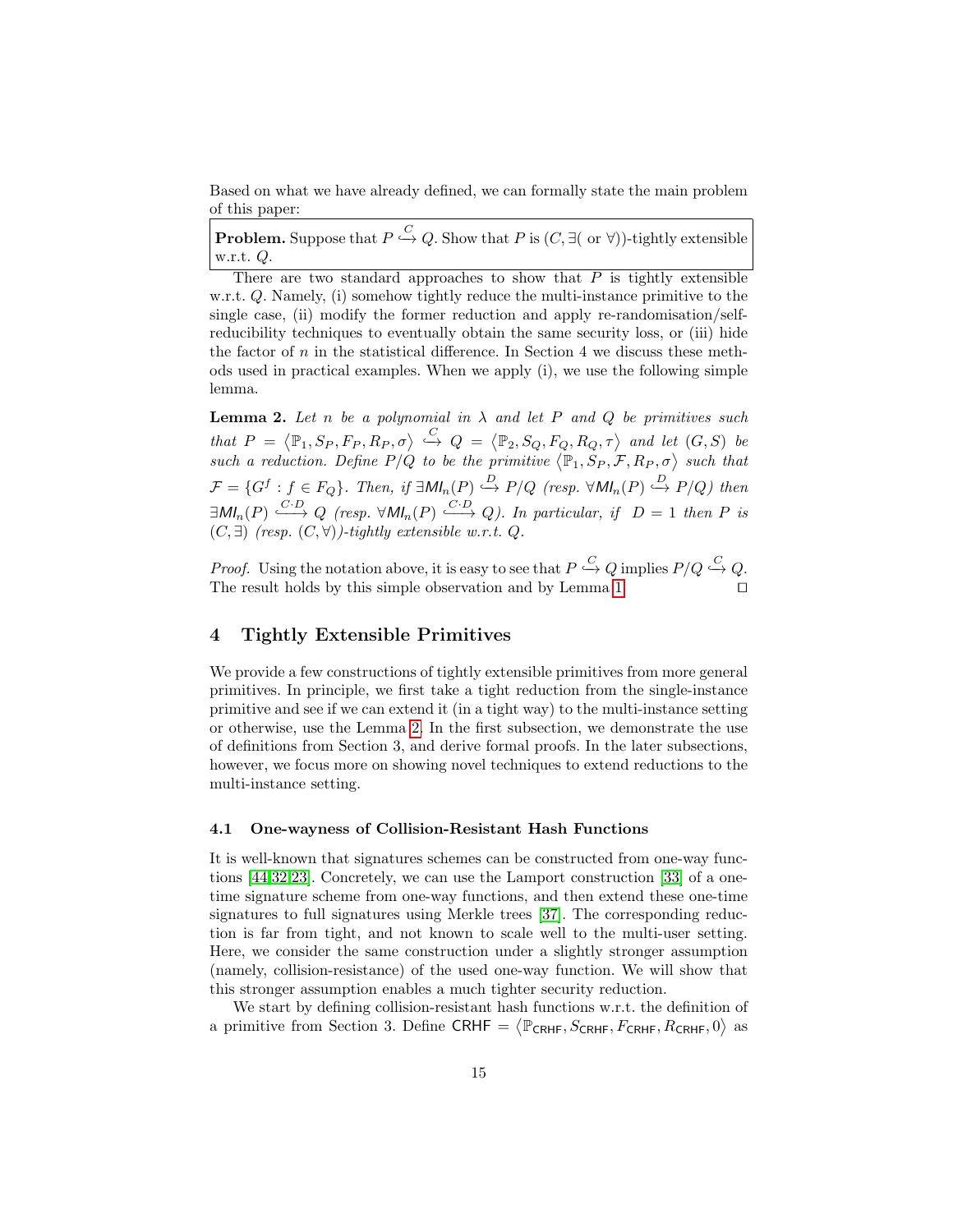follows:  $\mathbb{P}_{CRHF} = (\{0,1\}^*, \{0,1\}^{\lambda}, \{0,1\}^*)$ ,  $S_{CRHF}$  returns no parameters,  $F_{CRHF}$  =  $\{h: \{0,1\}^* \to \{0,1\}^{\lambda}\}\$ and  $R_{\text{CRHF}}$  is the collision resistance game, i.e. it waits until it gets  $(x, x')$  from adversary, checks if  $x \neq x'$  and then calls the implementation h to check if  $h(x) = h(x')$ .

Let us define an *adaptive one-way function*. Specifically, we denote  $AOWF =$  $\langle \mathbb{P}_{\text{OWF}}, S_{\text{OWF}}, F_{\text{OWF}}, R_{\text{AOWF}}, 0 \rangle$ , where  $\mathbb{P}_{\text{OWF}}, S_{\text{OWF}}, F_{\text{OWF}}$  are defined in Example [1.](#page-12-1) Also,  $R_{\text{AOWF}}$  is defined identically as  $R_{\text{OWF}}$ , but here adversary can also send a message lose, in which case  $R_{\text{AOWF}}$  outputs back the challenge preimage x and automatically returns 0. Similarly as in Example [1,](#page-12-1) we use the notation AOWF<sub>p( $\lambda$ )</sub> when  $\mathbb{P}_{\text{OWF}} = (\{0,1\}^*, \{0,1\}^*, \{0,1\}^{p(\lambda)})$ . Clearly, security of OWF implies (tightly) the AOWF security. Interestingly, we cannot conclude the same for  $\exists M I_n(OWF)$  and  $\exists M I_n(AOWF)$ .

Damgård  $[12]$  showed that h, when considered as a function with domain  $\{0,1\}^{\lambda+1}$ , is also a (adaptive) one-way function. Indeed, if there exists an adversary A which can find preimage of  $h(x)$  for uniformly random x, then we can construct adversary  $S^{\mathcal{A}}$  which breaks the collision-resistance of h as follows: given h, choose random x and send  $h(x)$  to A. Let x' be the output of A. Then, return the pair  $(x, x')$ . Note that with non-negligible probability (over x and x'), we have  $x \neq x'$ . Hence, adversary  $S^{\mathcal{A}}$  wins the collision-resistance game and additionally, the reduction itself is clearly tight.

Damgård's argument in fact nicely extends to the multi-instance setting:

Theorem 1. Let CRHF be the primitive of a collision-resistant hash function and  $AOWF_{2\lambda}$  be the primitive of a one-way function defined in Example [1.](#page-12-1) Then, AOW $F_{2\lambda}$  is  $(2, \exists)$ -tightly extensible w.r.t. CRHF.

*Proof.* We first reprove that  $AOWF_{2\lambda} \stackrel{?}{\hookrightarrow} CRHF$ . Let us define PPT algorithms  $G^{\cdot}$  and  $S^{\cdot}$  as in Fig. [3.](#page-15-0) Clearly, both  $G$  and  $S$  run in polynomial time. One can observe that  $G$  is a generic construction. Indeed,  $G$  only forwards all the queries from/to an implementation and hence,  $\forall h \in F_{CRHF}$ ,  $G^h = h$ . In particular,  $G^h: \{0,1\}^* \to \{0,1\}^{\lambda}$  is a function, so  $G^h \in F_{\text{OWF}}$ . Now, suppose that there

| $G^h(1^{\lambda})$       |                                                   |
|--------------------------|---------------------------------------------------|
| 1: if G is queried on x: | 1 : $x \leftarrow \{0,1\}^{2\lambda}$             |
| send x to $h$<br>2:      | 2 : send $h(x)$ to A                              |
| $3:$ get y from h        | 3: if $A$ outputs lose, send $x$ to $A$ and abort |
| return $y$<br>4 :        | 4: Othewise, get x' from A and return $(x, x')$   |

<span id="page-15-0"></span>Fig. 3. PPT Algorithms G and S.

exists an algorithm A which  $\mathsf{OWF}_{2\lambda}$ -breaks  $G^h$ . We want to prove that  $S^{\mathcal{A}}$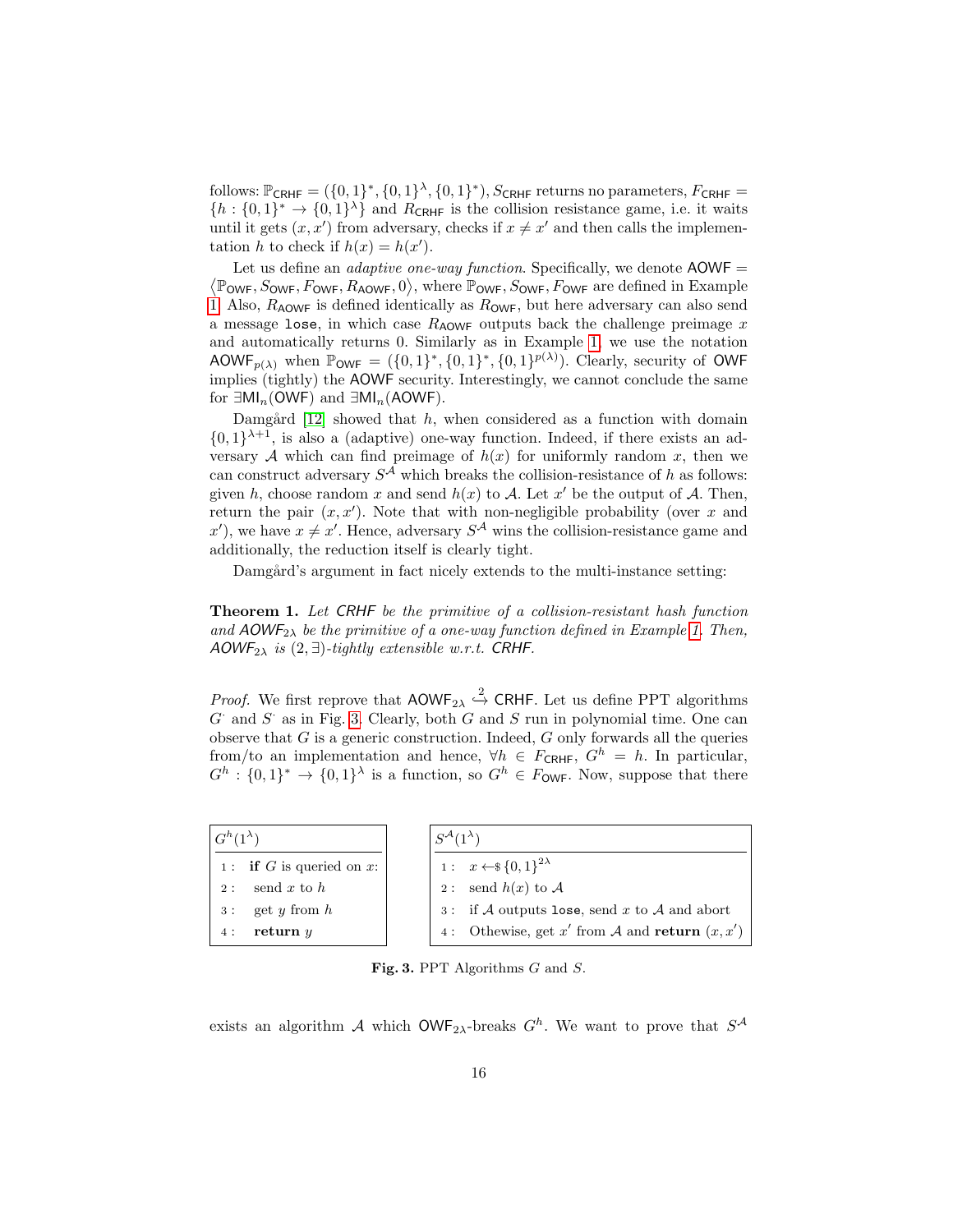CRHF-breaks  $h$ . Using the variables  $x$  and  $x'$  from Fig. [3,](#page-15-0) one observes that:

$$
\begin{aligned} \mathsf{Adv}_{h,S^{A}}^{\mathsf{crhf}}(\lambda) &= \Pr[R_{\mathsf{CRHF}}^{h,S^{A}} = 1] \\ &= \Pr[x \neq x' \land h(x) = h(x')] \\ &\geq \Pr[x \neq x' \land h(x) = h(x') \mid |h^{-1}(h(x))| \geq 2] \cdot \Pr[|h^{-1}(h(x))| \geq 2], \end{aligned} \tag{3}
$$

where  $h^{-1}(u) = \{v \in \{0,1\}^{2\lambda} : h(v) = u\}$ . Clearly,  $|h^{-1}(h(x))| \ge 1$ . Note that  $Pr[x \neq x' \mid h(x) = h(x') \land |h^{-1}(h(x))| \geq 2] \geq \frac{1}{2}$  since adversary A does not know, given  $h(x)$ , if S chose exactly x or some other element in  $h^{-1}(h(x))$  (it exists  $h^{-1}(h(x)) \geq 2$ . Hence, if we denote  $X = |h^{-1}(h(x))|$ , then we eventually have  $\frac{X-1}{X} \geq 1/2$ . Using this observation and the fact that  $h(x)$  is generated by S with the same distribution as the challenge by  $R_{\text{OWF}}$ , we deduce that:

<span id="page-16-0"></span>
$$
\begin{split} \mathsf{Adv}_{h,S^{A}}^{\mathsf{crhf}}(\lambda) &\geq \frac{1}{2} \Pr[h(x) = h(x') \mid |h^{-1}(h(x))| \geq 2] \cdot \Pr[|h^{-1}(h(x))| \geq 2] \\ &\geq \frac{1}{2} \Pr[h(x) = h(x')] - \frac{1}{2} \Pr[|h^{-1}(h(x))| = 1] \\ &\geq \frac{1}{2} \mathsf{Adv}_{G^{h},\mathcal{A}}^{\mathsf{owf}}(\lambda) - \frac{1}{2} \Pr[|h^{-1}(h(x))| = 1]. \end{split} \tag{4}
$$

The only thing to compute here is  $Pr[|h^{-1}(h(x))| = 1]$ . Let  $a_1, \ldots, a_m \in \{0, 1\}^{2\lambda}$ be the bit-strings such that  $|h^{-1}(h(a_i))|=1$  for  $i=1,\ldots,m$ . Clearly, we have that  $h(a_1), \ldots, h(a_m)$  are pairwise distinct. Also  $\{h(a_1), \ldots, h(a_m)\} \subset \{0,1\}^{\lambda}$ , and therefore  $m \le 2^{\lambda}$ . Thus,  $Pr[|h^{-1}(h(x))| = 1] = \frac{m}{2^{2\lambda}} \le \frac{2^{\lambda}}{2^{2\lambda}}$  $\frac{2^{\lambda}}{2^{2\lambda}} = \frac{1}{2^{\lambda}}$ . By substituting this result into Equation [4](#page-16-0) and reordering both sides we get:

$$
2\mathsf{Adv}_{h,S^{\mathcal{A}}}^{\mathsf{crhf}}(\lambda) + \frac{1}{2^\lambda} \geq \mathsf{Adv}_{G^h,\mathcal{A}}^{\mathsf{aowf}}(\lambda),
$$

which concludes that  $\mathsf{AOWF}_{2\lambda} \overset{2}{\hookrightarrow} \mathsf{CRHF}.$ 

Now, we have to prove that  $\exists M I_n(AOWF_{2\lambda}) \stackrel{2}{\hookrightarrow} CRHF$  for any  $n \in poly(\lambda)$ . Denote  $n = n(\lambda)$ . We define the reduction  $(\bar{G}, \bar{S})$  as in the Fig. [4.](#page-17-0) One observes that  $\bar{G}$  and  $\bar{S}$  are both PPT algorithms, and also  $\bar{G}=G$  is a generic construction of  $\exists \text{MI}_n(\text{AOWF}_{2\lambda})$  from CRHF. Suppose that there exists an algorithm A which  $\text{OWF}_{2\lambda}$ -breaks  $G^h$  for some  $h \in F_{\text{CRHF}}$ . We extend the previous argument for many instances as follows (the probabilities are calculated over  $x_1, \ldots, x_n, x'$ ) which are defined in Fig. [4\)](#page-17-0):

$$
\begin{aligned} \mathsf{Adv}_{h,\bar{S}^{\mathcal{A}}}^{\text{crhf}}(\lambda) &= \Pr[R_{\text{CRHF}}^{h,\bar{S}^{\mathcal{A}}}=1] \\ &= \Pr[x_i \neq x' \land h(x_i) = h(x')] \\ &\geq \Pr[x_i \neq x' \land h(x_i) = h(x') \mid E] \cdot \Pr[E], \end{aligned} \tag{5}
$$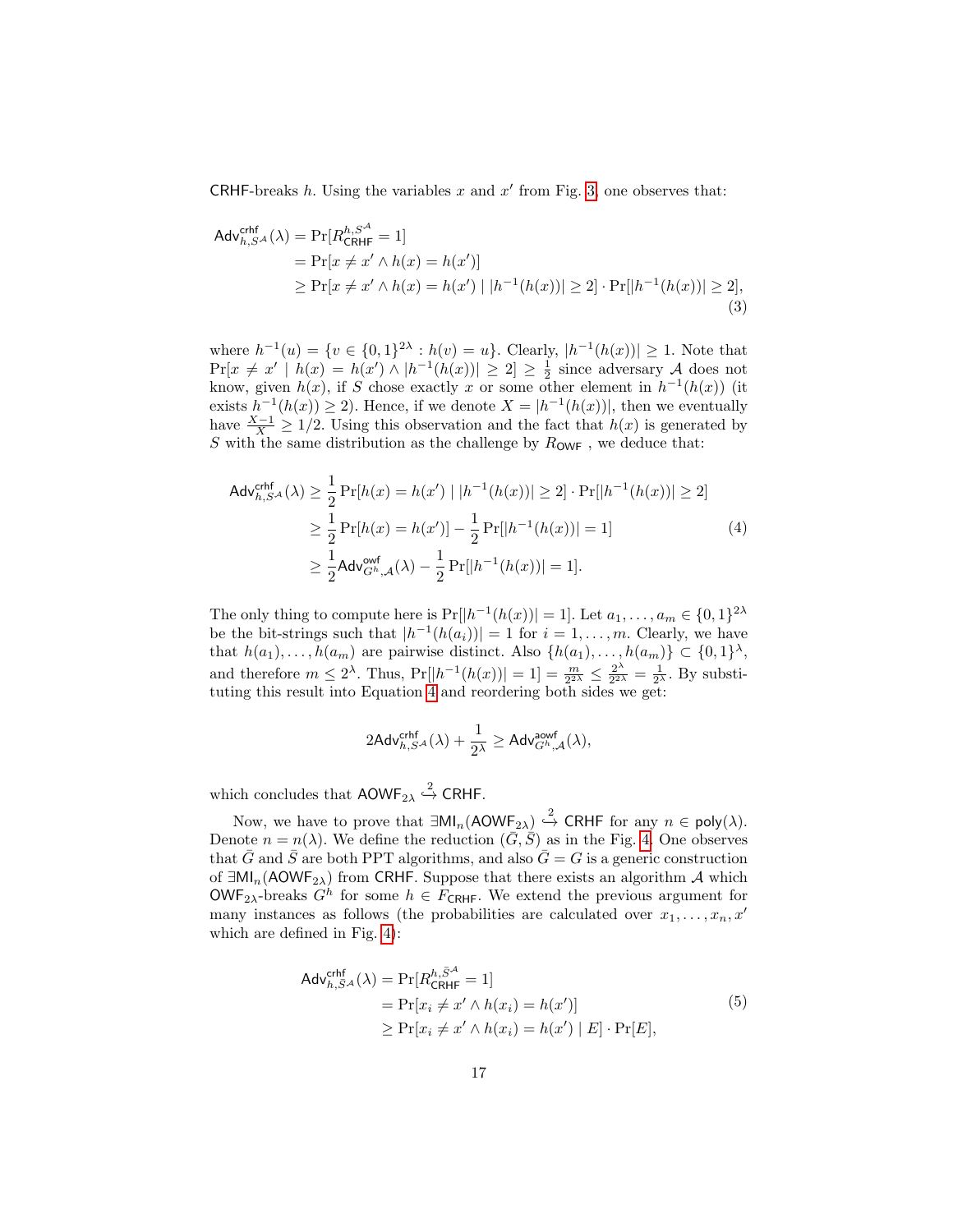| $\bar{G}^h(1^{\lambda})$ |                          |  |
|--------------------------|--------------------------|--|
|                          | 1: if G is queried on x: |  |
| 2:                       | send x to $h$            |  |
| 3:                       | get y from $h$           |  |
| 4 :                      | return $y$               |  |

| $\bar{S}^{\mathcal{A}}(1^{\lambda})$ |                                                                     |  |
|--------------------------------------|---------------------------------------------------------------------|--|
|                                      | 1: $x_1, \ldots, x_n \leftarrow \{0, 1\}^{2\lambda}, U = \emptyset$ |  |
|                                      | 2: send $h(x_1), \ldots, h(x_n)$ to A                               |  |
|                                      | 3: if A returns lose in the <i>i</i> -th subgame:                   |  |
| 4:                                   | send back $x_i$ and set $U \leftarrow U \cup \{i\}$                 |  |
|                                      | 5: if A returns some $x'$ in the <i>i</i> -th subgame:              |  |
|                                      | 6: <b>if</b> $h(x') = h(x_i)$ , <b>return</b> $(x', x_i)$           |  |

<span id="page-17-0"></span>Fig. 4. PPT Algorithms  $G$  and  $S$ .

where  $E = \bigwedge^n$  $i=1$  $|h^{-1}(h(x_i))| \geq 2$ . In the similar fashion as before, we have that  $Pr[x_i \neq x' \mid h(x_i) = h(x') \land E] \ge \frac{1}{2}$ . Hence,

$$
\mathsf{Adv}_{h,\bar{S}^{\mathcal{A}}}^{\mathsf{crhf}}(\lambda) \ge \frac{1}{2} \Pr[h(x_i) = h(x') \mid E] \cdot \Pr[E]
$$
\n
$$
\ge \frac{1}{2} \mathsf{Adv}_{\bar{G}^h,\mathcal{A}}^{\min(\text{aowf})}(\lambda) - \frac{1}{2} \Pr[\neg E].
$$
\n(6)

<span id="page-17-1"></span>By the union bound, we compute:

$$
\Pr[\neg E] = \Pr[\bigvee_{i=1}^{n} |h^{-1}(h(x_i))| = 1] \le \sum_{i=1}^{n} \Pr[|h^{-1}(h(x_i))| = 1] = \frac{n}{2^{\lambda}}.\tag{7}
$$

Eventually, by reordering both sides of Equation [6](#page-17-1) we get that  $\exists \text{MI}_n(\text{AOWF}_{2\lambda}) \overset{2}{\hookrightarrow}$ CRHF:

$$
2\mathsf{Adv}_{h,\bar{S}^{\mathcal{A}}}^{\text{crhf}}(\lambda) + \frac{n}{2^\lambda} \geq \mathsf{Adv}_{\bar{G}^h,\mathcal{A}}^{\min(\text{aowf})}(\lambda).
$$

Even though this proof is not complicated, the theorem itself can be useful in constructing secure one-time signature schemes (OTS) with small security loss. Let us first define OTS using the definition of a primitive from Section 3. That is, OTS =  $\langle \mathbb{P}_{\text{OTS}}, S_{\text{OTS}}, F_{\text{OTS}}, R_{\text{OTS}}, 0 \rangle$ , where  $\mathbb{P} = (\{0, 1\}^*, \{0, 1\}^*, \{0, 1\}^*)$ ,  $S_{\text{OTS}}$ does not send any global parameters,  $F_{\text{OTS}}$  is the set of all signature schemes and  $R_{\text{OTS}}$  represents the EUF-OTCMA game.

Let f be a one-way function and let n be a polynomial in  $\lambda$ . Consider the Lamport's one-time signature scheme [\[33\]](#page-29-9) ( $Gen_L; Sign_L; Ver_L$ ) for messages of length  $n = n(\lambda)$ , meaning:

- Gen<sub>L</sub>( $\lambda$ ): generate 2n random values  $x_{i,j}$  and compute  $y_{i,j} = f(x_{i,j})$  for  $j \in \{0, 1\}, i \in \{1, \ldots, n\}$ . Then, set  $sk = \{x_{1,0}, \ldots, x_{n,0}, x_{1,1}, \ldots, x_{n,1}\}$  and  $vk = \{y_{1,0}, \ldots, y_{n,0}, y_{1,1}, \ldots, y_{n,1}\}.$
- Sign<sub>L</sub> $(m, sk)$ : for message  $m = m_1 m_2 ... m_n$ , output  $\sigma = \sigma_1 \sigma_2 ... \sigma_n$  where  $\sigma_i = x_{i,m_i}.$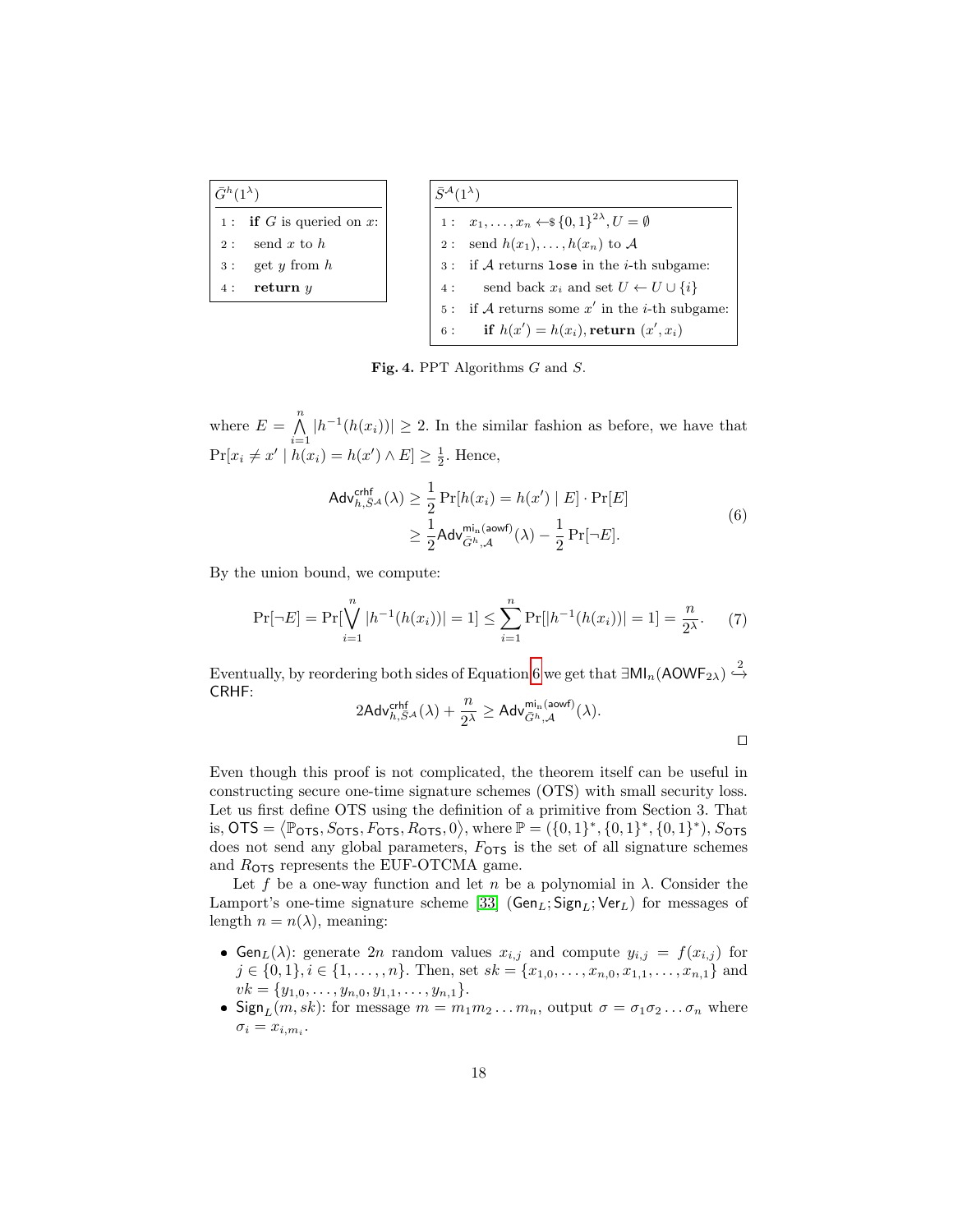•  $\text{Ver}_L(vk, m, \sigma)$ : for signature  $\sigma = \sigma_1 \sigma_2 \dots \sigma_n$  and message  $m = m_1 m_2 \dots m_n$ , check if  $f(\sigma_i) = y_{i,m_i}$  for all  $i = 1, \ldots, n$ . If so, return 1 and 0 otherwise.

Lamport proved that this scheme is EUF-OTCMA secure by giving a reduction to the one-wayness of  $f$  which admits the security loss of  $2n$ . We show how to tightly reduce it to the adaptive one-wayness of  $f$  in the multi-instance setting.

**Theorem 2.** Let  $n \in \text{poly}(\lambda)$  and OTS and AOWF<sub>2 $\lambda$ </sub> be the primitives of a onetime signature scheme and one-way function respectively. Then, there exists a fully-tight fully black-box reduction from OTS to  $\exists Ml_{2n}(AOWF_{2\lambda})$ .

*Proof.* As usual, let us define PPT algorithms  $G$  and  $S$  as in Fig. [5.](#page-18-0) We can

| $G^{f}(1^{\lambda})$                                     | $S^{\mathcal{A}}(1^{\lambda})$                                  |
|----------------------------------------------------------|-----------------------------------------------------------------|
| 1: if G is queried on $Gen(1^{\lambda})$ :               | 1 : receive $(y_{1,0},\ldots,y_{n,0},y_{1,1},\ldots,y_{n,1})$   |
| run Gen <sub>L</sub> ( $\lambda$ ) by calling f<br>2:    | 2: $vk = (y_{1,0}, \ldots, y_{n,1})$                            |
| if G is queried on $Sign(m, sk)$ :<br>3:                 | send vk to $A$<br>3:                                            |
| run Sign <sub>L</sub> $(m, sk)$<br>4 :                   | if A requests a signature on $m'$ :<br>4:                       |
| if G is queried on $\textsf{Ver}(vk, m, \sigma)$ :<br>5: | for $i = 1, , n$<br>5:                                          |
| run Ver $L(vk, m, \sigma)$<br>6 :                        | send lose to $i + m'_i \cdot n$ -th subgame<br>6:               |
|                                                          | get back $x_{i,m'}$<br>7:                                       |
|                                                          | send $\sigma = x_{1,m'_1}x_{n,m'_n}$ to A<br>8 :                |
|                                                          | if A outputs $(m, \sigma = \sigma_1, \ldots, \sigma_n)$ :<br>9: |
|                                                          | find i so that $m_i \neq m'_i$<br>10:                           |
|                                                          | send $\sigma_i$ to $i + m_i \cdot n$ -th subgame<br>11:         |

<span id="page-18-0"></span>Fig. 5. PPT Algorithms G and S. Here,  $(\mathsf{Gen}_L; \mathsf{Sign}_L; \mathsf{Ver}_L)$  is the Lamport signature scheme.

see that G represents the Lamport construction of a one-time signature scheme. In particular,  $G$  is a signature scheme and also,  $G$  is a generic construction of OTS from  $\exists Ml_{2n}(AOWF_{2\lambda})$ . Now, let us consider S and suppose that S is given  $f(x_{1,0}), \ldots, f(x_{n,1})$  from  $R_{\exists \mathsf{ML}_{2n}(\mathsf{AOWF}_{2\lambda})}$ . If A requests a signature on  $m' =$  $m'_1...m'_n$  then we abort  $1+m'_1 \cdot n$ -th,..., $n+m'_n \cdot n$ -th subgames of  $R_{\exists \text{MI}_{2n}(\text{AOWF}_{2\lambda})}$ and consequently, get back preimages  $x_{i,m'_i},...,x_{n,m'_n}$ . Eventually, when A outputs a valid forgery  $(m, \sigma)$ , then we must have  $m \neq m'$ . So, there exists some index *i* such that  $m_i \neq m_i^{'10}$ . This means that  $f(\sigma_i) = y_{i,m_i}$  and therefore, S wins the  $i + m_i \cdot n$ -th subgame of  $R_{\exists \text{MI}_{2n}(\text{AOWF}_{2\lambda})}$ . Hence, we end up with a tight reduction which admits security loss 1.  $\Box$ 

Combining the previous two results we get that it is possible to construct a one-time signature scheme, which can be reduced to a collision-resistant hash

<sup>&</sup>lt;sup>10</sup>If A has not requested a signature before, then we just set  $i = 1$ .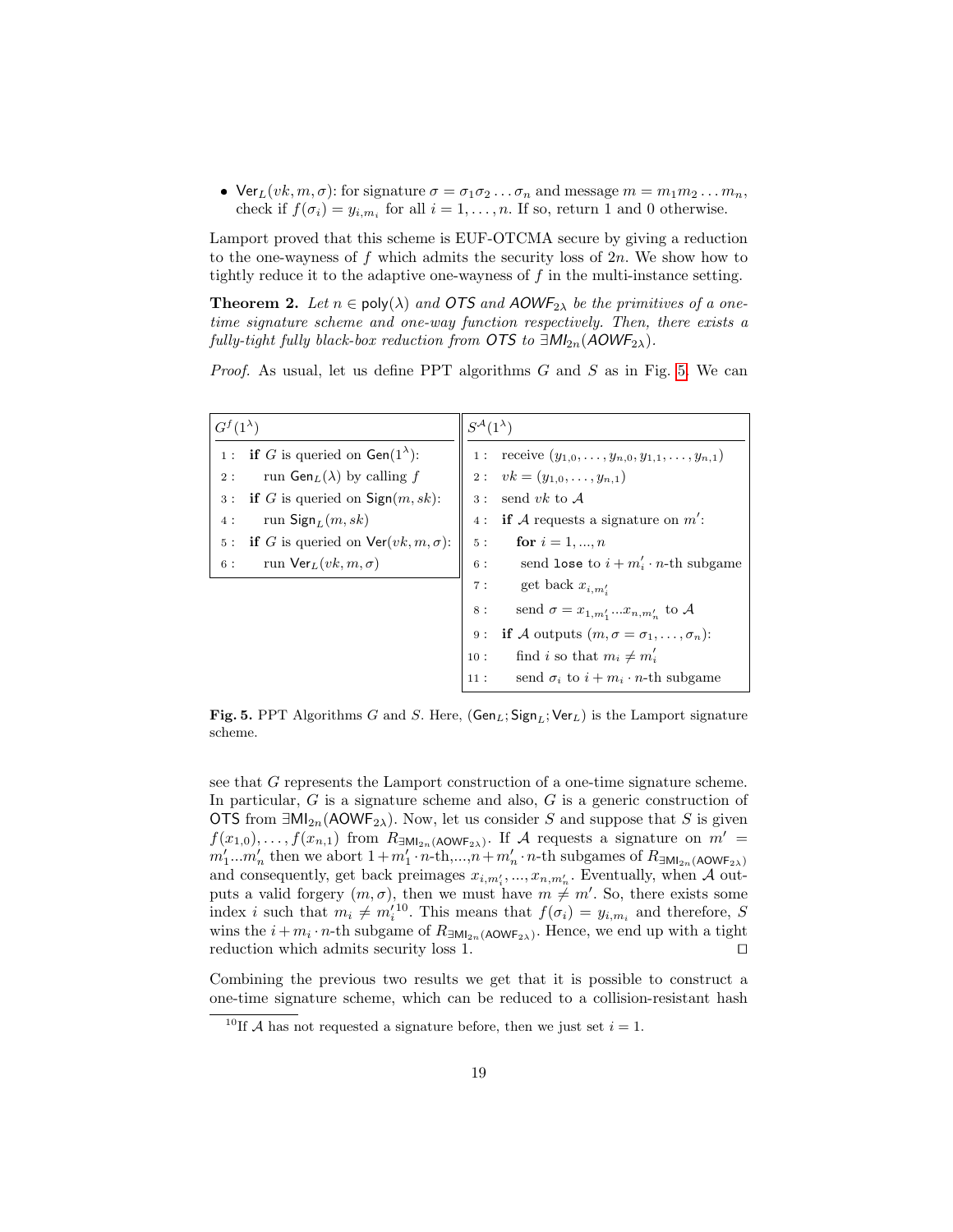function with the loss of 2. Thus, we managed to eliminate the factor  $n$  and if one wants to apply Merkle trees, the overall reduction to CRHF from a secure signature scheme would have the security loss of  $O(l)$ , where l is the number of signing queries.

## 4.2 A Rerandomisable Hard-core Predicate

Blum and Micali [\[8\]](#page-27-7) provided a construction of a pseudorandom generator from a one-way permutation. Let  $f$  be a one-way permutation and  $b$  be its hard-core predicate. Then, the function  $G(x) = f(x)||b(x)$  is a pseudo-random generator. Now, our aim is to construct, given  $f$  and  $b$ , a tightly extensible pseudo-random generator w.r.t. some certain mathematical assumption. We find suitable f and b such that we can apply Lemma [2.](#page-14-0) Note that in order to do this, we need a rerandomisation property from these functions. For instance, given  $b(x)$  and a value a, we should somehow be able to compute  $b(ax)$ . We will choose a one-way permutation on a group where the discrete logarithm problem is hard and use properties of Legendre symbol to construct a rerandomisable hard-core predicate. BACKGROUND. Let  $a \in \mathbb{Z}$  be an integer and p be a prime number such that  $p \nmid a$ . We say that a is a quadratic residue mod p if there exists  $x \in \mathbb{Z} \setminus \{0\}$  so that  $x^2 \equiv a \pmod{p}$ . If there is no such x, then a is a quadratic non-residue mod p. It is a well-known fact that in  $\{1, \ldots, p-1\}$  there are exactly  $(p-1)/2$ quadratic residues (and also  $(p-1)/2$  quadratic non-residues) mod p. Clearly, the quadratic residues form a subgroup of  $\mathbb{Z}_p^*$ .

The Legendre symbol is defined as follows:

 $\left(\frac{a}{a}\right)$  $\frac{a}{p}) =$  $\sqrt{ }$  $\int$  $\overline{a}$ 0 if  $p|a$ 1 if  $a$  is a quadratic residue mod  $p$  $-1$  if a is a quadratic non-residue mod p

One of useful properties of the Legendre symbol is that it is homomorphic, meaning  $(\frac{a}{p})(\frac{b}{p}) = (\frac{ab}{p})$  for any a,b. Moreover, by the Euler's criterion, the Legendre symbol can be computed efficiently.

THE LGR PROBLEM. We propose a new computational problem, called Legendre Problem (LGR).

**Definition 9.** Let p be a  $\lambda$ -bit prime number and let G be a group of order p with generator g. We say that the Legendre Problem (LGR) is hard in G if for all PPT algorithms A, there exists a negligible function negl such that:

$$
\mathsf{Adv}^{\mathsf{Igr}}_{G,\mathcal{A}}(\lambda) \coloneqq \Pr[b \leftarrow \!\! \mathsf{s}\, \mathcal{A}(\langle G \rangle, p, g, g^x) : x \leftarrow \!\! \mathsf{s}\, \mathbb{Z}_p, b = \frac{1 + (\frac{x}{p})}{2}] \leq \frac{1}{2} + \mathsf{negl}(\lambda).
$$

Equivalently, define a primitive  $\mathsf{LGR}_G = \langle \mathbb{P}_{\mathsf{LGR}}, S_{\mathsf{LGR}}, F_{\mathsf{LGR}}, R_{\mathsf{LGR}}, \frac{1}{2} \rangle$  such that  $\mathbb{P}_{\mathsf{LGR}} = (\mathbb{Z}_p, G, \mathbb{Z}_p)$ ,  $S_{\mathsf{LGR}}$  sends parameters  $(G, p, g)$  to  $R_P$  and  $\tilde{F}_{\mathsf{LGR}} = \{f_g\}$ , where  $f_g$  is defined by  $a \mapsto g^a$ . The security game  $R_{\text{LGR}}$  first chooses random  $x \leftarrow \mathcal{Z}_p$ , sends x to an implementation  $f \in F_{\mathsf{LGR}}$  of  $\mathsf{LGR}_G$  and gets back y. Then, it outputs y to adversary A. When it receives  $b \in \{0,1\}$  from A, it returns a value of the statement  $b = (1 + (\frac{x}{p}))/2$ .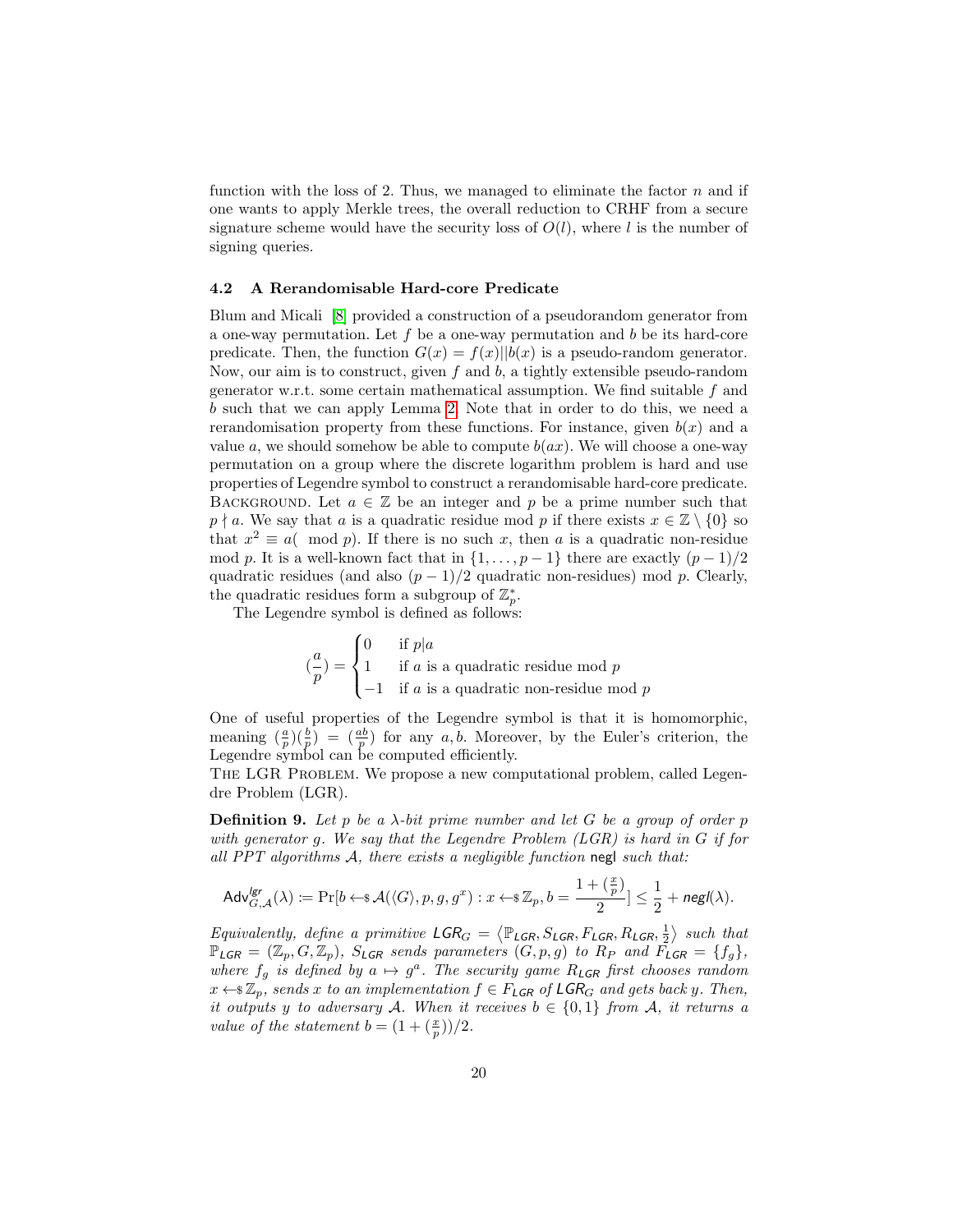One observes that the Legendre Problem is not harder than the discrete logarithm problem. Indeed, given  $g^x$ , solving the discrete logarithm problem yields x, from which one can directly compute  $(\frac{x}{p})$ . A more interesting question is whether LGR is as hard as DLOG. We first show that LGR is at least as hard as DDH.

**Lemma 3.** Let G be a group of prime order p and suppose that DDH is hard in G. Then, the Legendre Problem is also hard in G.

*Proof.* Suppose there exists a PPT algorithm  $A$  which solves LGR with a nonnegligible advantage. We construct a PPT algorithm  $S^{\mathcal{A}}$  which wins the DDH game as follows. S first generates random  $a, b, c \leftarrow \mathscr{Z}_p$ . Next, given  $g^x, g^x, g^z$ , where  $z = xy$  or z is random, S sends  $g^{ax}, g^{by}, g^{cz}$  to A and gets  $(\frac{ax}{p}), (\frac{by}{p}), (\frac{cz}{p})$ respectively. Then, S simply extracts  $(\frac{x}{p}),(\frac{y}{p}),(\frac{z}{p})$  (e.g. by  $(\frac{x}{p})(\frac{a}{p})^{\prime} = (\frac{a\hat{x}}{p})$ ) and returns the value of statement  $(\frac{x}{p})(\frac{y}{p}) = (\frac{z}{p})$ . Note that if  $z = xy$  then this will always be true. On the other hand, if  $z$  is random, then the probability that  $\binom{z}{p} = b$  for  $b \in \{-1,1\}$  is 1/2. All in all, S wins the DDH game with nonnegligible probability. The reduction itself, however, is far from tight  $^{11}$ .  $\Box$ 

Legendre's symbol has already been used in building pseudorandom generators  $[13,36,46]$  $[13,36,46]$  $[13,36,46]$ . For example, Damgård  $[13]$  applied specific subsequences of the sequence of Legendre symbols modulo a prime to obtain a pseudorandom generator. Security of such constructions, however, rely on empirical results or additional unproven conjectures.

Our Construction. We build a tightly extensible pseudorandom generator with respect to the Legendre assumption. Let  $G$  be a *densely presentable* group with generator q of prime order  $p$ , i.e. a group which satisfies the property that for  $x \in \mathbb{Z}_p$ , the map  $x \mapsto g^x$  is a permutation (e.g. [\[9\]](#page-27-13)). We define PRG<sub>G</sub> to be the primitive from Example [2](#page-13-0) with  $\mathbb{P} = (\mathbb{Z}_p, G \times \{0,1\}, \mathbb{Z}_p)$ . Then, the construction is presented as follows.

**Theorem 3.** Let G be a densely presentable group of prime order p where the Legendre problem is hard. Denote  $g \in G$  to be a generator of G. Then,  $PRG_G$  is  $(2, \forall)$ -tightly extensible w.r.t. LGR<sub>G</sub>.

*Proof.* Define  $f : \mathbb{Z}_p \to G$  as  $x \mapsto g^x$ ,  $b : \mathbb{Z}_p \to \{0,1\}$  as  $x \mapsto (1 + (\frac{x}{p}))/2$  and eventually,  $F(x) := f(x)||b(x)$ . Clearly, if the Legendre Problem is hard in G then f is a one-way permutation and b is a hard-core predicate for f.

Blum and Micali  $[8]$  showed that F is a pseudorandom generator. In this case, the generic reduction is fully-tight. Thus, by Lemma [2](#page-14-0) it is enough to reduce the multi-instance setting of  $F$  to the single-instance with security loss 2. Suppose that there exists an adversary  $A$  which can win the *n*-multi-instance game for the pseudorandom generator  $F$ . We construct an adversary  $S^{\mathcal{A}}$  that wins a singleinstance game as follows. Given  $(u||v)$   $(u \in G, v \in \{0,1\})$ , toss a fair coin n times. For the *i*-th trial, where  $i = 1, \ldots, n$ , if we get heads - generate random

<sup>11</sup>On the other hand, one can actually derive a simple tight reduction from ∀MI3(LGR) to DDH.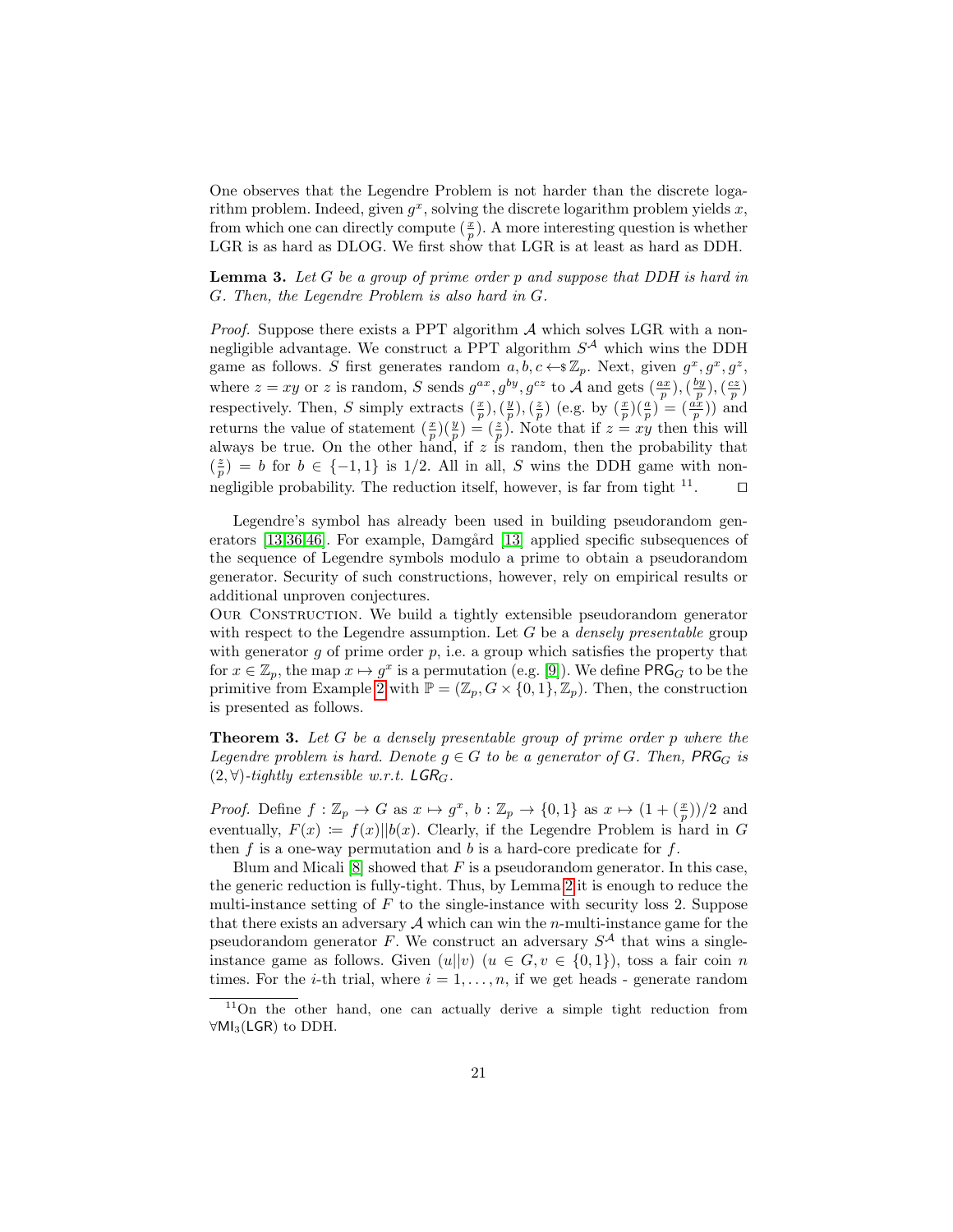$x_i \leftarrow \mathcal{Z}_p$  and set  $y_i = F(x_i)$ . On the other hand, if the coin comes out tails, we choose random  $a_i \leftarrow \mathcal{Z}_p$  and set  $y_i = u^{a_i} || v_i$  where  $v_i = (1 + (\frac{a_i}{p})(2v - 1))/2$ . Then, send  $y_1, \ldots, y_n$  to adversary A and eventually output what A returns.

Let us assume that  $x \neq 0^{12}$ . In order to analyse correctness of this reduction, we have to consider two cases. First, suppose that  $u = g^x$  for some x. Then,  $v = (1 + (\frac{x}{p}))/2$  or  $v = (1 - (\frac{x}{p}))/2$ .

Case 1:  $v = (1 + (\frac{x}{p}))/2$ . Let us fix i and consider the *i*-th trial of flipping the coin. If it comes out heads, then  $y_i = F(x_i)$  for randomly chosen  $x_i$ . Otherwise, we get that  $v_i = (1 + (\frac{a_i}{p})(\frac{x}{p}))/2 = (1 + (\frac{a_i x}{p}))/2$  and thus  $y_i = F(x_i)$  where  $x_i = a_i x$  for uniformly random  $a_i$ . Therefore, for each i we have  $y_i = F(x_i)$  and also  $x_1, \ldots, x_n$  are independently, uniformly random in  $\mathbb{Z}_p$ .

Case 2:  $v = (1 - (\frac{x}{p}))/2$ . Let us denote  $y_i = g^{s_i} || t_i$  where  $s_i \in \mathbb{Z}_p, t \in \{0, 1\}$ . We need to show that for every  $\alpha_1, \ldots, \alpha_n \in \mathbb{Z}_p$  and  $\beta_1, \ldots, \beta_n \in \{0, 1\}$  we have

$$
Pr[s_1 = \alpha_1, ..., s_n = \alpha_n, t_1 = \beta_1, ..., t_n = \beta_n] = \frac{1}{2^n p^n}.
$$

This is the same as showing  $Pr[t_1 = \beta_1, \ldots, t_n = \beta_n | s_1 = \alpha_1, \ldots, s_n = \alpha_n].$  $Pr[s_1 = \alpha_1, ..., s_n = \alpha_n] = \frac{1}{2^n p^n}$ . Note that  $Pr[s_1 = \alpha_1, ..., s_n = \alpha_n] = 1/p^n$ because  $x \neq 0$  and  $s_i = a_i x$  or  $s_i = x_i$  for random  $a_i, x_i$ . Now, consider  $Pr[t_1 = \beta_1, \ldots, t_n = \beta_n | s_1 = \alpha_1, \ldots, s_n = \alpha_n].$  Clearly, this is the same as  $\Pr[t_1 = \beta_1 | s_1 = \alpha_1, \ldots, s_n = \alpha_n]^n$ . Firstly, assume that  $\beta_1 = (1 + (\frac{\alpha_1}{p}))/2$  and let  $X$  denote the output of tossing a coin for the first time (and say  $H$  - heads, T - tails). Then,  $Pr[t_1 = \beta_1 | X = H, s_1 = \alpha_1, \ldots, s_n = \alpha_n] = 1$  because if  $S^{\mathcal{A}}$  gets heads then it generates fresh  $F(x_1)$  and in this case  $x_1 = s_1 = \alpha_1$  so  $t_1 = (1 + (\alpha_1/p))/2 = \beta_1$ . On the other hand, if the coin comes out tails then we have  $\alpha_i = s_i = a_i x$ . Also,  $t_1 = v_1 = (1 - (\frac{a_i}{p})(\frac{x}{p})/2 = (1 - (\frac{\alpha_1}{p}))/2 \neq \beta_1$ and hence  $Pr[t_1 = \beta_1 | X = T, s_1 = \alpha_1, \ldots, s_n = \alpha_n] = 0$ . Consequently, we get  $Pr[t_1 = (1 + (\frac{\alpha_1}{p}))/2 | s_1 = \alpha_1, \ldots, s_n = \alpha_n] = (1+0)/2 = 1/2$ . Using a similar argument it can be shown that  $Pr[t_1 = (1 - (\frac{\alpha_1}{p}))/2 | s_1 = \alpha_1, \ldots, s_n = \alpha_n] = 1/2$ . Thus,  $Pr[t_1 = \beta_1, \ldots, t_n = \beta_n | s_1 = \alpha_1, \ldots, s_n = \alpha_n] = 1/2^n$  and the result holds. In particular, if  $v = (1 - (\frac{x}{p}))/2$  then all the values  $y_i$  sent to A look independently and uniformly random.

In conclusion, we obtain the following results:

$$
\Pr[1 \leftarrow s S^{\mathcal{A}}(u||v) \mid (u||v) \leftarrow s F] = \Pr[1 \leftarrow s \mathcal{A}(y_1, ..., y_n) \mid (y_1, ..., y_n) \leftarrow s F],
$$
  
and also 
$$
\Pr[1 \leftarrow s S^{\mathcal{A}}(u||v) \mid (u||v) \leftarrow s G \times \{0, 1\}] = \alpha
$$
, where

$$
\alpha \ge \frac{1}{2} \Pr[1 \leftarrow s S^{\mathcal{A}}(u||v) \mid (u||v) \leftarrow s G \times \{0, 1\} \land v = (1 - \left(\frac{x}{p}\right))/2]
$$
  
=  $\frac{1}{2} \Pr[1 \leftarrow s \mathcal{A}(y_1, ..., y_n) \mid (y_1, ..., y_n) \leftarrow s G \times \{0, 1\}].$  (8)

Thus, we get a tight fully black-box reduction from  $\forall M I_n(PRG_G)$  to  $PRG_G/LGR_G$ which admits the security loss of [2](#page-14-0). Hence, by Lemma 2 the result holds.  $\square$ 

<sup>&</sup>lt;sup>12</sup>This occurs with an overwhelming probability.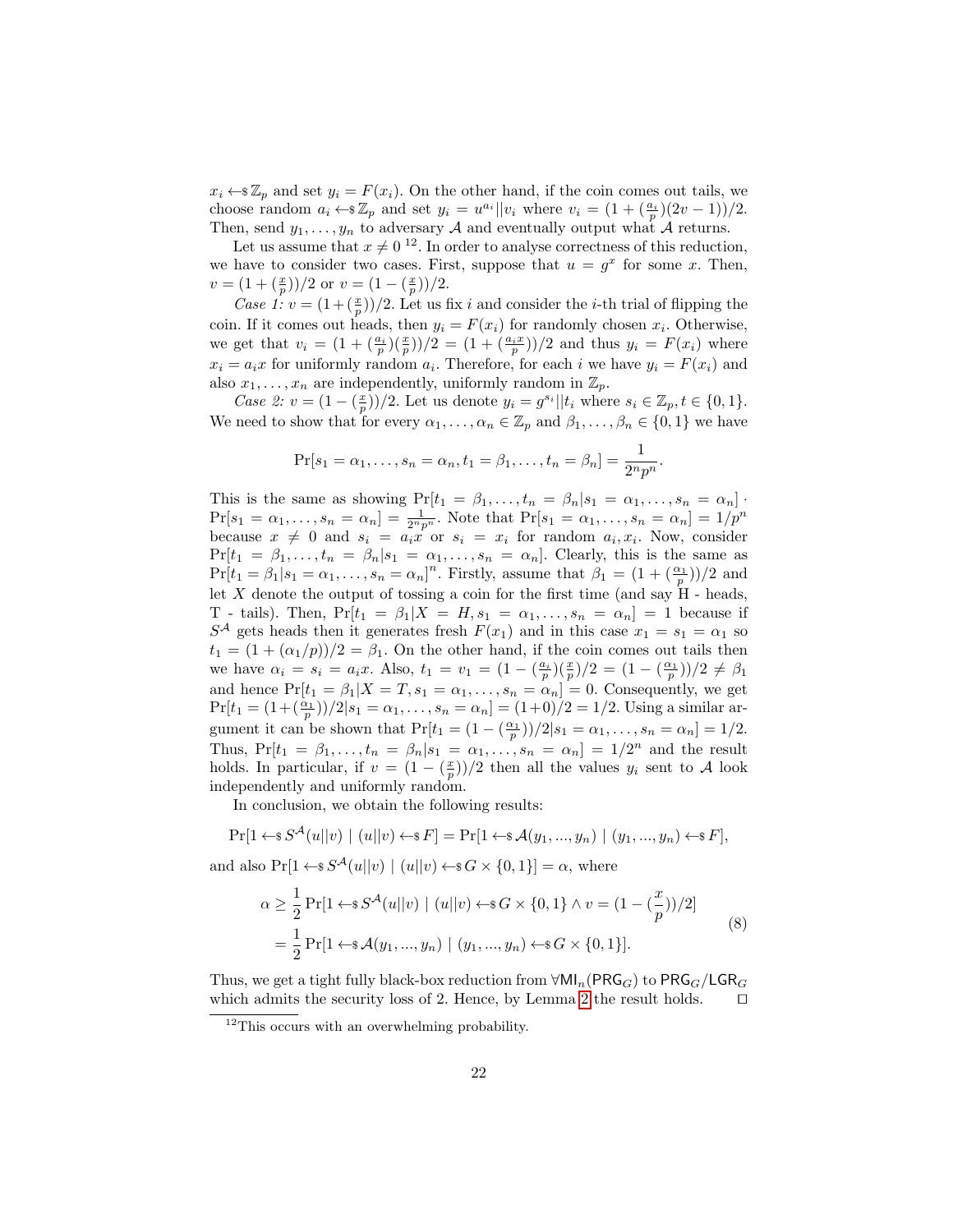A rerandomisable hard-core predicate can be potentially also very useful in constructing a tightly extensible encryption scheme out of a computational problem (rather than a decisional one). However, it is not known how it can concretely be used, for example, because we do not have any information about functions related to DLOG being trapdoor one-way functions.

#### 4.3 Tightly Extensible Lossy Trapdoor Functions

Our aim is to construct IND-CPA secure encryption schemes in the multiuser setting from lossy trapdoor functions in a tight way. In order to do so, we introduce tightly secure LTDFs in the multi-instance setting. Let  $LTDF =$  $\langle$  PLTDF,  $F$ LTDF,  $R$ LTDF,  $\frac{1}{2}$  be a primitive of lossy trapdoor functions, i.e.  $\mathbb{P}_{\text{LTDF}}$  defines the domain, codomain and challenge space,  $F_{\text{LTDF}}$  is a collection of LTDFs,  $S_{\text{LTDF}}$  provides a random bit to  $R_{\text{LTDF}}$  and  $R_{\text{LTDF}}$  runs a game where the goal is to distinguish a lossy function from an injective one. As before, let PKE be a public-key encryption scheme with its security game being IND-CPA. For exact same reasons as in PRGs or PKE cases, it is sensible only to consider  $\forall$ MI<sub>n</sub>(LTDF) for the multi-instance setting. Also, denote DDH as a primitive representing the DDH assumption (formal definition is not required here). Peikert et al. [\[41\]](#page-29-11) showed that:

$$
\mathsf{PKE} \stackrel{2}{\hookrightarrow} \mathsf{LTOF} \stackrel{\lambda}{\hookrightarrow} \mathsf{DDH}.
$$

Using these results, we show the following:

<span id="page-22-1"></span>
$$
\forall \text{MI}_n(\text{PKE}) \stackrel{2}{\hookrightarrow} \forall \text{MI}_n(\text{LTDF}) \stackrel{1}{\hookrightarrow} \text{LTDF} / \text{DDH} \stackrel{\lambda}{\hookrightarrow} \text{DDH}. \tag{9}
$$

Primitive LTDF/DDH is a construction of a lossy trapdoor function from a DDH group by Peikert et al.

Clearly, LTDF  $\stackrel{2}{\hookrightarrow}$  DDH implies LTDF/DDH  $\stackrel{2}{\hookrightarrow}$  DDH and so we concentrate on proving the first two reductions.

<span id="page-22-0"></span>Theorem 4. Let  $n \in \text{poly}(\lambda)$ . Then,  $\forall M l_n(PKE) \stackrel{2}{\hookrightarrow} \forall M l_n(\text{LTDF})$ .

*Proof.* We use the construction of Peikert et al. Let  $(S_{inj}, S_{loss}, F, F^{-1})$  be a collection of  $(m, k)$ -lossy trapdoor functions. Let  $\mathcal H$  be a family of pairwise independent hash functions from  $\{0,1\}^m$  to  $\{0,1\}^l$  for  $l \leq k - 2\log(1/\epsilon)$  where  $\epsilon = \texttt{negl}(\lambda)$ . The message space is  $\{0, 1\}^l$ . Define the encryption scheme  $\mathcal{E} =$ (Gen; Enc; Dec) where:

- Gen(1<sup> $\lambda$ </sup>) takes an injective trapdoor function  $(s, t) \leftarrow s S_{inj}$  and a hash function  $h \leftarrow \mathcal{H}$ . Then, it sets  $pk = (s, h)$  and  $sk = (t, h)$ .
- Enc(pk, m) first generates random  $x \leftarrow \{0, 1\}^m$ . Then, it sets  $c_1 = F(s, x)$ and  $c_2 = m \oplus h(x)$ . It outputs  $c = (c_1, c_2)$ .
- Dec(sk, c) computes  $x = F^{-1}(t, c_1)$  and returns  $c_2 \oplus h(x)$ .

Peikert et al. proved that  $\mathcal E$  is an IND-CPA secure scheme. We show that if  $(S_{inj}, S_{loss}, F, F^{-1})$  is a LTDF in the multi-instance setting then  $\mathcal E$  is a IND-CPA tightly secure scheme in the multi-user setting. We do it using the same technique as Peikert et al. Consider the following variables: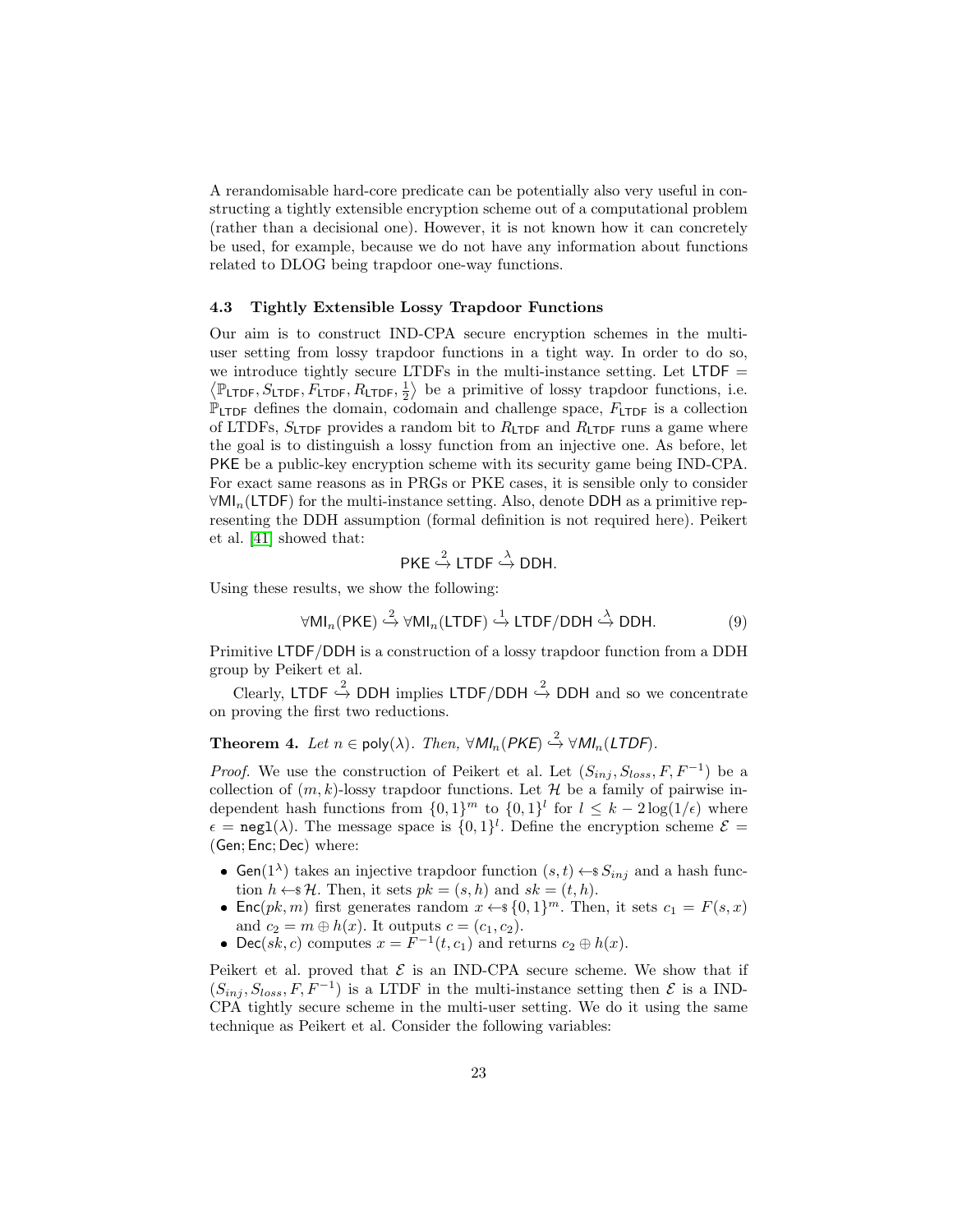– Variable  $X_0$ : choose  $(s_1, t_1), \ldots, (s_n, t_n)$  ←  $S_{inj}, x_1, \ldots, x_n$  ←  $\{0, 1\}^m$  and also  $h_1, \ldots, h_n \in \mathcal{H}$ . Then the value of  $X_0$  is

$$
(s_1, \ldots, s_n, h_1, \ldots, h_n, F(s_1, x_1), \ldots, F(s_n, x_n), h(x_1), \ldots, h(x_n)).
$$

– Variable  $X_1$ : choose  $(s_1, t_1), \ldots, (s_n, t_n) \leftarrow s S_{loss}, x_1, \ldots, x_n \leftarrow s \{0, 1\}^m$  and also  $h_1, \ldots, h_n \in \mathcal{H}$ . Then the value of  $X_1$  is

$$
(s_1, \ldots, s_n, h_1, \ldots, h_n, F(s_1, x_1), \ldots, F(s_n, x_n), h(x_1), \ldots, h(x_n)).
$$

– Variable  $X_2$ : choose  $(s_1, t_1), \ldots, (s_n, t_n) \leftarrow s S_{loss}, x_1, \ldots, x_n \leftarrow s \{0, 1\}^m$  and also  $r_1, \ldots, r_n \in \{0,1\}^l$ . Then the value of  $X_2$  is

$$
(s_1, \ldots, s_n, h_1, \ldots, h_n, F(s_1, x_1), \ldots, F(s_n, x_n), r_1, \ldots, r_n).
$$

– Variable  $X_3$ : choose  $(s_1, t_1), \ldots, (s_n, t_n)$  ←  $S_{inj}, x_1, \ldots, x_n$  ←  $\{0, 1\}^m$  and also  $r_1, \ldots, r_n \in \{0,1\}^l$ . Then the value of  $X_3$  is

$$
(s_1, \ldots, s_n, h_1, \ldots, h_n, F(s_1, x_1), \ldots, F(s_n, x_n), r_1, \ldots, r_n).
$$

<span id="page-23-0"></span>**Lemma 4** ([\[41\]](#page-29-11), generalized). Let  $X_0, X_1, X_2, X_3$  be random variables defined as above. Then,  $\{X_0\} \stackrel{c}{\approx} \{X_1\} \stackrel{s}{\approx} \{X_2\} \stackrel{c}{\approx} \{X_3\}.$ 

*Proof.* Note that  $X_0$  and  $X_1$  are computationally indistinguishable because of the multi-setting indistinguishability property of LTDFs. Identical argument works for  $X_2$  and  $X_3$ . In order to show that  $X_1$  and  $X_2$  are statistically indistinguishable we use the result by Peikert et al. ([\[41\]](#page-29-11), Lemma 3.4) for the single-instance case. Then, by the standard hybrid argument we get  $\Delta(X_1, X_2) \leq$  $n \cdot \epsilon(\lambda)$  which is still negligible.

One observes that, by Lemma [4,](#page-23-0) the encryption scheme  $\mathcal E$  is indeed IND-CPA in the multi-user setting. Moreover, the reduction is still tight because only the statistical difference between  $X_1$  and  $X_2$  is dependent on the number of instances n. This completes the proof.  $\Box$ 

In a similar way we can define the multi-instance All-But-One LTDFs and use them to construct IND-CCA secure scheme in the multi-user setting. One could take the construction provided by Peikert et al. and extend the proof of security to many instances. This approach would give us a reduction with security loss  $O(q_{\text{dec}})$ , the same as in the single-instance case. However, we omit the formal proof here.

Let us consider the construction of a pseudorandom generator provided by Peikert et al., i.e. define  $G(x) = (h_1(F(s, x)), h_2(x))$ , for  $h_1, h_2 \leftarrow \mathcal{H}$ . By Lemma 3.4 in [\[41\]](#page-29-11) and the Leftover Hash Lemma (e.g. [\[15\]](#page-28-15)), if  $(S_{inj}, S_{loss}, F, F^{-1})$  is a collection of lossy trapdoor functions then  $G$  is a pseudorandom generator. One observes that this result can be easily extended to the multi-instance setting thanks to Lemma [4.](#page-23-0) This example and Theorem [4](#page-22-0) show that multi-instance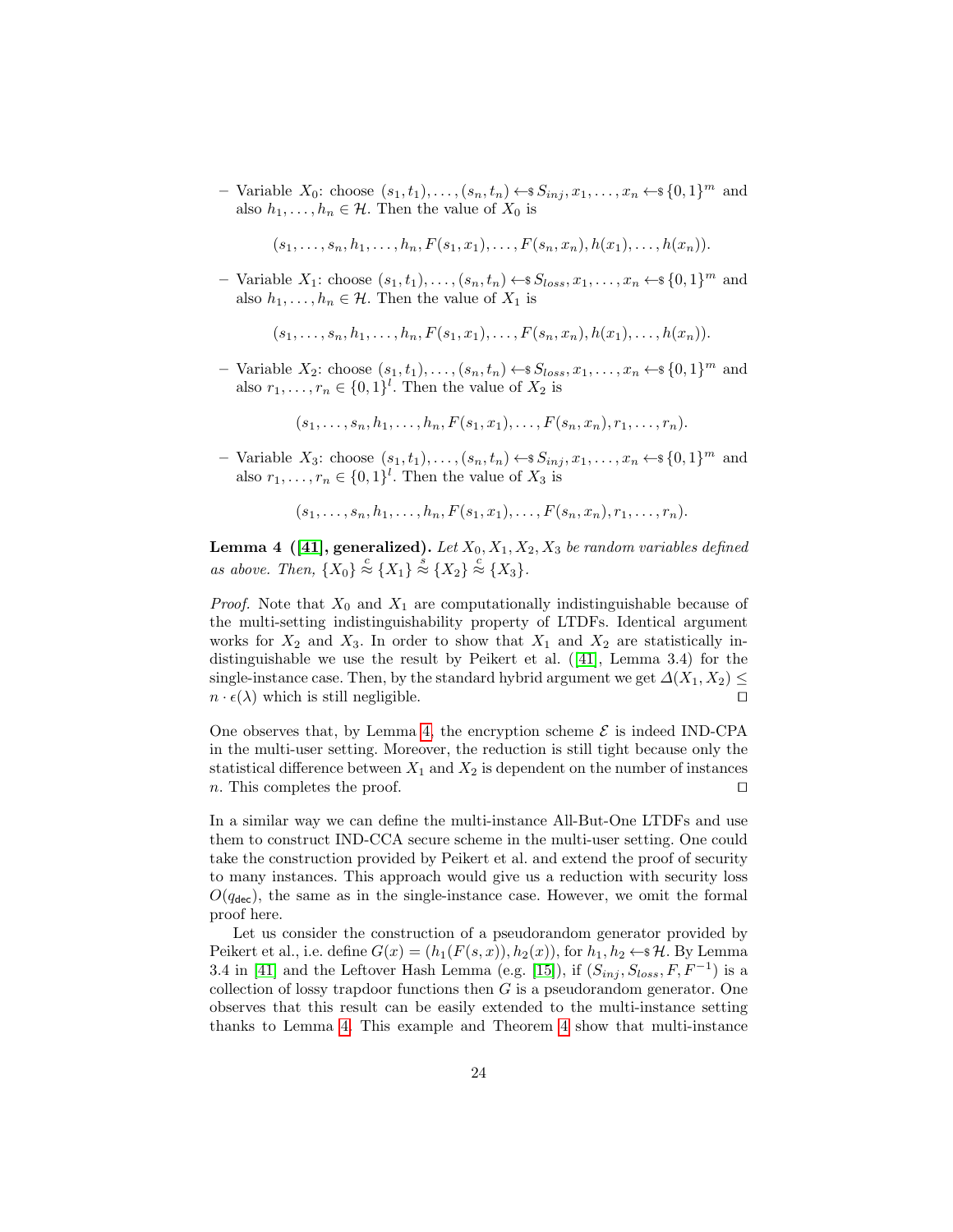LTDFs can be useful in constructing more general primitives in the multiinstance setting. We now present how to build such primitives from a standard assumption, namely DDH.

CONSTRUCTING TIGHTLY EXTENSIBLE LTDFS. We focus on proving the second reduction in (2) which involves encrypting matrices in a way similar to ElGamal encryption scheme. Suppose we work with a group  $G$  of prime order  $p$  and generator g. For simplicity, we write  $[x] = g^x$  for  $x \in \mathbb{Z}_p$ . We write small bold letters (e.g.  $x,y$ ) for column vectors and capital bold letters (e.g.  $A,U$ ) for matrices. We denote  $A^t$  to be the transpose of A. For simplicity, we write  $[x] = g^x$  for  $x \in \mathbb{Z}_p$  and similarly  $[\mathbf{x}] = ([x_1], \ldots, [x_m])$  for  $\mathbf{x} = (x_1, \ldots, x_m)$ . We use identical notation [A] also for matrix A.

For a matrix **A** with at least 2 rows, we write  $WLR(A)$  for a matrix **A** without last row. Similarly, we define  $WLC(A)$  for A without last column. We will use the following simple observation.

**Observation 1** Let  $m, n, k \geq 2$  and **A**, **B** be  $m \times n$  and  $n \times k$  matrices in G respectively. Then,  $WLR(AB) = WLR(A)B$  and  $WLC(AB) = AWLC(B)$ 

We briefly recall the method for encrypting matrix  $\mathbf{M} \in \mathbb{Z}_p^{m \times m}$  by Peikert et al. Firstly, we generate secret keys  $\mathbf{z} = (z_1, \ldots, z_m) \in \mathbb{Z}_p^m$  and set  $sk = \mathbf{z}, pk =$ [**z**]. Also, denote  $h_i = [z_i]$ . Then, choose uniformly random  $r_1, \ldots, r_m \in \mathbb{Z}_p$ . The encryption of M is a matrix  $\mathbf{C} = (C_{i,j})$  where  $C_{i,j} = ([r_i], [m_{i,j}][z_i]^{r_i})$ . The construction of a LTDF  $(S_{inj}, S_{loss}, F, F^{-1})$  from a DDH group looks as follows.

- $S_{inj}$  first selects group parameters  $(G, p, g)$ . Then, it returns  $(C, t)$  where C is a matrix encryption of the identity  $I$  and  $t$  consists of secret keys  $z$ .
- $S_{loss}$  selects group parameters  $(G, p, g)$  and returns  $(C, ∥)$  where C is a matrix encryption of zero matrix 0.
- F takes as input  $(C, x)$ , where C is a function index and  $x \in \{0, 1\}^m$ , and returns  $y = xC$ .
- $F^{-1}$  takes as input  $y = ((y_{1,0}, y_{1,1}), \ldots, (y_{m,0}, y_{m,1}))$  and the trapdoor  $z =$  $(z_1, \ldots, z_m)$ . Then, it returns  $\mathbf{x} = (x_1, \ldots, x_m)$  where  $x_i = \log_g(y_{i,1}/y_{i,0}^{z_i})$  (it can be efficiently computed since  $x_i$  is a bit).

Security of this lossy trapdoor function relies heavily on the fact that the matrix encryption scheme described above gives indistinguishable ciphertexts if the DDH assumption holds [\[39,](#page-29-15)[41\]](#page-29-11). The key observation is that if DDH is hard in G, then for randomly chosen  $\mathbf{x}, \mathbf{y} \in \mathbb{Z}_p^m$ ,  $[\mathbf{xy}^t]$  is indistinguishable from a uniformly random chosen matrix  $\mathbf{U} \leftarrow \mathcal{S}G^{m \times m}$ . We claim that this is also true for many instances, i.e. for randomly chosen  $\mathbf{x}_i, \mathbf{y}_i \in \mathbb{Z}_p^m$  where  $i = 1, \ldots, n$ ,  $([\mathbf{x}_1 \mathbf{y}_1^t], \ldots, [\mathbf{x}_n \mathbf{y}_n^t])$  is indistinguishable from a uniformly random chosen matrix  $([{\bf U}_1], \ldots, [{\bf U}_n])$  where  $U_i \leftarrow \mathcal{Z}_p^{m \times m}$ . We write it formally as follows.

**Theorem 5.** Let n be a polynomial in  $\lambda$  and  $m \geq 2$ . Define primitive  $P_m =$  $\langle \mathbb{P}, S_P, F_P R_P, \frac{1}{2} \rangle$  where:

- 
- <span id="page-24-0"></span>•  $\mathbb{P} = (\mathbb{Z}_p^m \times \mathbb{Z}_p^m, \mathbb{Z}_p^m \times \mathbb{Z}_p^m \times \mathbb{Z}_p^m),$ <br>•  $S_P$  sends group information  $(G, p, g)$  to  $R_P$ ,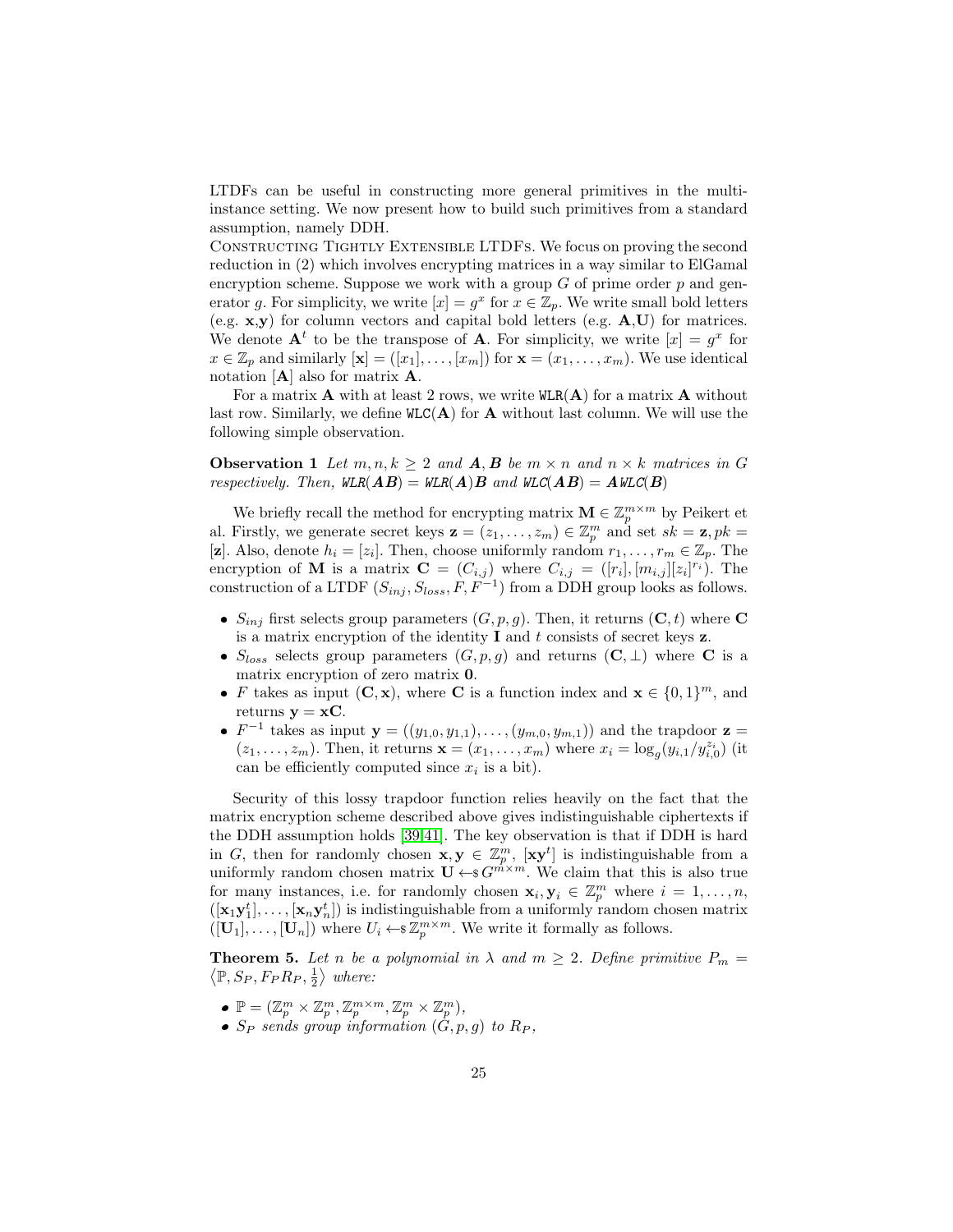- $F_P$  contains only a function f defined by  $f(x, y) = xy^t$ ,
- R<sub>P</sub> first generates  $x, y \leftarrow \$\mathbb{Z}_p^m$ , calls f to get  $xy^t$ , samples b  $\leftarrow$ § {0, 1} and sets  $U = xy^t$  if  $b = 0$  and  $U \leftarrow \mathscr{Z}_p^{m \times m}$  if  $b = 1$ . Finally, it sends  $([\mathbf{x}], [\mathbf{y}], [\mathbf{U}])$ along with  $(G, p, g)$  to adversary A. Security game  $R_P$  returns 1 if A guesses the bit b.

Then,  $\forall M l_n(P_m) \stackrel{1}{\hookrightarrow} P_m$ .

*Proof.* Assume first that there exists a PPT algorithm  $C_1$ , which given a triple  $([\mathbf{x}], [\mathbf{y}], [\mathbf{U}])$  sent by  $R_P$ , returns another triple  $([\mathbf{x}'], [\mathbf{y}'], [\mathbf{U}'])$  such that: (i)  $\mathbf{y}' = \mathbf{y}$ , (ii)  $\mathbf{x}'$  is uniformly random, (iii) if  $b = 0$  then  $\mathbf{U}' = \mathbf{x}'\mathbf{y}'^t$  and if  $b = 1$ then U' is uniformly random with probability  $1 - neg1(\lambda)$ . In a similar fashion we can define a PPT algorithm  $C_2$  which does the same thing as  $C_1$  but it fixes x instead of y. Note that if  $C_1$  exists then clearly  $C_2$  also exists.

Now, suppose there exists an adversary A which  $\forall M I_n(P_m)$ –breaks f. We construct an adversary  $S^{\mathcal{A}}$  which  $P_m$ -breaks f as follows. Given a triple  $\mathbf{v} =$  $([x], [y], [U])$  from  $R_P$ , it runs n independent copies of  $C_1$  on input v and gets back outputs  $\mathbf{v}_1, \ldots, \mathbf{v}_n$ . Next, it runs n independent copies of  $\mathcal{C}_2$  where the *i*-th copy of  $C_2$  gets as input  $\mathbf{v}_i$ . Then, collect the outputs  $\mathbf{w}_1, \ldots, \mathbf{w}_n$  and pass them to A. Eventually, when A returns a bit  $b'$ , output  $b'$ . Note that this reduction is tight by the property (iii) of  $C_1$  and by standard hybrid argument. Therefore, what we have left is to construct an algorithm  $C_1$ .

| $C_1(1^{\lambda}, G, p, g, [\mathbf{x}], [\mathbf{y}], [\mathbf{U}])$ |
|-----------------------------------------------------------------------|
| 1: $\mathbf{R} \leftarrow \mathcal{Z}_n^{m \times m}$                 |
| 2: $\tilde{\mathbf{r}} \leftarrow \mathcal{F} \mathbb{Z}_p^m$         |
| $3: [\mathbf{x}'] = [\mathbf{R}\mathbf{x} + \tilde{\mathbf{r}}]$      |
| 4: $[{\bf U}'] = [{\bf R}{\bf U} + {\tilde{\bf r}}{\bf y}^t]$         |
| 5: return $([x'], [y], [U'])$                                         |

Fig. 6. PPT algorithm for  $C_1$ .

Consider the following algorithm for  $C_1$  in Fig. 3. Note that we are able to compute  $\mathbf{x}'$  and  $\mathbf{U}'$  in lines 3 and 4 even though we do not know values for  $\mathbf{x}'$ ,  $\mathbf{U}'$ . Clearly, property (i) is satisfied. Also,  $\mathbf{x}'$  is uniformly random because of the randomness of  $\tilde{r}$ . The most challenging part is to show (iii).

First, suppose that  $b = 0$ . So we have  $\mathbf{U} = \mathbf{x}\mathbf{y}^t$ . Hence,  $\mathbf{U}' = \mathbf{R}\mathbf{U} + \tilde{\mathbf{r}}\mathbf{y}^t =$  $\mathbf{R} \mathbf{x} \mathbf{y}^t + \tilde{\mathbf{r}} \mathbf{y}^t = (\mathbf{R} \mathbf{x} + \tilde{\mathbf{r}}) \mathbf{y}^t = \mathbf{x}' \mathbf{y}^t$ . Now, consider the case  $b = 1$ . Then, U is a uniformly random matrix. We want to show that  $\mathbf{U}'$  is also a uniformly random matrix with overwhelming probability. Denote  $\mathbf{x} = (x_1, \ldots, x_m)$  and assume that  $x_m \neq 0$  (this occurs with an overwhelming probability). We slightly change the algorithm for  $C_1$ : we first choose random  $\mathbf{x}' = (x'_1, \ldots, x'_m), \tilde{\mathbf{r}} = (\tilde{r}_1, \ldots, \tilde{r}_m)$ from  $\mathbb{Z}_p^m$  and  $\tilde{\mathbf{R}} = (\tilde{R}_{i,j}) \in \mathbb{Z}_p^{m \times (m-1)}$ . Next, we set  $\mathbf{r} = (r_1, \ldots, r_m)$ , where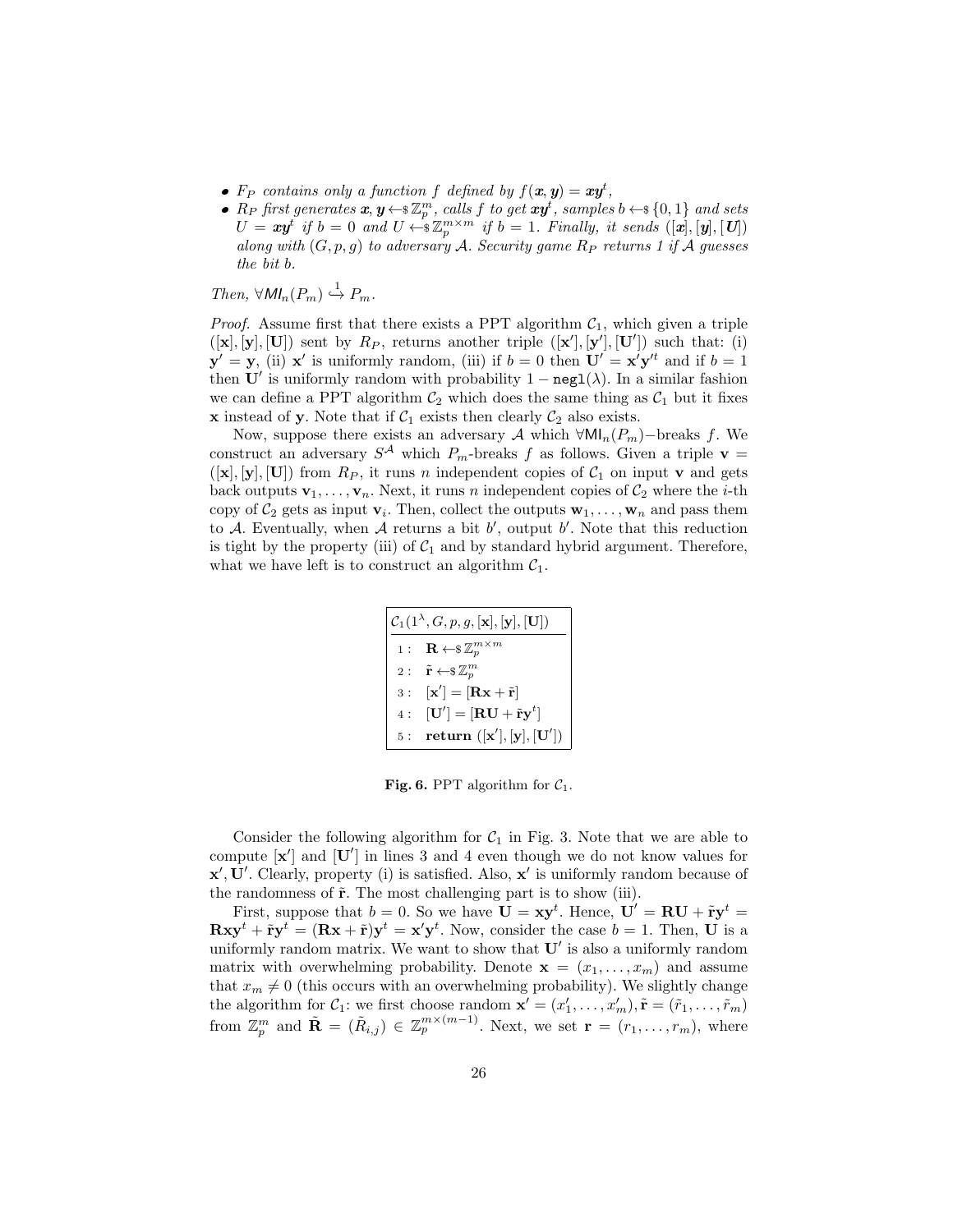$r_i = x_m^{-1}(x_i' - \tilde{r}_i - \sum_{j=1}^{m-1} x_j \tilde{R}_{i,j}),$  and  $\mathbf{R} = (\tilde{\mathbf{R}} | \mathbf{r})$ . Note that this change does not affect the input/output behaviour of  $C_1$ . Moreover, we can rewrite **R** as:

$$
\mathbf{R} = \begin{pmatrix} \tilde{r}_1 & \tilde{R}_{1,1} & \tilde{R}_{1,2} & \cdots & \tilde{R}_{1,m-1} & x_1' \\ \tilde{r}_2 & \tilde{R}_{2,1} & \tilde{R}_{2,2} & \cdots & \tilde{R}_{2,m-1} & x_2' \\ \vdots & \vdots & \vdots & \vdots & \vdots \\ \tilde{r}_m & \tilde{R}_{m,1} & \tilde{R}_{m,2} & \cdots & \tilde{R}_{m,m-1} & x_m' \end{pmatrix} \begin{pmatrix} 0 & 0 & \cdots & 0 & -x_m^{-1} \\ 1 & 0 & \cdots & 0 & -x_1x_m^{-1} \\ 0 & 1 & \cdots & 0 & -x_2x_m^{-1} \\ \vdots & \vdots & \ddots & \vdots & \vdots \\ 0 & 0 & \cdots & 1 & -x_{m-1}x_m^{-1} \\ 0 & 0 & \cdots & 0 & x_m^{-1} \end{pmatrix}
$$
(10)

Denote  $\bar{\mathbf{R}}$  and  $\bar{\mathbf{M}}$  as the left-hand side and the right-hand side matrices respectively. Also, define  $\mathbf{A} = \mathbf{M}\mathbf{U}$  and  $\hat{\mathbf{R}}$  such that  $\bar{\mathbf{R}} = (\hat{\mathbf{R}} | \mathbf{x}')$ . Note that the first column of  $M$  is the (additive) inverse of the last column of  $M$ . Consequently, we get the same property in  $A$ . Moreover,  $WLR(M)$  is clearly invertible and thus U being uniformly random matrix implies that  $WLR(A) = WLR(M)U$ is also uniformly random. For simplicity, let us denote a to be the last row of  $\mathbf{A}, \mathbf{A}_1 = \text{WLR}(\mathbf{A})$  and  $\mathbf{A}_2$  be the matrix  $\mathbf{A}_1$  without the first row (which is the inverse of the last row of  $\bf{A}$ ). Then, by the observations above we can expand  $\mathbf{U}'$  as follows:

$$
\mathbf{U}' = \mathbf{R}\mathbf{U} + \tilde{\mathbf{r}}\mathbf{y}^t
$$
  
= (( $\hat{\mathbf{R}} | \mathbf{0} + (\mathbf{0} | \mathbf{x}')) \mathbf{A} + \tilde{\mathbf{r}}\mathbf{y}^t$   
=  $\hat{\mathbf{R}}\mathbf{A}_1 + \mathbf{x}'\mathbf{a}^t + \tilde{\mathbf{r}}\mathbf{y}^t$   
= (( $\tilde{\mathbf{r}} | \mathbf{0} + (\mathbf{0} | \tilde{\mathbf{R}})) \mathbf{A}_1 + \mathbf{x}'\mathbf{a}^t + \tilde{\mathbf{r}}\mathbf{y}^t$   
=  $\tilde{\mathbf{r}}(\mathbf{y}^t - \mathbf{a}^t) + \tilde{\mathbf{R}}\mathbf{A}_2 + \mathbf{x}'\mathbf{a}^t.$  (11)

This is equivalent to  $\mathbf{U}'^t = (\mathbf{y} - \mathbf{a} | \mathbf{A}_2^t) (\tilde{\mathbf{r}} | \tilde{\mathbf{R}})^t + \mathbf{a}\mathbf{x}'^t$ . Note that  $(\mathbf{y} - \mathbf{a} | \mathbf{A}_2^t)$ is with high probability an invertible matrix because  $A_1$  is uniformly random. Moreover, we chose  $(\tilde{\mathbf{r}} | \tilde{\mathbf{R}})$  uniformly at random and therefore  $\mathbf{U}'$  is also uniformly random (with probability  $1 - \text{negl}(\lambda)$ ).

Similarly as in [\[41\]](#page-29-11), we obtain  $\forall$ MI<sub>n</sub>(LTDF)  $\stackrel{1}{\hookrightarrow} \forall$ MI<sub>n</sub>( $P_m$ ). Hence,  $\forall$ MI<sub>n</sub>(LTDF)  $\stackrel{1}{\hookrightarrow}$ LTDF/DDH follows from the Theorem [5](#page-24-0) applied to the construction by Peikert et al. along with the random self-reducibility of DDH. Thus, combining [\(9\)](#page-22-1) with Lemma [2](#page-14-0) we obtain the following.

**Theorem 6.** LTDF is  $(\lambda, \forall)$ -tightly extensible w.r.t. DDH and PKE is  $(2\lambda, \forall)$ tightly extensible w.r.t. DDH.

All in all, we have provided a new way of constructing multi-user IND-CPA encryption schemes out of a DDH group using tightly extensible lossy trapdoor functions. We leave it as an open question whether it is possible to obtain tightly extensible LTDFs from different standard assumptions, such as lattices.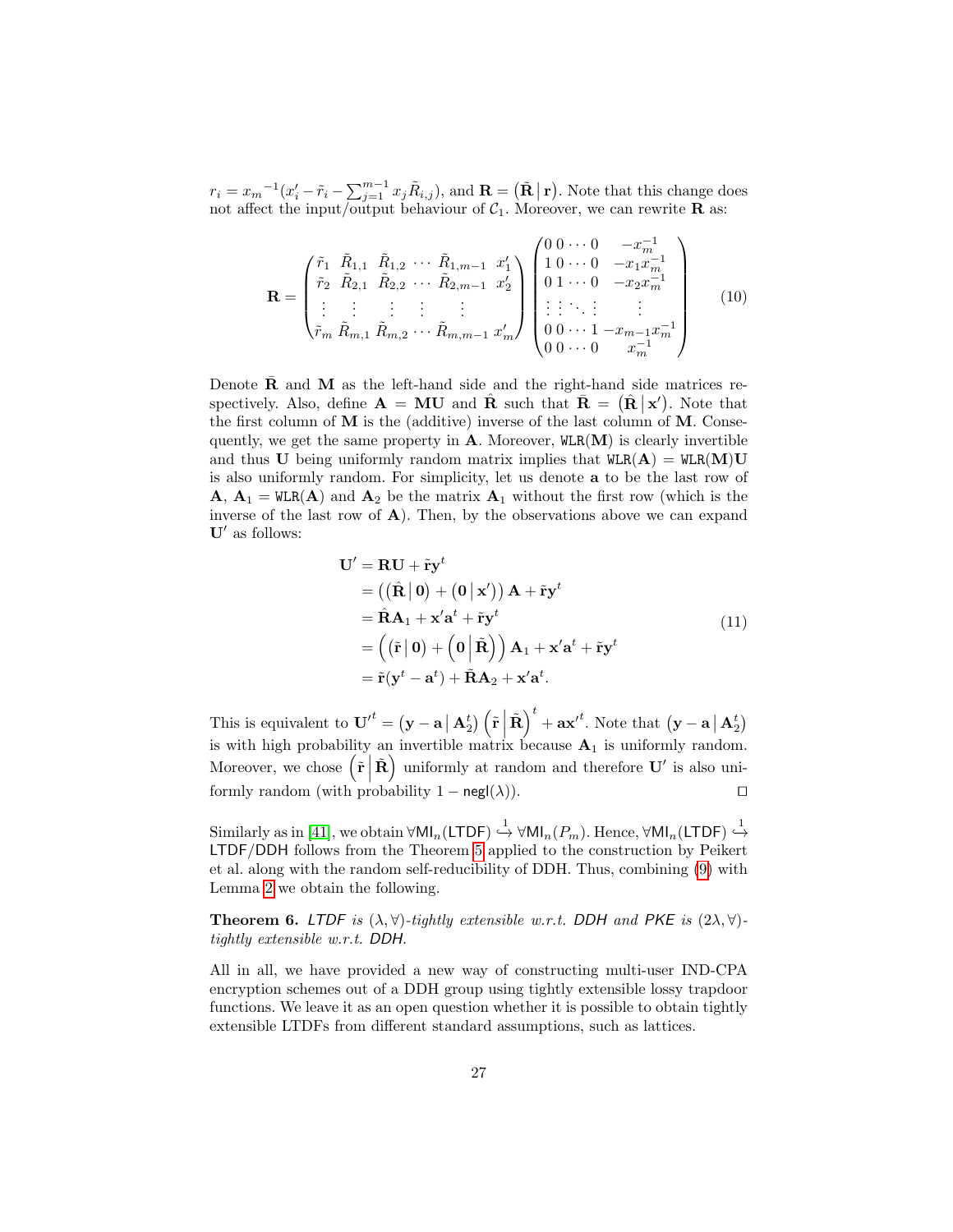# References

- <span id="page-27-2"></span>1. Masayuki Abe, Bernardo David, Markulf Kohlweiss, Ryo Nishimaki, and Miyako Ohkubo. Tagged one-time signatures: Tight security and optimal tag size. In Kaoru Kurosawa and Goichiro Hanaoka, editors, PKC 2013, volume 7778 of LNCS, pages 312–331. Springer, Heidelberg, February / March 2013.
- <span id="page-27-6"></span>2. Masayuki Abe, Dennis Hofheinz, Ryo Nishimaki, Miyako Ohkubo, and Jiaxin Pan. Compact structure-preserving signatures with almost tight security. In Jonathan Katz and Hovav Shacham, editors, CRYPTO 2017, Part II, volume 10402 of LNCS, pages 548–580. Springer, Heidelberg, August 2017.
- <span id="page-27-5"></span>3. Nuttapong Attrapadung, Goichiro Hanaoka, and Shota Yamada. A framework for identity-based encryption with almost tight security. In Tetsu Iwata and Jung Hee Cheon, editors, ASIACRYPT 2015, Part I, volume 9452 of LNCS, pages 521–549. Springer, Heidelberg, November / December 2015.
- <span id="page-27-0"></span>4. Benedikt Auerbach, David Cash, Manuel Fersch, and Eike Kiltz. Memory-tight reductions. In Jonathan Katz and Hovav Shacham, editors, CRYPTO 2017, Part I, volume 10401 of LNCS, pages 101–132. Springer, Heidelberg, August 2017.
- <span id="page-27-11"></span>5. Paul Baecher, Christina Brzuska, and Marc Fischlin. Notions of black-box reductions, revisited. In Kazue Sako and Palash Sarkar, editors, ASIACRYPT 2013, Part I, volume 8269 of LNCS, pages 296–315. Springer, Heidelberg, December 2013.
- <span id="page-27-1"></span>6. Mihir Bellare, Alexandra Boldyreva, and Silvio Micali. Public-key encryption in a multi-user setting: Security proofs and improvements. In Bart Preneel, editor, EUROCRYPT 2000, volume 1807 of LNCS, pages 259–274. Springer, Heidelberg, May 2000.
- <span id="page-27-4"></span>7. Olivier Blazy, Eike Kiltz, and Jiaxin Pan. (Hierarchical) identity-based encryption from affine message authentication. In Juan A. Garay and Rosario Gennaro, editors, CRYPTO 2014, Part I, volume 8616 of LNCS, pages 408–425. Springer, Heidelberg, August 2014.
- <span id="page-27-7"></span>8. Manuel Blum and Silvio Micali. How to generate cryptographically strong sequences of pseudo random bits. In 23rd FOCS, pages 112–117. IEEE Computer Society Press, November 1982.
- <span id="page-27-13"></span>9. Xavier Boyen, Qixiang Mei, and Brent Waters. Direct chosen ciphertext security from identity-based techniques. In Vijayalakshmi Atluri, Catherine Meadows, and Ari Juels, editors, ACM CCS 05, pages 320–329. ACM Press, November 2005.
- <span id="page-27-12"></span>10. Jie Chen, Junqing Gong, and Jian Weng. Tightly secure IBE under constant-size master public key. In Serge Fehr, editor, PKC 2017, Part I, volume 10174 of LNCS, pages 207–231. Springer, Heidelberg, March 2017.
- <span id="page-27-3"></span>11. Jie Chen and Hoeteck Wee. Fully, (almost) tightly secure IBE and dual system groups. In Ran Canetti and Juan A. Garay, editors, CRYPTO 2013, Part II, volume 8043 of LNCS, pages 435–460. Springer, Heidelberg, August 2013.
- <span id="page-27-9"></span>12. Ivan Damgård. Collision free hash functions and public key signature schemes. In David Chaum and Wyn L. Price, editors, EUROCRYPT'87, volume 304 of LNCS, pages 203–216. Springer, Heidelberg, April 1988.
- <span id="page-27-10"></span>13. Ivan Damgård. On the randomness of legendre and jacobi sequences. In Shafi Goldwasser, editor, CRYPTO'88, volume 403 of LNCS, pages 163–172. Springer, Heidelberg, August 1990.
- <span id="page-27-8"></span>14. Yevgeniy Dodis, Roberto Oliveira, and Krzysztof Pietrzak. On the generic insecurity of the full domain hash. In Victor Shoup, editor, CRYPTO 2005, volume 3621 of LNCS, pages 449–466. Springer, Heidelberg, August 2005.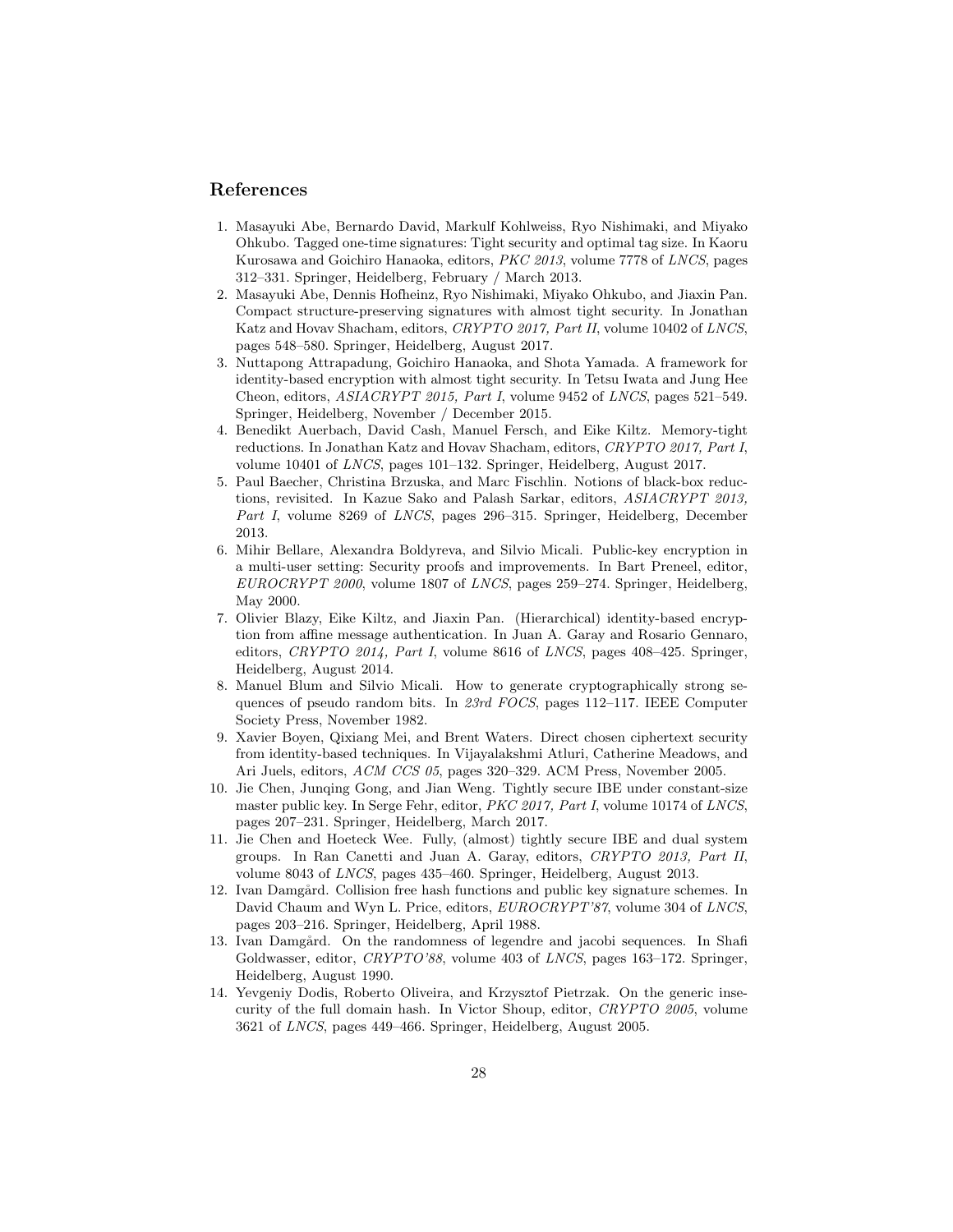- <span id="page-28-15"></span>15. Yevgeniy Dodis, Leonid Reyzin, and Adam Smith. Fuzzy extractors: How to generate strong keys from biometrics and other noisy data. In Christian Cachin and Jan Camenisch, editors, EUROCRYPT 2004, volume 3027 of LNCS, pages 523– 540. Springer, Heidelberg, May 2004.
- <span id="page-28-12"></span>16. Marc Fischlin, Anja Lehmann, Thomas Ristenpart, Thomas Shrimpton, Martijn Stam, and Stefano Tessaro. Random oracles with(out) programmability. In Masayuki Abe, editor, ASIACRYPT 2010, volume 6477 of LNCS, pages 303–320. Springer, Heidelberg, December 2010.
- <span id="page-28-1"></span>17. Romain Gay, Dennis Hofheinz, Eike Kiltz, and Hoeteck Wee. Tightly CCA-secure encryption without pairings. In Marc Fischlin and Jean-Sébastien Coron, editors, EUROCRYPT 2016, Part I, volume 9665 of LNCS, pages 1–27. Springer, Heidelberg, May 2016.
- <span id="page-28-3"></span>18. Romain Gay, Dennis Hofheinz, and Lisa Kohl. Kurosawa-desmedt meets tight security. In Jonathan Katz and Hovav Shacham, editors, CRYPTO 2017, Part III, volume 10403 of LNCS, pages 133–160. Springer, Heidelberg, August 2017.
- <span id="page-28-14"></span>19. Romain Gay, Dennis Hofheinz, Lisa Kohl, and Jiaxin Pan. More efficient (almost) tightly secure structure-preserving signatures. LNCS, pages 230–258. Springer, Heidelberg, 2018.
- <span id="page-28-8"></span>20. Oded Goldreich. Foundations of Cryptography: Basic Applications, volume 2. Cambridge University Press, Cambridge, UK, 2004.
- <span id="page-28-9"></span>21. Oded Goldreich and Leonid A. Levin. A hard-core predicate for all one-way functions. In 21st ACM STOC, pages 25–32. ACM Press, May 1989.
- <span id="page-28-5"></span>22. Junqing Gong, Jie Chen, Xiaolei Dong, Zhenfu Cao, and Shaohua Tang. Extended nested dual system groups, revisited. In Chen-Mou Cheng, Kai-Min Chung, Giuseppe Persiano, and Bo-Yin Yang, editors, PKC 2016, Part I, volume 9614 of LNCS, pages 133–163. Springer, Heidelberg, March 2016.
- <span id="page-28-7"></span>23. Iftach Haitner, Thomas Holenstein, Omer Reingold, Salil P. Vadhan, and Hoeteck Wee. Universal one-way hash functions via inaccessible entropy. In Henri Gilbert, editor, EUROCRYPT 2010, volume 6110 of LNCS, pages 616–637. Springer, Heidelberg, May 2010.
- <span id="page-28-10"></span>24. Johan Håstad, Russell Impagliazzo, Leonid A. Levin, and Michael Luby. A pseudorandom generator from any one-way function. SIAM J. Comput., 28(4):1364–1396, 1999.
- <span id="page-28-6"></span>25. Dennis Hofheinz. Algebraic partitioning: Fully compact and (almost) tightly secure cryptography. In Eyal Kushilevitz and Tal Malkin, editors, TCC 2016-A, Part I, volume 9562 of LNCS, pages 251–281. Springer, Heidelberg, January 2016.
- <span id="page-28-2"></span>26. Dennis Hofheinz. Adaptive partitioning. In Jean-Sébastien Coron and Jesper Buus Nielsen, editors, EUROCRYPT 2017, Part III, volume 10212 of LNCS, pages 489– 518. Springer, Heidelberg, May 2017.
- <span id="page-28-0"></span>27. Dennis Hofheinz and Tibor Jager. Tightly secure signatures and public-key encryption. In Reihaneh Safavi-Naini and Ran Canetti, editors, CRYPTO 2012, volume 7417 of LNCS, pages 590–607. Springer, Heidelberg, August 2012.
- <span id="page-28-4"></span>28. Dennis Hofheinz, Jessica Koch, and Christoph Striecks. Identity-based encryption with (almost) tight security in the multi-instance, multi-ciphertext setting. In Jonathan Katz, editor, PKC 2015, volume 9020 of LNCS, pages 799–822. Springer, Heidelberg, March / April 2015.
- <span id="page-28-11"></span>29. Thomas Holenstein. Pseudorandom generators from one-way functions: A simple construction for any hardness. In Shai Halevi and Tal Rabin, editors, TCC 2006, volume 3876 of LNCS, pages 443–461. Springer, Heidelberg, March 2006.
- <span id="page-28-13"></span>30. Russell Impagliazzo and Steven Rudich. Limits on the provable consequences of one-way permutations. In 21st ACM STOC, pages 44–61. ACM Press, May 1989.